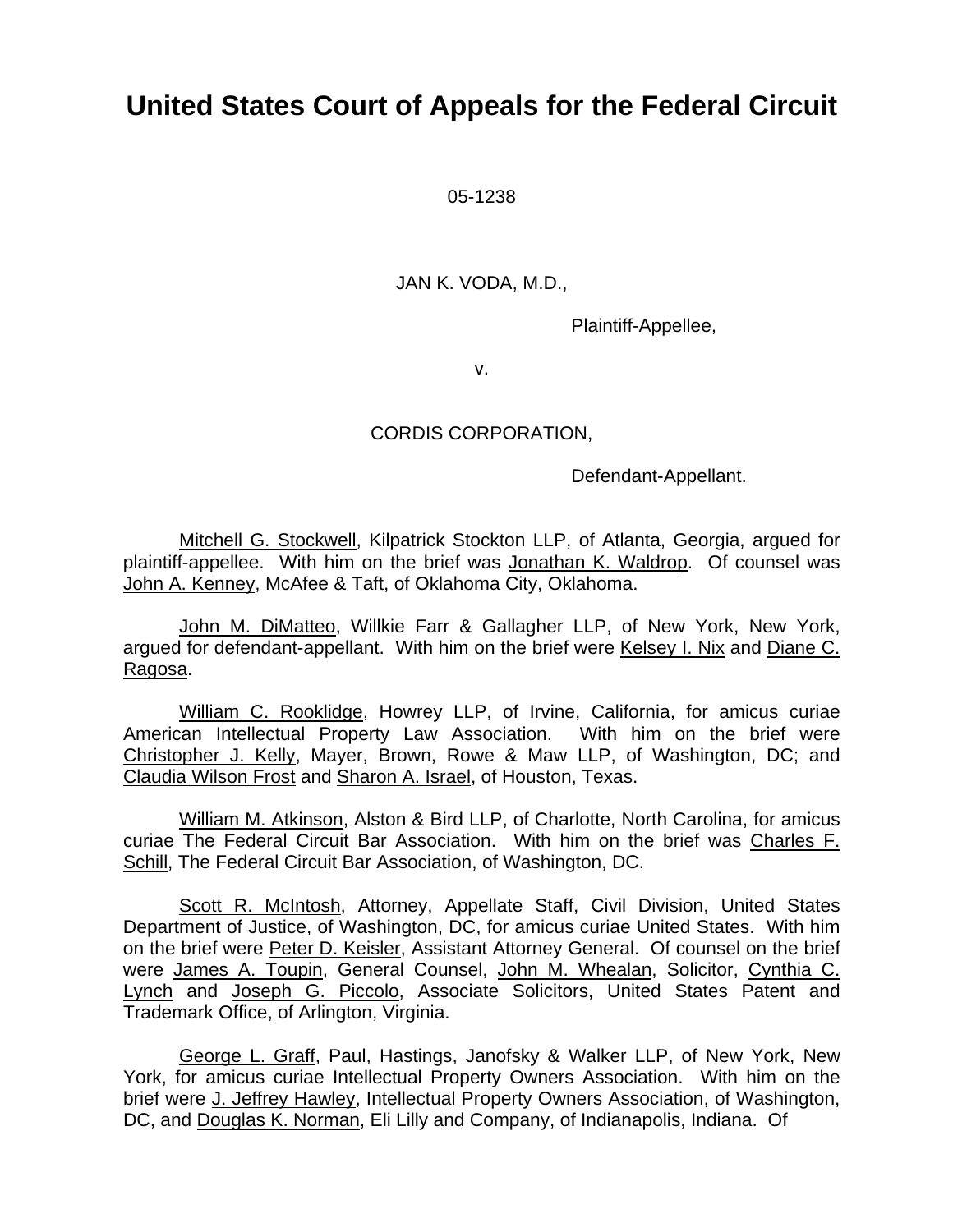counsel was Herbert C. Wamsley, Intellectual Property Owners Association, of Washington, DC.

John R. Thomas, Georgetown University Law Center, of Washington, DC, for amici curiae Law Professors.

Appealed from: United States District Court for the Western District of Oklahoma

Judge Tim Leonard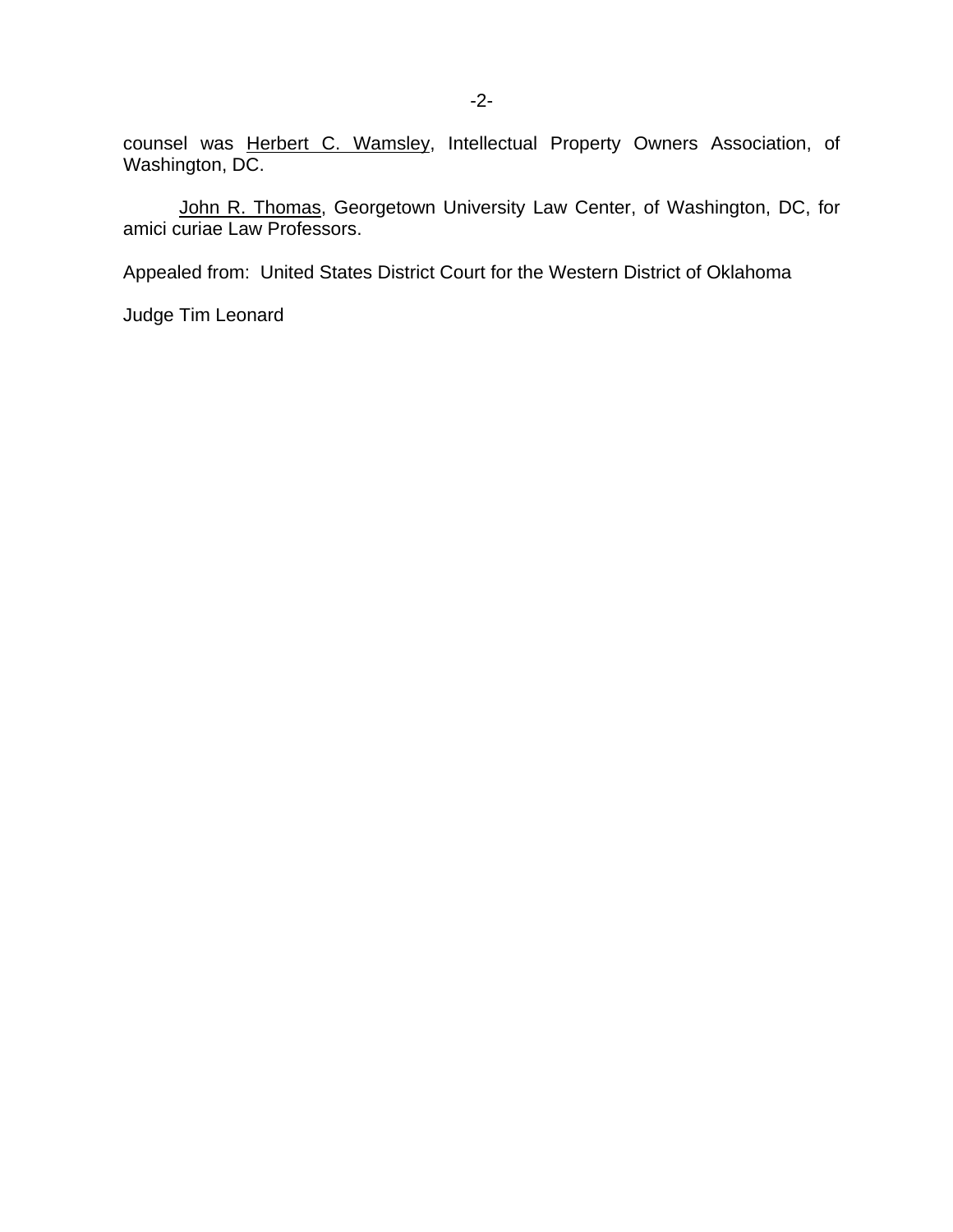# United States Court of Appeals for the Federal Circuit

05-1238

JAN K. VODA, M.D.,

Plaintiff-Appellee,

v.

CORDIS CORPORATION,

Defendant-Appellant.

DECIDED: February 1, 2007 \_\_\_\_\_\_\_\_\_\_\_\_\_\_\_\_\_\_\_\_\_\_\_\_

\_\_\_\_\_\_\_\_\_\_\_\_\_\_\_\_\_\_\_\_\_\_\_\_

Before NEWMAN, GAJARSA, and PROST, Circuit Judges.

Opinion for the court filed by Circuit Judge GAJARSA. Dissenting opinion filed by Circuit Judge NEWMAN.

GAJARSA, Circuit Judge.

This is an interlocutory appeal by Cordis Corp. from a decision of the U.S. District Court for the Western District of Oklahoma assuming supplemental subject matter jurisdiction pursuant to 28 U.S.C. § 1367 over the foreign patent infringement claims of Jan K. Voda, M.D. ("Voda"). The district court established jurisdiction over Voda's original claims of U.S. patent infringement pursuant to § 1338. In a subsequent order, the district court granted Voda leave to amend his complaint to add infringement claims based on foreign patents. Voda's amended complaint alleged infringement taking place outside the United States in violation of patents issued by various foreign countries.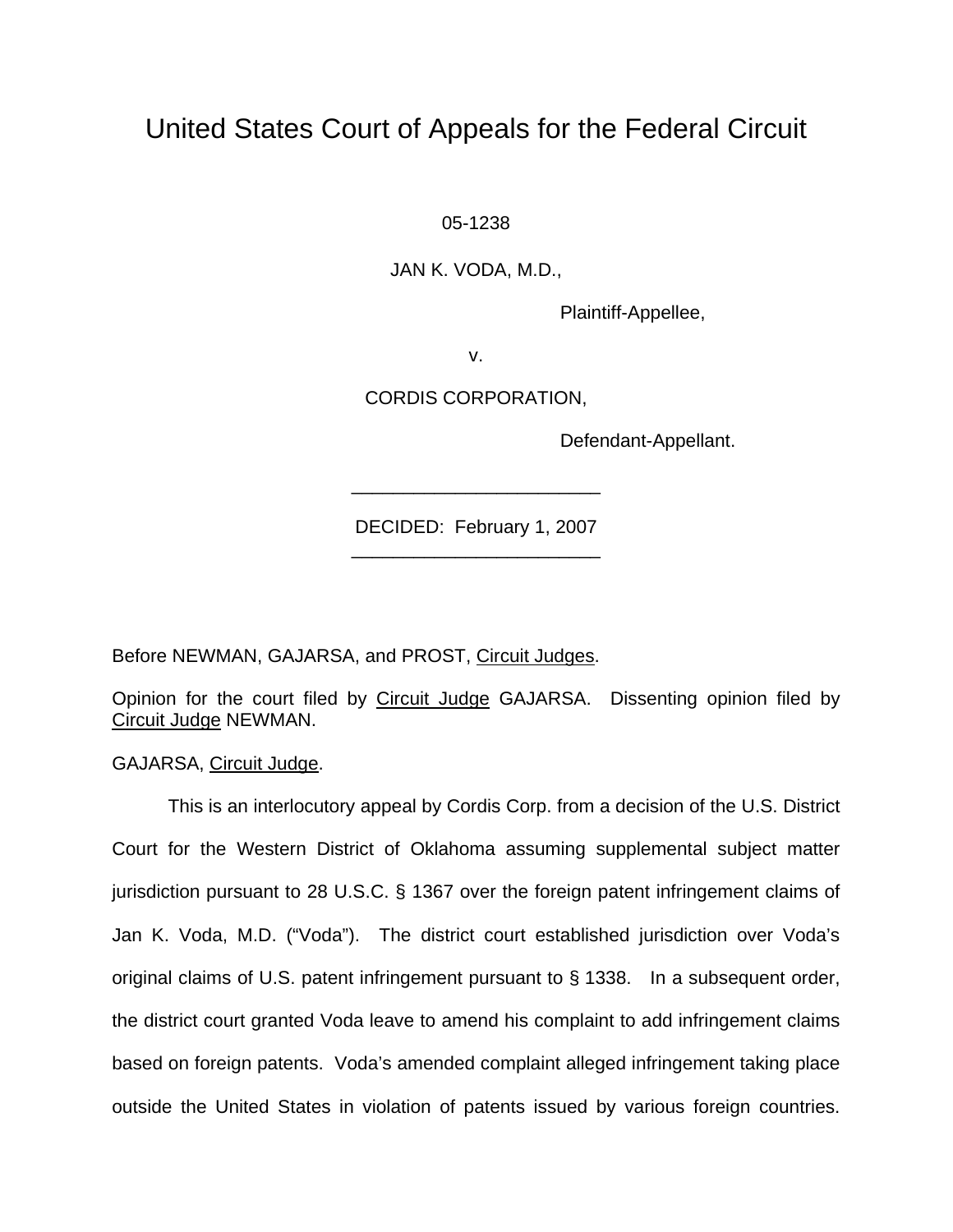The district court found subject matter jurisdiction over the foreign patent claims pursuant to the supplemental jurisdiction statute § 1367. Voda v. Cordis Corp., No. 03- 1512, slip op. at 2 (W.D. Okla. Aug. 2, 2004). The district court certified its order for interlocutory review pursuant to § 1292(b). We agreed that the interlocutory appeal "involve[s] a controlling question of law to which there is a substantial difference of opinion and for which an immediate appeal may materially advance the ultimate termination of the litigation" and thus, granted Voda's petition for interlocutory appeal of "whether the district court has supplemental subject matter jurisdiction over Dr. Voda's five foreign patents." Voda v. Cordis Corp., 122 Fed. App'x 515 (Fed. Cir. 2005). This court has jurisdiction pursuant to § 1292(b) and (c).

In Stein Associates, Inc. v. Heat & Control, Inc., 748 F.2d 653, 658 (Fed. Cir. 1984), this court held that U.S. district courts had no discretionary power to enjoin a party from enforcing a foreign patent before a foreign tribunal. We stated unequivocally that "the issues are not the same, one action involving United States patents and the other involving British patents" and that "[o]nly a British court, applying British law, can determine validity and infringement of British patents." In this case, we are presented with a different issue but one that raises similar concerns: whether a district court may exercise supplemental jurisdiction pursuant to 28 U.S.C. § 1367 over infringement claims based on foreign patents. For the reasons discussed below, we conclude that the district court erred in granting leave to amend based on § 1367. Accordingly, we vacate the order of the district court granting leave to amend and remand for further proceedings consistent with this opinion.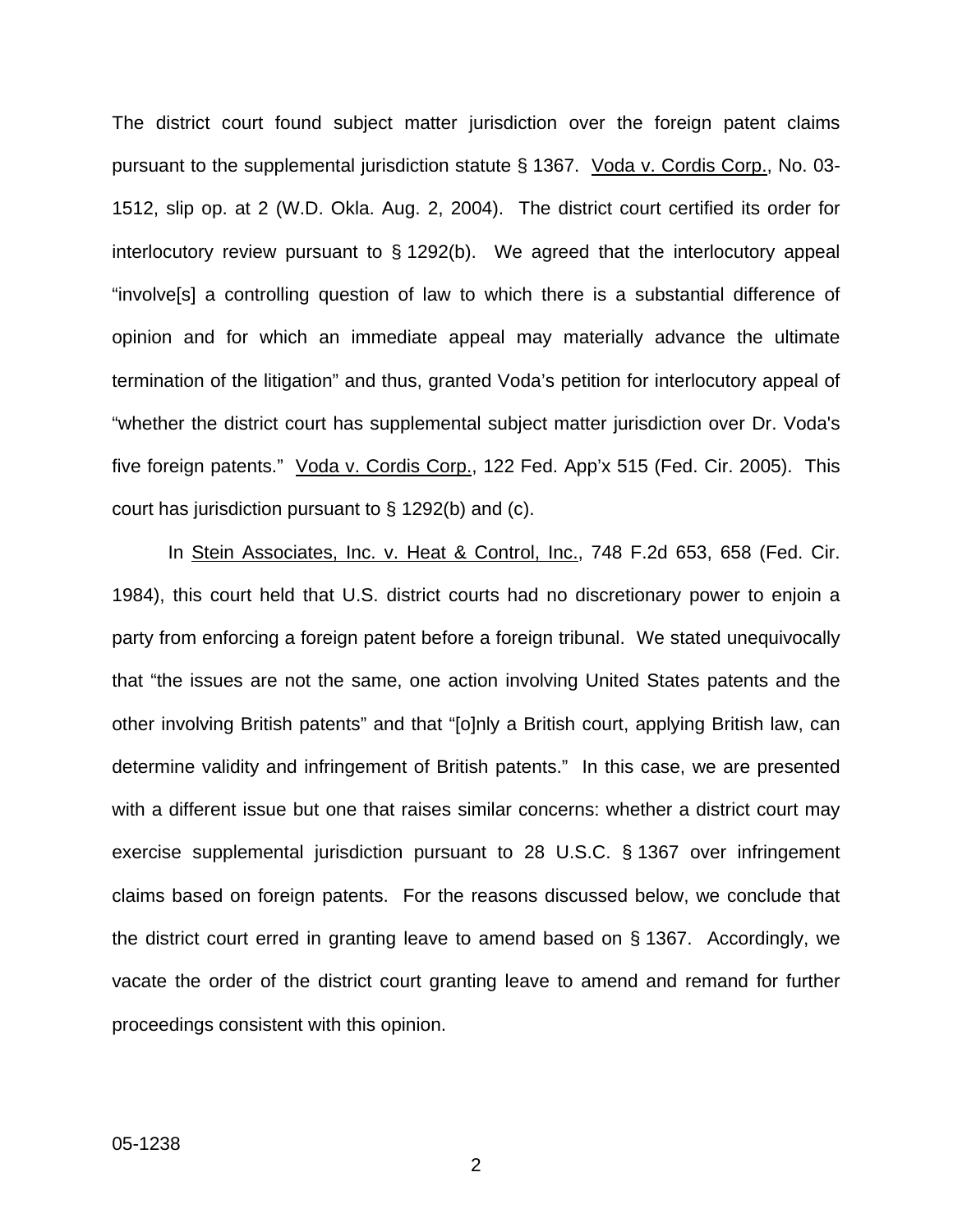#### **I. BACKGROUND**

The plaintiff-appellee Voda is a resident of Oklahoma City, Oklahoma. The defendant-appellant Cordis is a U.S.-based entity incorporated in Florida. None of the several foreign Cordis affiliates is a party to the present action, and we note that they appear to be separate legal entities.<sup>[1](#page-4-0)</sup> These foreign affiliates have not been joined to this action.<sup>[2](#page-4-1)</sup> To prevent confusion, we refer to the defendant-appellant as "Cordis U.S."

The patents at issue relate generally to guiding catheters for use in interventional cardiology. The details of the technology are not essential here. Voda's U.S. patents stem from a common continuation-in-part ("CIP") application filed in October 1992, which provides the written description common to the three U.S. patents at issue in this case: U.S. Patent Nos. 5,445,625 (the '625 patent), 6,083,213 (the '213 patent), and 6,475,195 (the '195 patent). The foreign patents issued from a common Patent Cooperation Treaty ("PCT") application. The PCT application designated the European Patent Office ("EPO") and Canada as recipients. Voda's EPO patent application eventually generated European Pat. No. 0 568 624, British Pat. No. GB 568 624, French Pat. No. FR568624, and German Pat. No. DE 69 23 20 95. The PCT application also ultimately led to the issuance of Canadian Pat. No. CA 2,100,785.

Voda sued Cordis U.S. in the United States District Court for the Western District of Oklahoma alleging infringement of his three U.S. patents: claims 1-2 and 5-7 of the

<span id="page-4-0"></span><sup>&</sup>lt;sup>1</sup> For example, in addition to Cordis (U.S.), there are Cordis U.K., Ltd., Cordis S.A. (France), Cordis G.m.b.H. (Germany), Cordis S.p.A. (Italy), and Cordis Benelux (Netherlands). All of the Cordis companies, both U.S. and foreign, are members of the Johnson & Johnson family of companies.

<span id="page-4-1"></span>Therefore, to the extent that the dissent suggests that the district court has personal jurisdiction of the foreign Cordis entities, it is incorrect. See Dissent 1, 10, 19.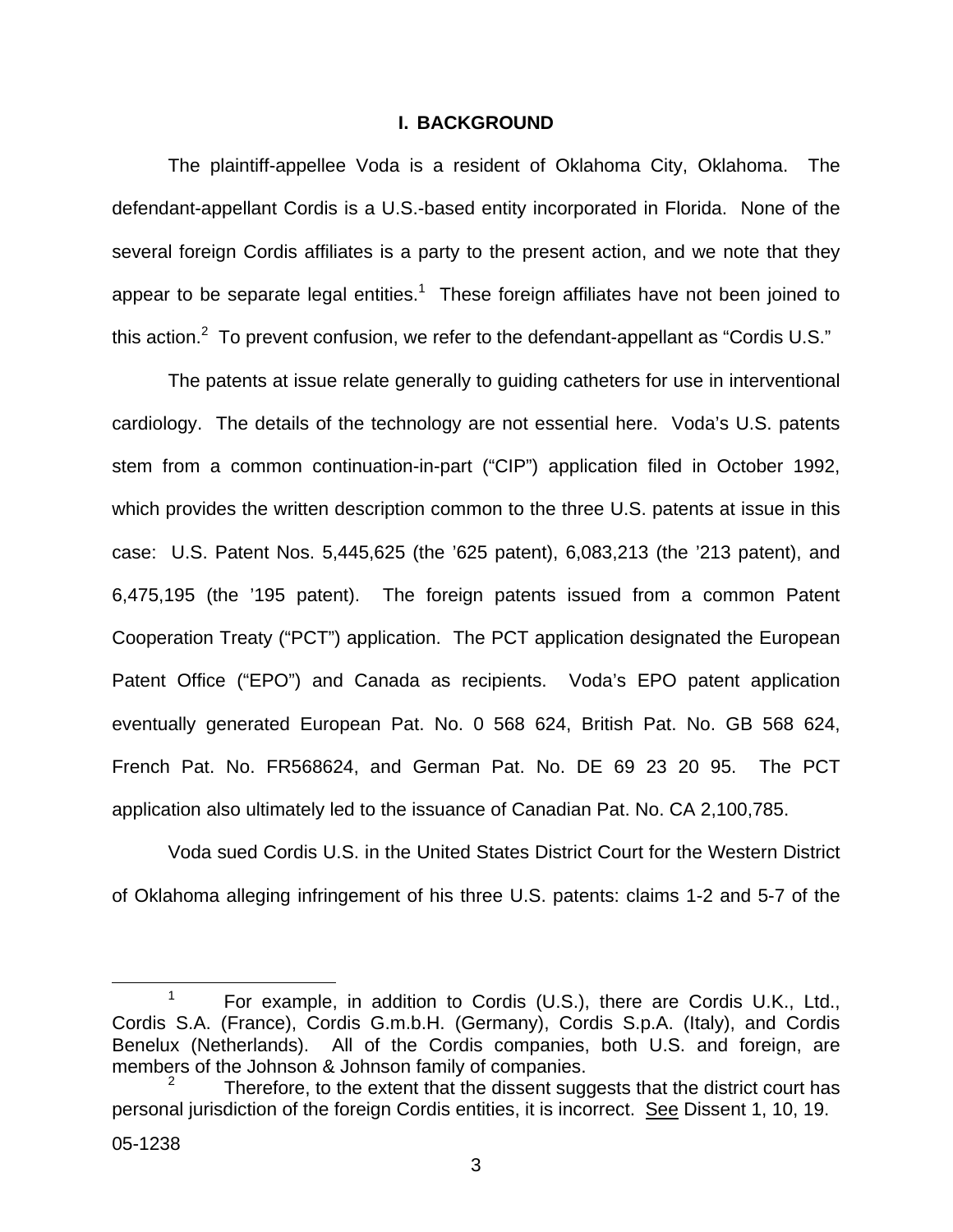'625 patent, claims 1-5 of the '213 patent, and claims 1-6 of the '195 patent. Cordis U.S. answered by asserting noninfringement and invalidity of the U.S. patents.

Voda then moved to amend his complaint to add claims of infringement of the European, British, Canadian, French, and German foreign patents. Voda's amended complaint alleges that "Cordis [U.S.] has commenced and continues acts of making, selling, offering for sale and selling at least the XB guiding catheter, which is covered by [the several foreign patents] without Dr. Voda's authority. Such acts constitute infringement, under corresponding foreign law of [these several foreign patents]." Cordis U.S. has admitted that "the XB catheters have been sold domestically and internationally since 1994. The XB catheters were manufactured in Miami Lakes, Florida from 1993 to 2001 and have been manufactured in Juarez, Mexico since 2001." Voda's amended complaint asks for damages, fees, and "such other and further relief as this Court deems just and proper." We resolve the jurisdictional issue based upon those allegations, accepting them to be true.

Cordis U.S. opposed Voda's attempt to amend its complaint to add foreign patent infringement claims on the basis that the district court lacked subject matter jurisdiction over such claims. The parties briefed the court regarding its jurisdiction over foreign patent infringement claims under 28 U.S.C. § 1367(a) and its discretion to exercise supplemental jurisdiction under § 1367(c). In a three-page order, the district court analyzed two circuit court cases discussing supplemental jurisdiction over patent claims, Mars, Inc. v. Kabushiki-Kaisha Nippon Conlux, 24 F.3d 1368 (Fed. Cir. 1994) (finding no jurisdiction), and Ortman v. Stanray, 371 F.2d 154 (7th Cir. 1967) (affirming district court's denial of a motion to dismiss foreign patent infringement claims). The district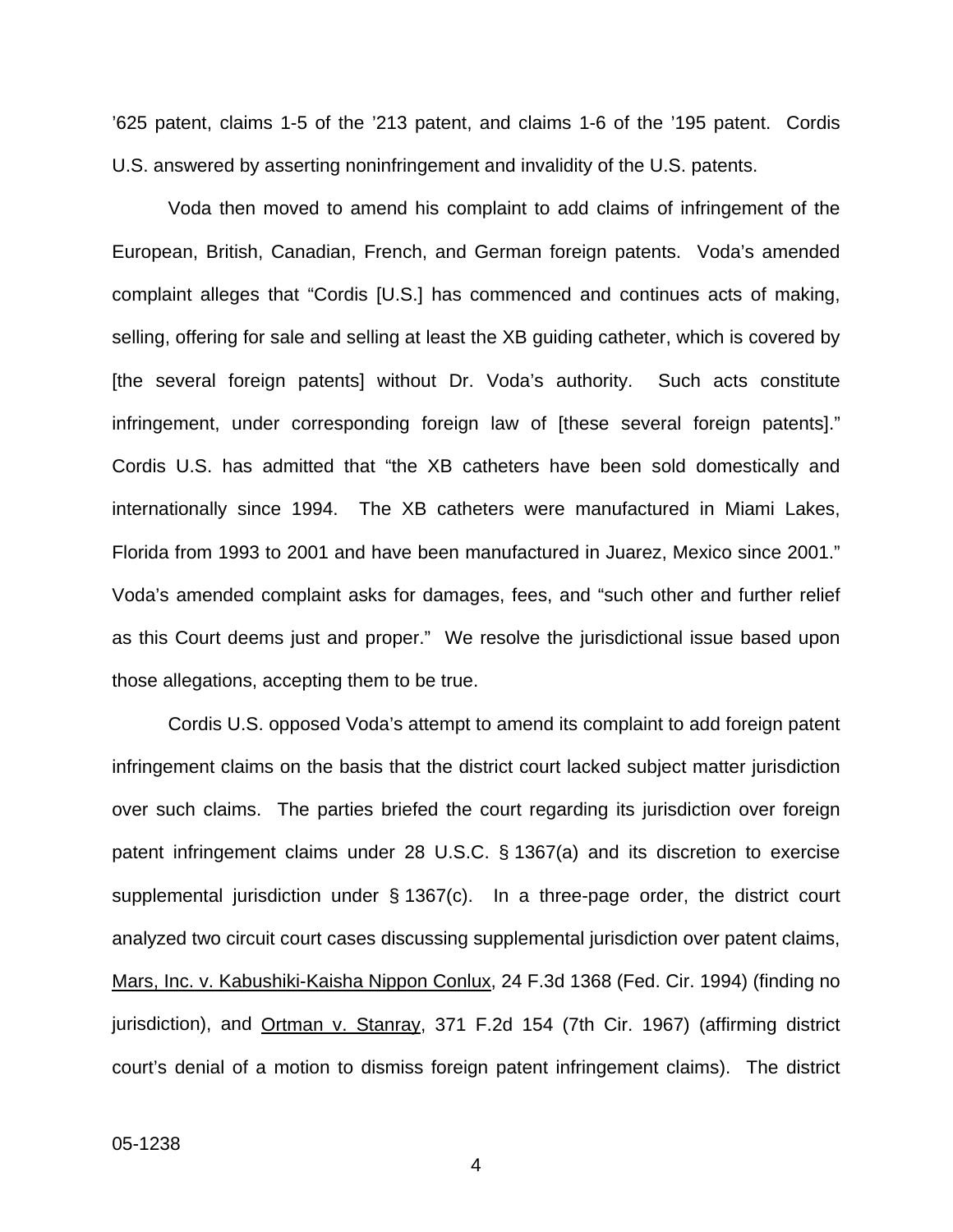court determined that "[t]he allegations in the [proposed] amended complaint demonstrate that this case is more akin to Ortman than to Mars" and thus, that "it would have supplemental jurisdiction over the foreign patent[] claim[s]." Voda v. Cordis, No. CIV-03-1512-L, slip op. at 2 (August 2, 2004). Therefore, the district court granted Voda's motion to file his amended complaint. Id.

Cordis U.S. appeals, and in light of this appeal, the proceedings with respect to the foreign patent infringement claims have been stayed.<sup>[3](#page-6-0)</sup> The record indicates that an answer to the amended complaint has not been filed and that discovery has not been taken on the foreign claims. While the record therefore does not establish the defenses Cordis U.S. would raise, Cordis U.S. represents on appeal that it would raise invalidity of the foreign patents as a defense.

A proper exercise of subject matter jurisdiction pursuant to § 1367 requires both the presence of jurisdiction under subsection (a) and an appropriate decision to exercise that jurisdiction under subsection (c). For the reasons discussed below, we conclude that the district court erred under subsection (c).

# **II. STANDARD OF REVIEW**

The existence of supplemental jurisdiction over foreign patent claims based on claims of U.S. patent infringement is a question unique to U.S. patent law, and thus, we apply the law of our circuit rather than that of the regional circuit. Mars, 24 F.3d at 1371 ("The issue whether the district court had jurisdiction to hear Mars' claim of Japanese patent infringement is of importance to the development of the patent law and is clearly

<span id="page-6-0"></span> $3$  It appears that the district court conducted a jury trial on Voda's U.S. patent infringement claims, and that the jury found in favor of Voda on May 25, 2006. (Jury Verdict, May 25, 2006.) None of the parties or amicus curiae informed the court of this event, and we do not consider it necessary to our ultimate holding.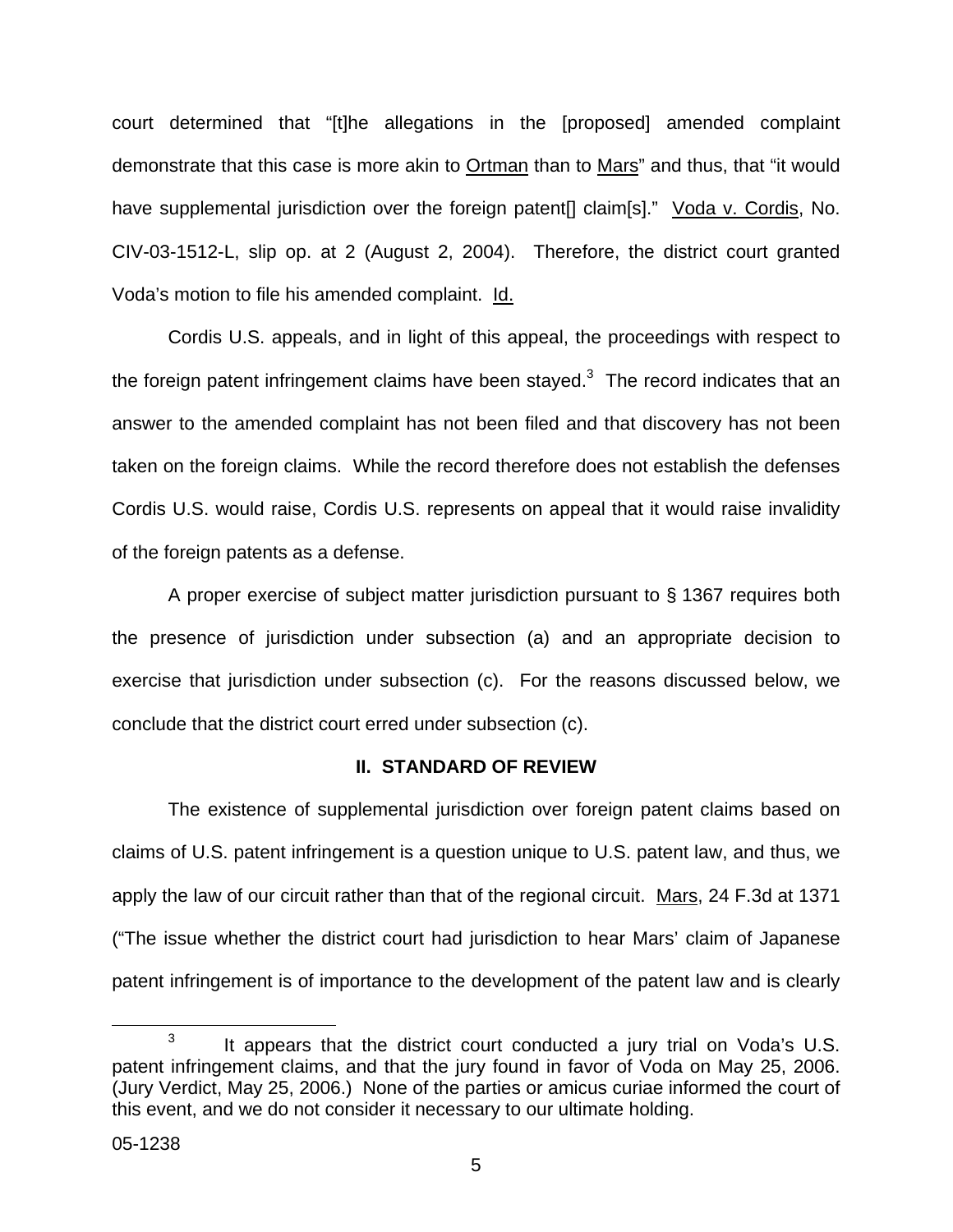a matter that falls within the exclusive subject matter responsibility of this court." (quotation marks and citations omitted)); see Lab. Corp. of Am. Holdings v. Chiron Corp., 384 F.3d 1326, 1330 (Fed. Cir. 2004) (applying Federal Circuit law because we "apply the law of the regional circuit . . . unless the issue pertains to or is unique to patent law, in which case we will apply our own law to both substantive and procedural issues intimately involved in the substance of enforcement of the patent right" (quotation marks omitted)); cf. Unitherm Food Sys. v. Swift-Eckrich, Inc., 126 S. Ct. 980, 984 (2006) (recognizing that Federal Circuit is bound to apply procedural law of regional circuit in case where issue did not pertain uniquely to patent law).

We have noted that "[t]his Court . . . reviews jurisdiction, a question of law, de novo." Dehne v. United States, 970 F.2d 890, 892 (Fed. Cir. 1992) (citation omitted); see also Elder v. Holloway, 510 U.S. 510, 516 (1994) ("[Q]uestion[s] of law . . . must be resolved de novo on appeal."). "A party seeking the exercise of jurisdiction in its favor bears the burden of establishing that such jurisdiction exists." Mars, 24 F.3d at 1372 (citing KVOS, Inc. v. Associated Press, 299 U.S. 269, 278 (1936)); cf. DaimlerChrysler Corp. v. Cuno, 126 S. Ct. 1854, 1861 (2006) ("[P]arties . . . asserting federal jurisdiction[] carry the burden of establishing their standing under Article III."). Here, Voda must carry this burden.

#### **III. DISCUSSION**

The Supreme Court has stated many times that the "district courts of the United States . . . are 'courts of limited jurisdiction. They possess only that power authorized by Constitution and statute." Exxon Mobil Corp. v. Allapattah Servs., 545 U.S. 546, ---, 125 S. Ct. 2611, 2616-17 (2005) (quoting Kokkonen v. Guardian Life Ins. Co. of Am.,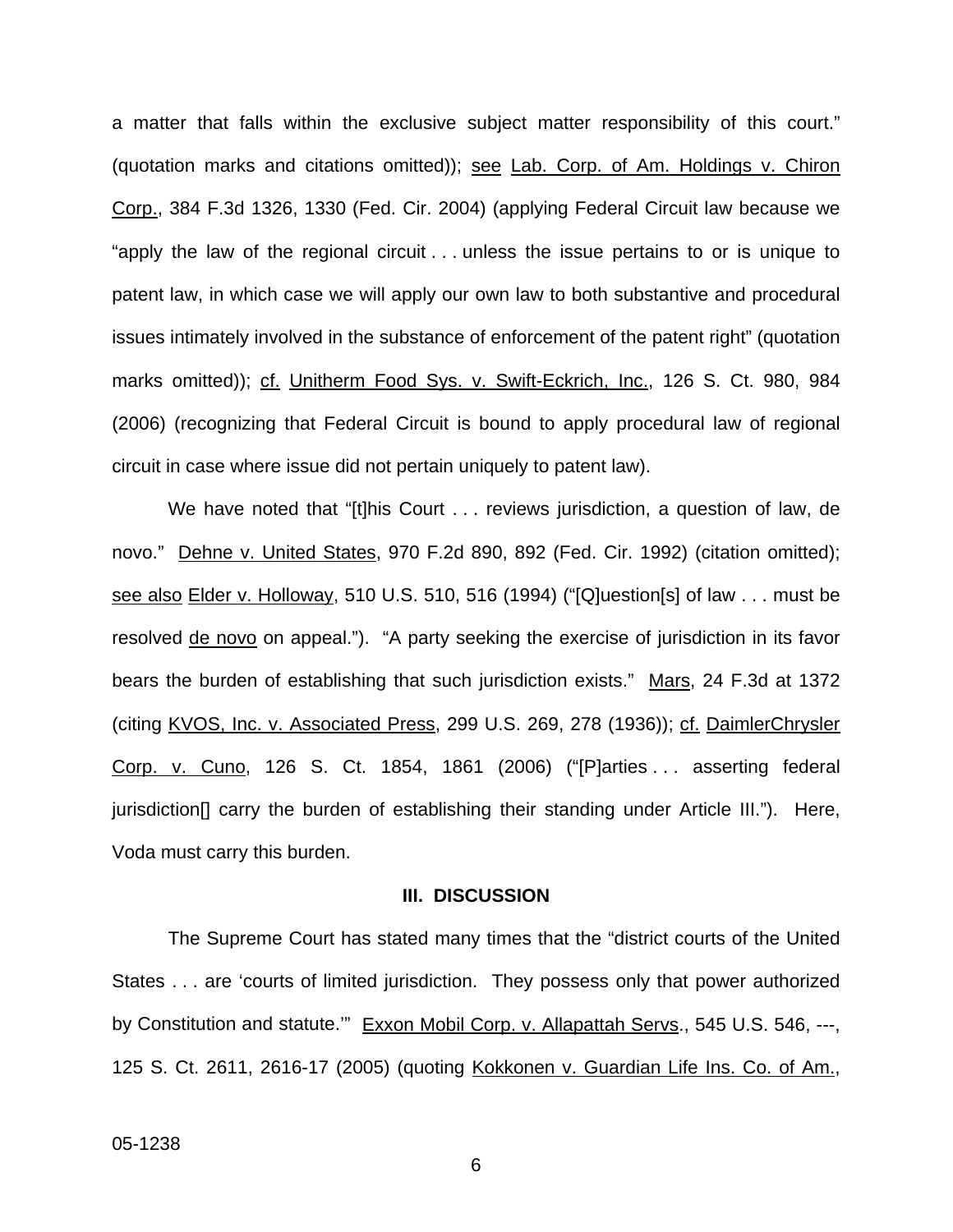511 U.S. 375, 377 (1994)). In addition, "district courts may be obligated not to decide state law claims (or to stay their adjudication) where one of the abstention doctrines articulated by [the Supreme] Court applies." City of Chicago v. Int'l Coll. of Surgeons, 522 U.S. 156, 174 (1997).

In this case, the parties do not dispute that the Constitution may authorize district courts to hear infringement claims based on foreign patents. See U.S. Const. art. III, § 2 ("[J]udicial Power shall extend . . . to Controversies . . . between a State, or the Citizens thereof, and foreign States, Citizens or Subjects."). Rather, the critical disputed issue is whether there is any statutory basis for such subject matter jurisdiction.<sup>[4](#page-8-0)</sup>

# **A. Asserted Statutory Basis**

Voda asserts that the district court has supplemental jurisdiction under 28 U.S.C. § 1367 of his foreign patent infringement claims.<sup>[5](#page-8-1)</sup> The Supreme Court has noted that the statute "is a broad grant of supplemental jurisdiction over other claims within the same case or controversy, as long as the action is one in which the district courts would

have original jurisdiction." Exxon, 125 S. Ct. at 2620. "The presence of other claims in

<span id="page-8-0"></span>The dissent broadly states that no court has held "that it had no power or authority to receive the foreign issue." Dissent 6. Yet, the first case cited by the dissent to support this broad proposition, written by the dissenting author, held that there was no jurisdiction and alternatively, affirmed the dismissal based on forum non conveniens. See Bonzel v. Pfizer, Inc., 439 F.3d 1358, 1362-65 (Fed. Cir. 2006); see also Mars, 24 F.3d at 1373-75 (holding that no federal question or supplemental jurisdiction existed).

<span id="page-8-1"></span>Voda has asserted no other statutory basis for subject matter jurisdiction. Therefore, the dissent's assertion that "judicial authority to determine and apply foreign law does not require that the foreign issue is supplemental to a domestic issue," Dissent 8, is irrelevant in this case. Similarly, the cases cited by the dissent that rely on federal question jurisdiction or diversity jurisdiction are inapposite. See, e.g., Uebersee Finanz-Korporation, A.G. v. McGrath, 343 U.S. 205, 206 (1952) (claim under U.S. law, Trading with the Enemy Act of 1917); Cambridge Literary Properties, Ltd. v. W. Goebel Porzellanfabrik G.m.b.H. & Co. Kg., 295 F.3d 59, 61-63 (1st Cir. 2002) (claim under U.S. copyright law); Curley v. AMR Corp., 153 F.3d 5, 12 (2d Cir. 1998) (diversity iurisdiction); see also Dissent 3-5.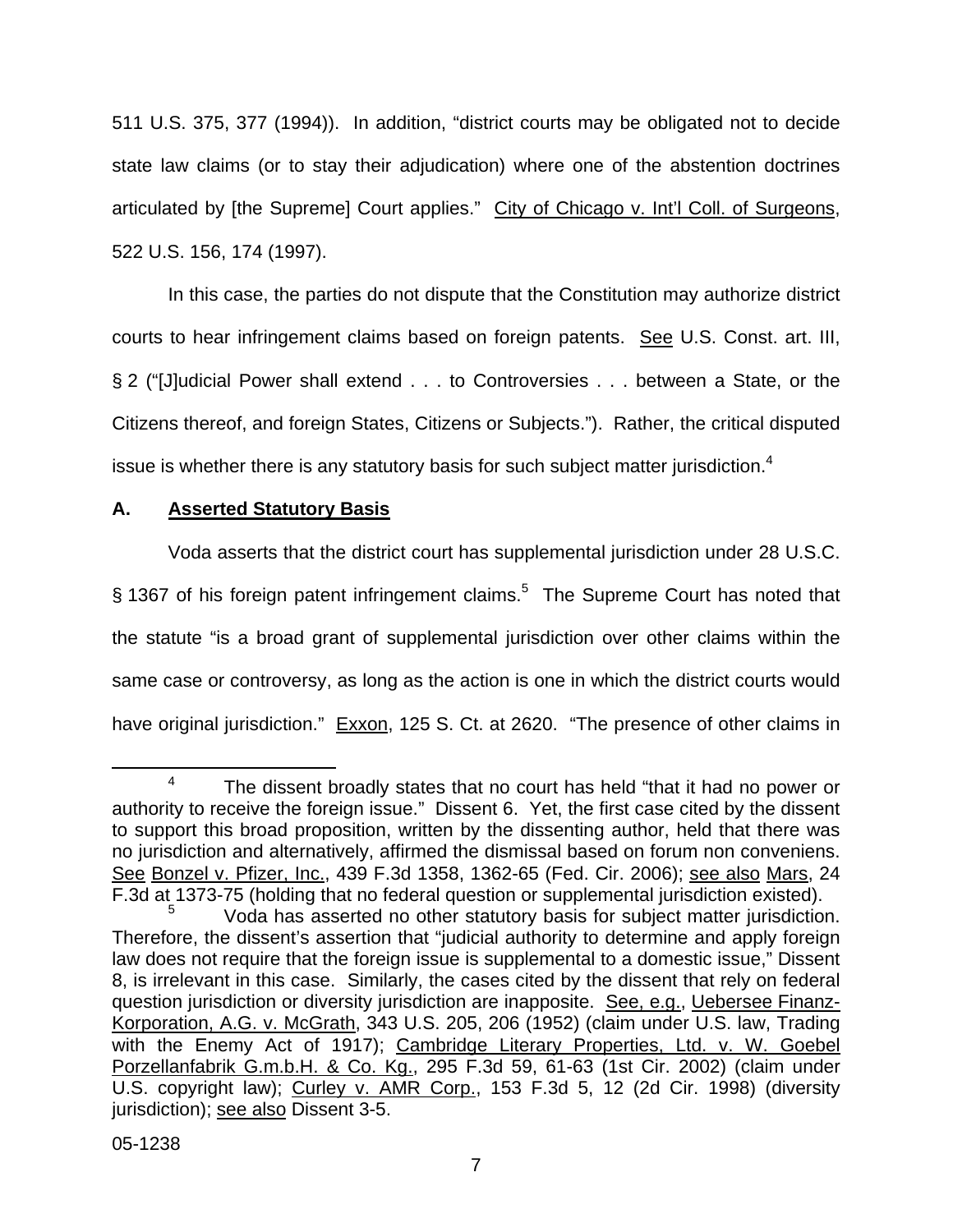the complaint, over which the district court may lack original jurisdiction, is of no moment." Id.; cf. Marshall v. Marshall, 126 S. Ct. 1735, 1749 (2006) (stating in diversity context that jurisdiction "is determined by the law of the court's creation and cannot be defeated by the extraterritorial operation of a [state] statute . . . , even though it created the right of action" (quotation marks and citations omitted)).

The Supreme Court has also noted that § 1367 both "authorize[s] the district courts to exercise supplemental jurisdiction" and "confirms the discretionary nature of supplemental jurisdiction." Chicago, 522 U.S. at 172-73. Therefore, to allow Voda to amend his complaint to add infringement claims based on foreign patents using § 1367 supplemental jurisdiction, we must evaluate (1) whether § 1367(a) authorizes such supplemental jurisdiction and (2) whether the district court's exercise of such supplemental jurisdiction was within its § 1367(c) discretion.

## 1. Authorization

Section 1367(a) provides the statutory authority for district courts to exercise supplemental jurisdiction over certain claims outside their original jurisdiction.

> Except as provided in subsections (b) and (c) or as expressly provided otherwise by Federal statute, in any civil action of which the district courts have original jurisdiction, the district courts shall have supplemental jurisdiction over all other claims that are so related to claims in the action within such original jurisdiction that they form part of the same case or controversy under Article III of the United States Constitution. Such supplemental jurisdiction shall include claims that involve the joinder or intervention of additional parties.

28 U.S.C. § 1367(a). This language reveals four limits on the reach of § 1367(a).

First, § 1367(a) does not authorize supplemental jurisdiction where "expressly provided otherwise by Federal statute." In this case, none of the parties or the amicus

05-1238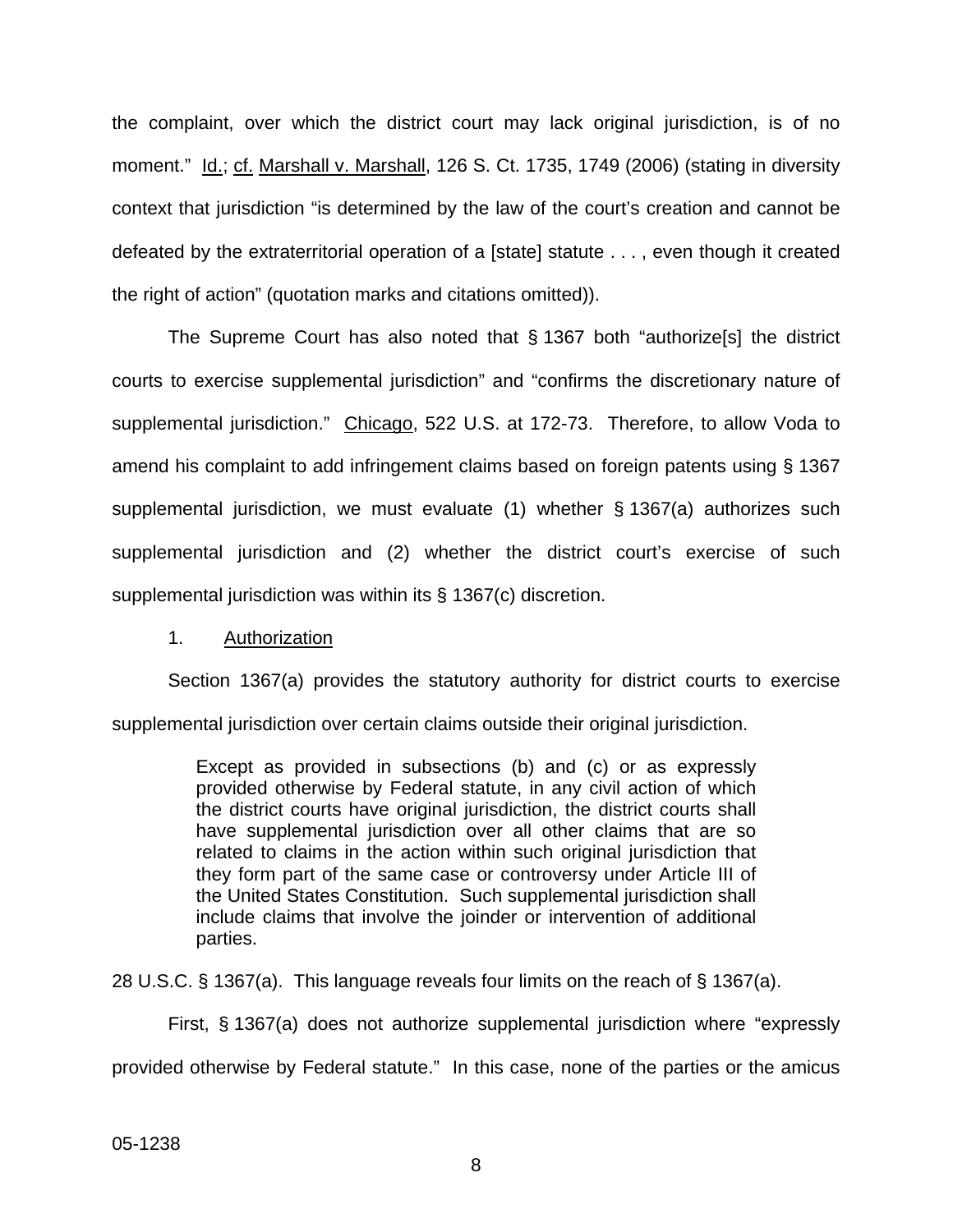curiae cite any statute, and we have found none, that expressly strips federal courts of supplemental jurisdiction of claims arising under either foreign patents or foreign laws.

Second, § 1367(a) lists subsection (b) as an exception. Subsection (b) pertains to "any civil action of which the district courts have original jurisdiction founded solely on" diversity and thus, is not relevant here.

Third, § 1367(a) also lists subsection (c) as an exception. We discuss subsection (c), which enumerates the circumstances under which the "district courts may decline to exercise supplemental jurisdiction," in infra Part III.A.2.

Fourth, § 1367(a) authorizes supplemental jurisdiction only over claims that are "so related to claims in the action within such original jurisdiction that they form part of the same case or controversy under Article III of the United States Constitution." This statutory "case or controversy" language extends to the limits of Article III. See, e.g., Jones v. Ford Motor Credit Co., 358 F.3d 205, 212 n.5 (2d Cir. 2004); Baer v. First Options of Chicago, Inc., 72 F.3d 1294, 1299 (7th Cir. 1995).

In this case, it is undisputed that the district court has original federal question jurisdiction over Voda's U.S. patent infringement claims. In addition, § 1367(a) appears to authorize supplemental jurisdiction over foreign law claims in certain limited circumstances. Specifically, § 1367(a) provides the statutory authority for federal courts to exercise supplemental jurisdiction over claims that are outside the limited original jurisdiction of federal district courts, including those within the general jurisdiction of state courts. Therefore, because the "inherent powers" of state courts "permit them to entertain transitory causes of action arising under the laws of foreign sovereigns," Tafflin v. Levitt, 493 U.S. 455, 470 (1990) (Scalia, J., concurring) (citing McKenna v. Fisk, 42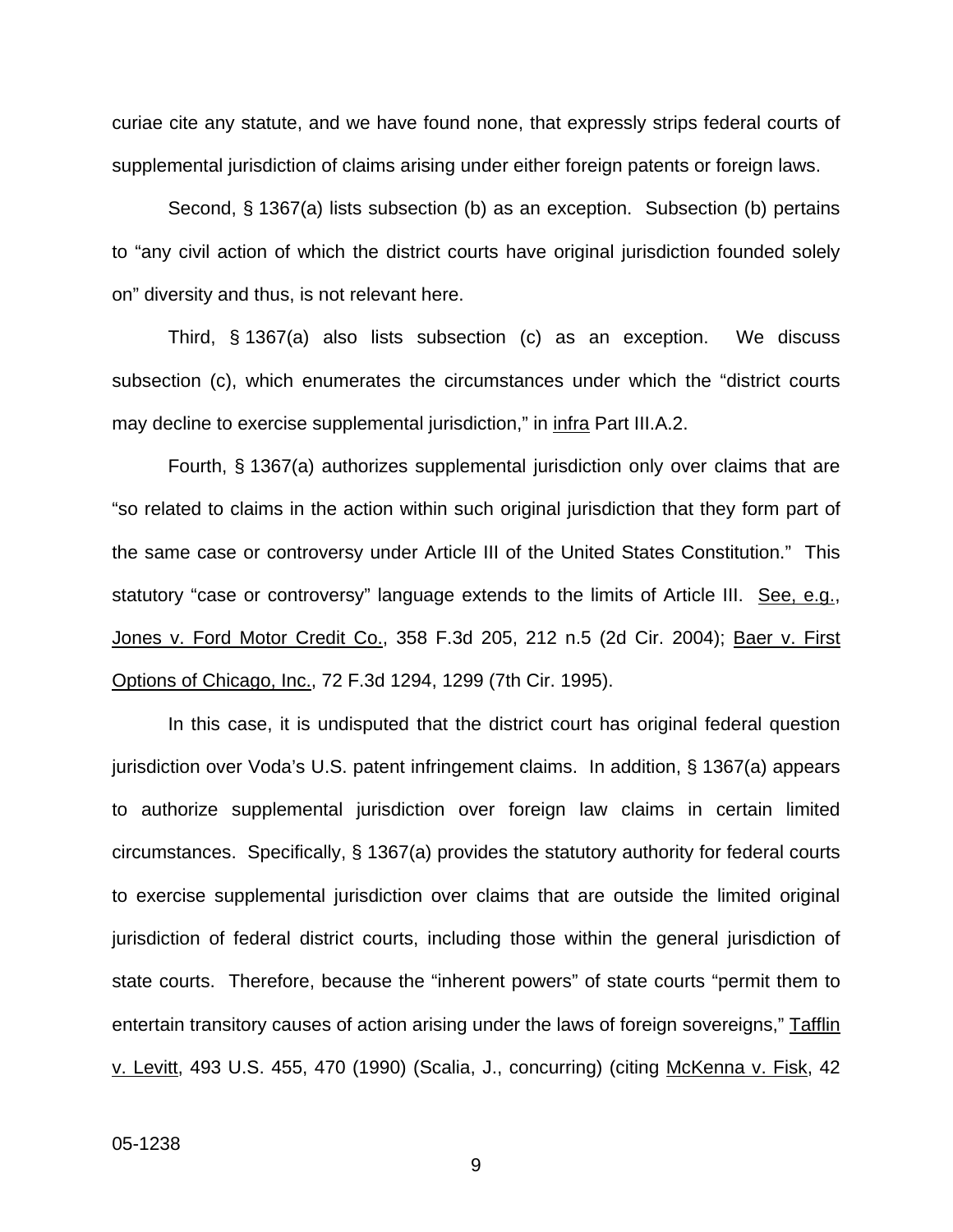U.S. (1 How.) 241, 247-249 (1843)), § 1367 supplemental jurisdiction appears to include foreign law claims. See also Printz v. United States, 521 U.S. 898, 907 (1997) ("[U]nlike legislatures and executives, [courts] applied the law of other sovereigns all the time."). Therefore, the § 1367(a) issue we discuss here is whether Voda's claims of foreign patent infringement "form part of the same case or controversy under Article III."

# *a. "Common nucleus of operative fact"*

The Supreme Court has interpreted the statutory requirement of § 1367(a) that foreign claims be "so related to claims in the action within such original jurisdiction that they form part of the same case or controversy" as Congress's codification of the Court's

> principles of pendent and ancillary jurisdiction by which the federal courts' original jurisdiction over federal questions carries with it jurisdiction over state law claims that "derive from a common nucleus of operative fact," such that "the relationship between [the federal] claim and the state claim permits the conclusion that the entire action before the court comprises but one constitutional 'case.'"

Chicago, 522 U.S. at 164-65 (quoting United Mine Workers of Am. v. Gibbs, 383 U.S. 715, 725 (1966)) (additional citations omitted) (emphasis added); see also 13B Wright, Miller, Cooper & Freer, Federal Practice & Procedure § 3567.1, at n.42 (2d ed. Supp. 2005).

With regard to the relationship between foreign and U.S. patent infringement claims, we stated in Stein that "the issues are not the same" where "one action involv[es] United States patents and the other involv[es] British patents." 748 F.2d at 658. Mars, 24 F.3d 1368, however, is the first and only case of this court that expressly evaluates whether supplemental jurisdiction under § 1367(a) extends to infringement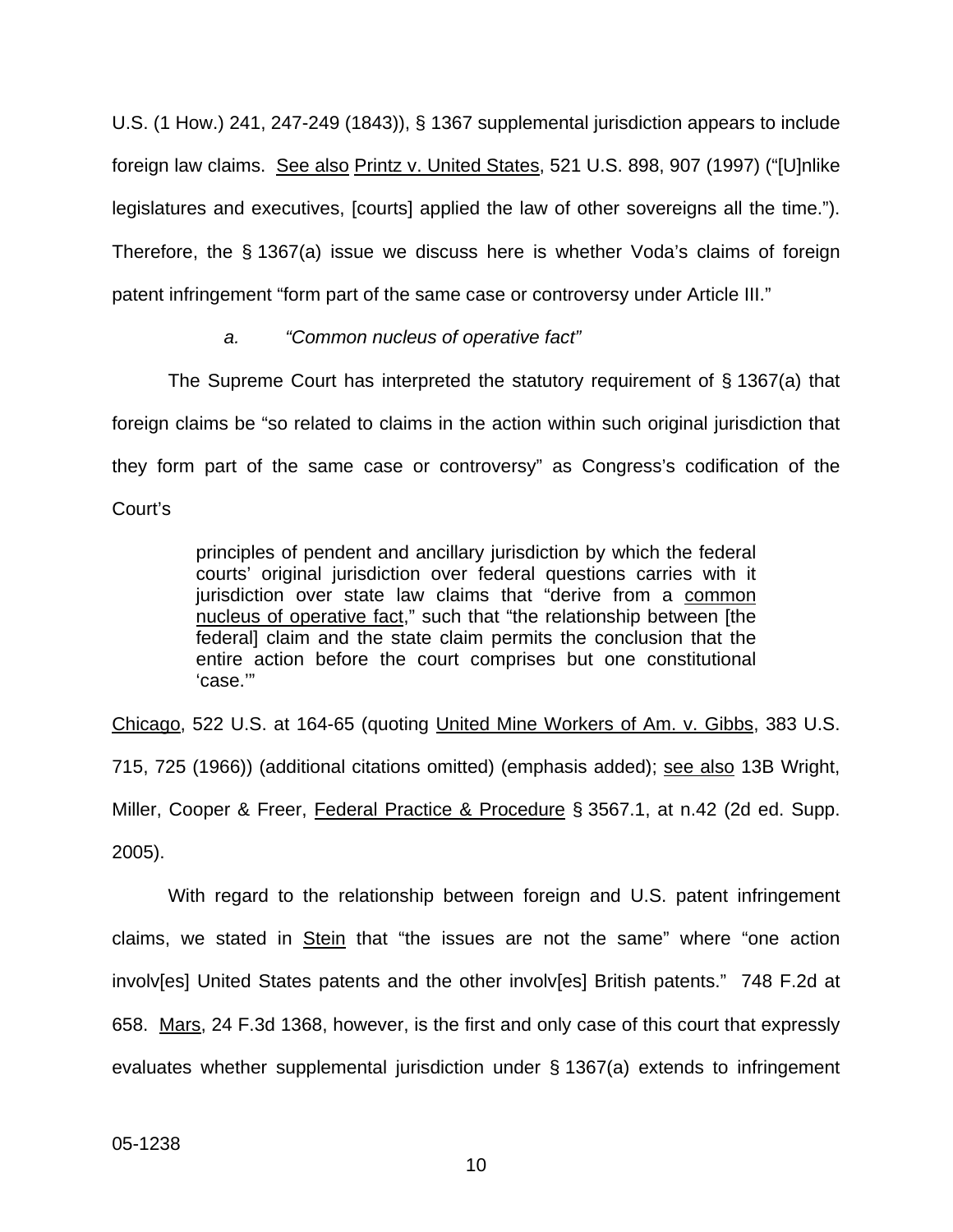claims based on foreign patents. In Mars, we applied the "common nucleus of operative fact" rubric to determine whether § 1367(a) authorized supplemental jurisdiction over an infringement claim based on a Japanese patent. We held that "the district court erred in assuming that it had 'power' to hear the Japanese patent infringement claim under section 1367(a)." Id. at 1375. Based on the facts alleged in the complaint, we reasoned:

> We conclude that the foreign patent infringement claim at issue here is not so related to the U.S. patent infringement claim that the claims form part of the same case or controversy and would thus ordinarily be expected to be tried in one proceeding. [1] The respective patents are different, [2] the accused devices are different, [3] the alleged acts are different, and [4] the governing laws are different. The assertion of supplemental jurisdiction over the Japanese infringement claim would in effect result in the trial court having to conduct two separate trials at one time.

Id. Regarding the first three factors, we noted (1) that in the U.S. patent "[a]ll three claims are method claims directed to the electronic examination and identification of coins" whereas "[i]n contrast, the sole claim of the Japanese Patent . . . is an apparatus claim that does not literally contain the limitations of [the asserted] claims . . . of the U.S. patent"; (2) that the claims of U.S. and Japanese patent infringement focused on different devices and that "the range of accused devices in Japan is much broader than in the United States"; and (3) that although Mars charged the defendant with acts of both direct and induced infringement of its U.S. patent, it charged the defendant with only direct infringement of the Japanese patent. Id.

In this case, Voda does not dispute the assertion of Cordis U.S. that the "governing laws in each of the foreign courts differ in important ways." The parties dispute whether the patents are different. Cordis U.S. asserts that the patents differ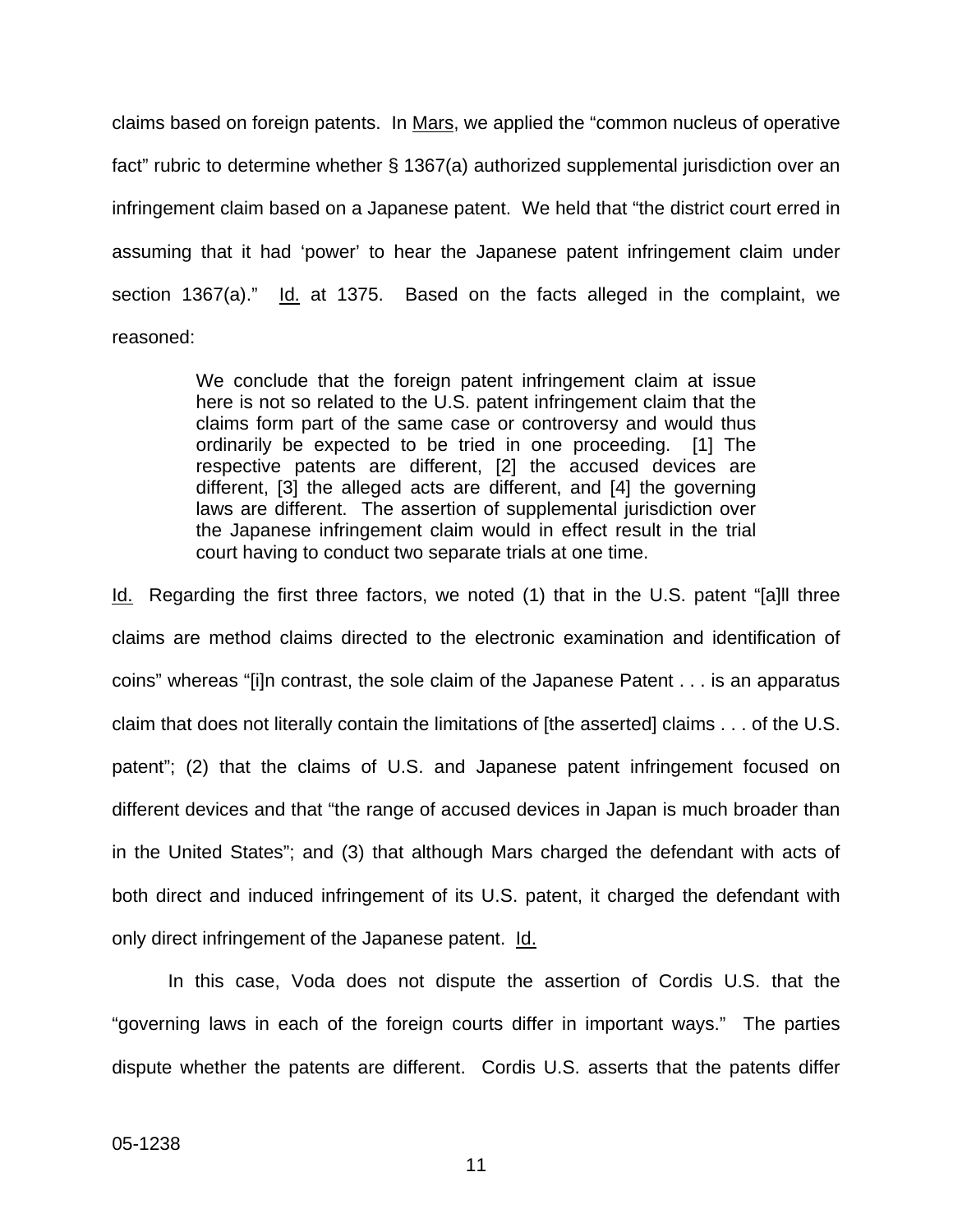materially, while Voda asserts that they differ only in slight respects.<sup>[6](#page-13-0)</sup> With respect to the other factors, however, there appear to be more commonalities than in Mars. Voda's amended complaint identifies Cordis U.S.'s XB guiding catheter as the accused device for the domestic and foreign infringement claims. Voda also alleges the same type of direct infringement, i.e., making, offering for sale, and selling, for all infringement claims.

In addition, it is important to note that Mars does not supplant the "common nucleus of operative fact" test established by the Supreme Court in Gibbs and codified by Congress in § 1367(a). Mars simply listed four differences between the claims in that particular case that were sufficient for finding no "common nucleus of operative fact." As such, while providing precedential guidance, Mars did not establish either an exhaustive list of the factors district courts may consider under § 1367(a) or the necessary conditions for a finding of no supplemental jurisdiction.

The district court failed to articulate any such analysis. The district court correctly observed that Mars did not establish a per se rule preventing U.S. courts from asserting supplemental jurisdiction to adjudicate foreign patents, but then summarily concluded that the "allegations in the amended complaint demonstrate that this case [wa]s more akin to Ortman[, 371 F.2d 154 (7th Cir. 1967),] than to Mars. Based on those allegations, the [district] court [found] that it would have supplemental jurisdiction over the foreign patents claims." Voda, slip op. at 2. Even if we agreed that this case were

<span id="page-13-0"></span> $6$  Therefore, none of the parties would agree with the dissent's conclusions that "the specifications are the same" or that the patents "are identical." Dissent 10, 13. Moreover, it is unclear how the dissent arrives at these conclusions when the French and German patents are in different languages, and the record on appeal provides no translations.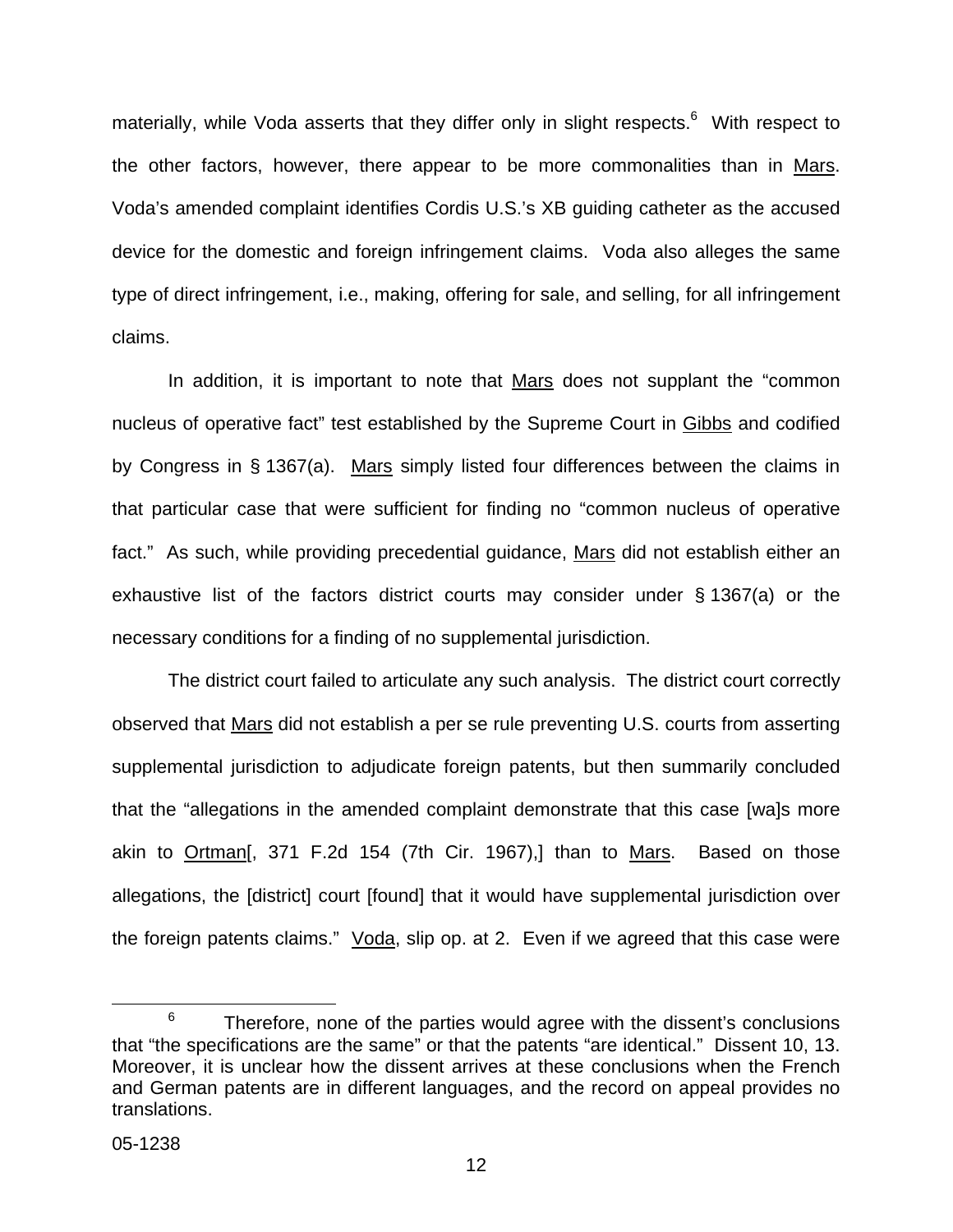"more akin" to Ortman than Mars, that does not answer the legal question of whether there is a "common nucleus of operative fact" in this case.

Here, the district court did not articulate any findings regarding the  $Mars$  factors.<sup>[7](#page-14-0)</sup> Moreover, although the determination of foreign law is a question of law, we as an appellate court cannot take any expert testimony to determine the extent of the differences in the governing laws. See Fed. R. Civ. P. 44.1 (governing determination of foreign law). Since the scope of a foreign patent depends on foreign law, such testimony would also inform a comparison of the patents themselves. Therefore, because we hold in infra Part III.A.2 that the district court abused its discretion under § 1367(c), we deem it to be the more prudent course not to decide this "common nucleus of operative fact" question in the first instance.

*b. "Ordinarily be expected to try them all in one judicial proceeding"* 

Seizing on the Supreme Court's language in Gibbs, one of the amicus curiae asserts that in determining the existence of "the same case or controversy" under § 1367(a), we must examine not only whether there is a "common nucleus of operative fact," but also whether a district court would "ordinarily be expected to try [domestic and foreign patent infringement claims] all in one judicial proceeding."

While courts generally focus on the phrase "common nucleus of operative fact," there is an ambiguity in Gibbs, in which the Supreme Court stated:

<span id="page-14-0"></span> $7$  The Supreme Court has stated that "where issues arise as to jurisdiction or venue, discovery is available to ascertain the facts bearing on such issues." Oppenheimer Fund, Inc. v. Sanders, 437 U.S. 340, 351 n.13 (1978) (citation omitted). The dissent cites no authority to the contrary to support its position that it is "unfair" and "inappropriate to criticize the judge for not making findings or taking evidence at the pleading stage." Dissent 11.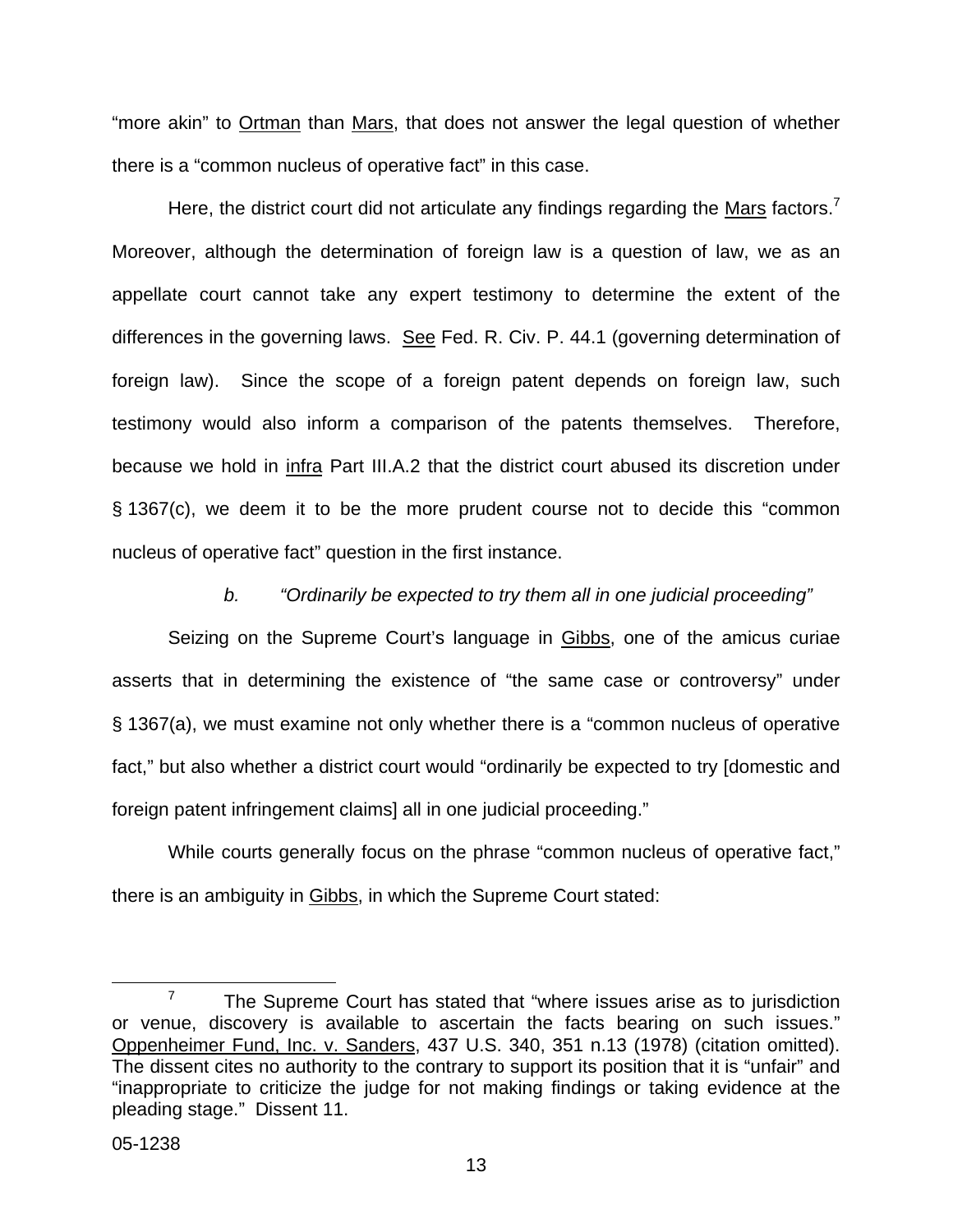The federal claim must have substance sufficient to confer subject matter jurisdiction on the court. The state and federal claims must derive from a common nucleus of operative fact. But if, considered without regard to their federal or state character, a plaintiff's claims are such that he would ordinarily be expected to try them all in one judicial proceeding, then, assuming substantiality of the federal issues, there is power in federal courts to hear the whole.

383 U.S. at 725 (citation and footnote omitted) (emphasis added). From the text of Gibbs, it is therefore unclear how the phrases "common nucleus of operative fact" and "ordinarily be expected to try them all in one judicial proceeding" relate.

The Court's subsequent use of the Gibbs language indicates that the phrases could represent two separate and necessary tests or that the phrase "ordinarily be expected" is irrelevant. Compare Exxon, 125 S. Ct. at 2632 (Ginsburg, J., dissenting) ("There is power in federal courts to hear the whole,' the Court said, when the state and federal claims 'derive from a common nucleus of operative fact' and are so linked that the plaintiff 'would ordinarily be expected to try them all in one judicial proceeding.'" (emphasis added)), and Carnegie-Mellon Univ. v. Cohill, 484 U.S. 343, 349 (1988) ("The Court stated that a federal court has jurisdiction over an entire action, including state-law claims, whenever the federal-law claims and state-law claims in the case 'derive from a common nucleus of operative fact' and are 'such that [a plaintiff] would ordinarily be expected to try them all in one judicial proceeding.'" (emphasis added)), with Chicago, 522 U.S. at 165 ("[T]he state and federal claims 'derive from a common nucleus of operative fact,' . . . . That is all the statute requires to establish supplemental jurisdiction." (citation omitted) (emphasis added)).

Similarly, this court's use of the **Gibbs** language indicates that the phrases could represent two separate and necessary tests or that the phrase "ordinarily be expected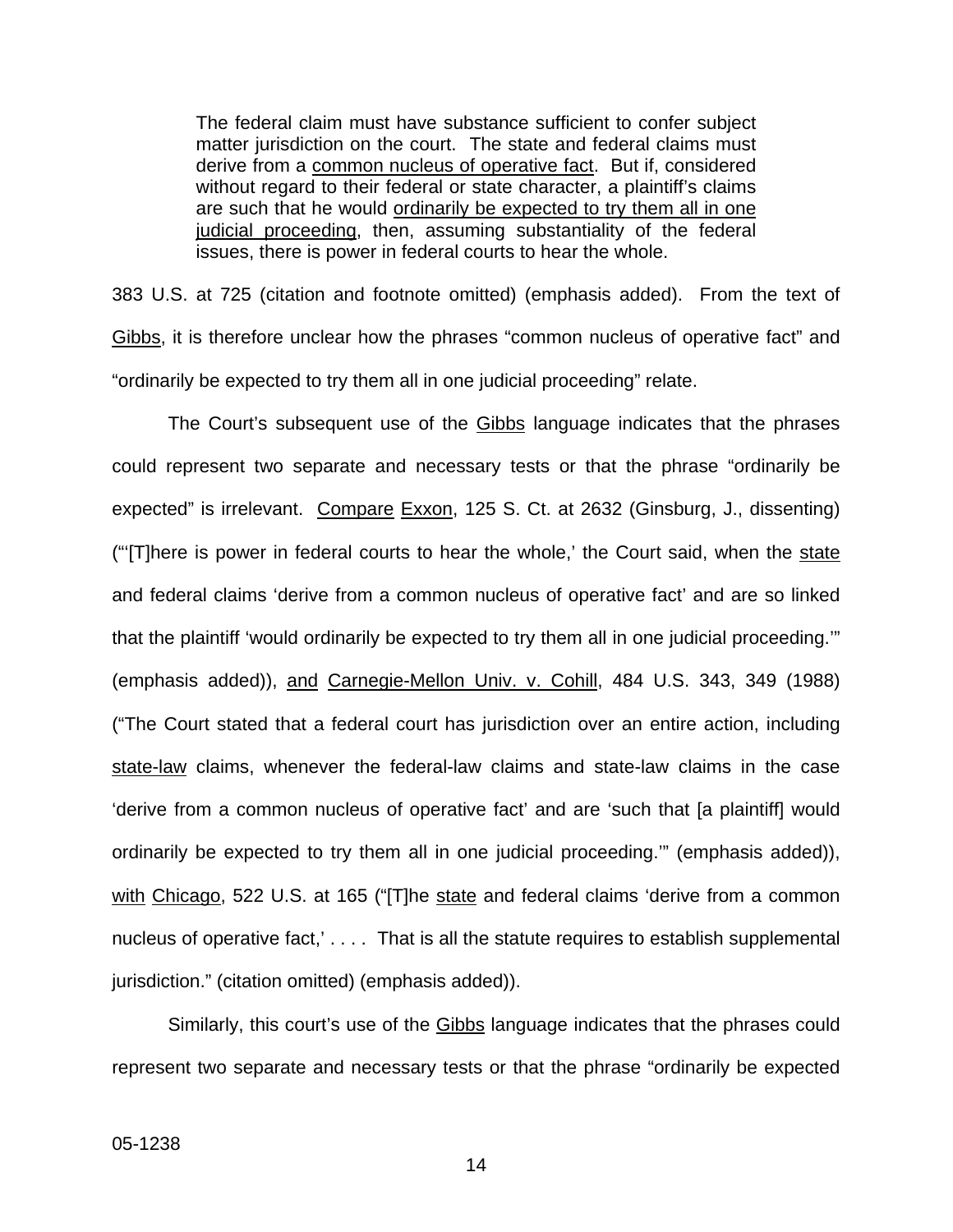to try them all in one judicial proceeding" merely informs the "common nucleus of operative fact" analysis. Compare Stark v. Advanced Magnetics, Inc., 29 F.3d 1570, 1578 (Fed. Cir. 1994) (finding § 1367 requirements met where "there is a substantial federal claim; the federal and state claims derive from common operative facts; and the plaintiff would normally expect to try all of the claims in a single proceeding"), with Highway Equip. Co., Inc. v. FECO, Ltd., 469 F.3d 1027, 1037-38 (Fed. Cir. 2006) ("For this relatedness requirement to be satisfied, '[t]he state and federal claims must derive from a common nucleus of operative fact' such that they would ordinarily be expected to be tried in one proceeding." (citation omitted)), and Mars, 24 F.3d at 1374 ("The Court further explained that the requisite relatedness between the federal and non-federal claims exists for jurisdictional purposes when the claims derive from a 'common nucleus of operative fact,' and as such, would ordinarily be expected to be tried in one proceeding.").

If the phrase "ordinarily be expected to try them all in one judicial proceeding" does play a role in the scope of § 1367(a) authorization via Gibbs, district courts may be unable to exercise supplemental jurisdiction over claims based on foreign patents if the norm is that patent claims are adjudicated by the courts within the jurisdiction where such patents are created. Neither the Supreme Court nor this court, however, has addressed whether the phrase "ordinarily be expected to try them all in one judicial proceeding" constitutes an independent requirement under the "same case or controversy requirement" of § 1367(a). Because the district court abused its discretion under § 1367(c), however, we need only state in this case that none of the briefs have persuaded us to hold that such an additional requirement exists.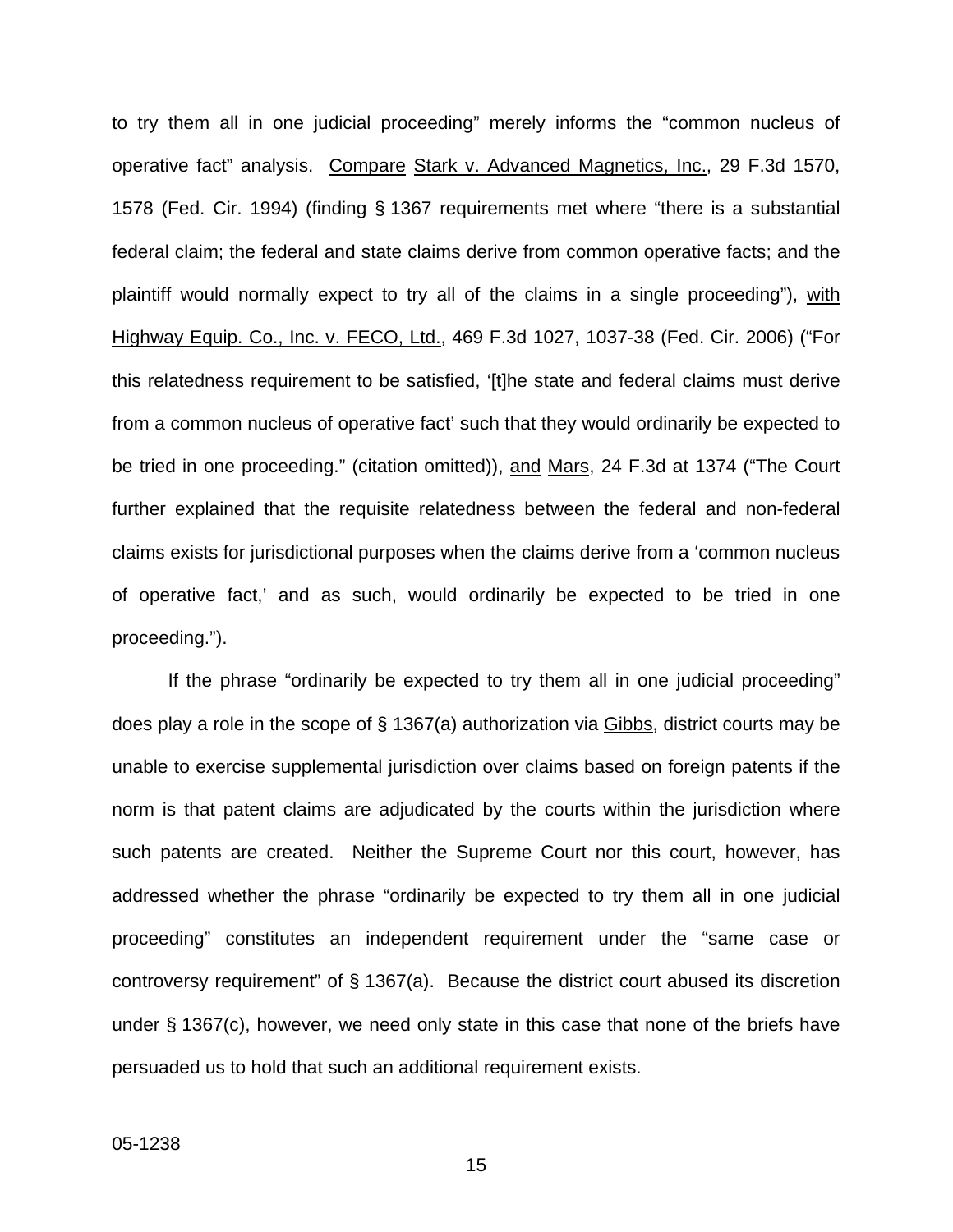Accordingly, we refrain from deciding whether Voda's foreign patent infringement claims fall within the scope of the "same case or controversy" requirement of § 1367(a).

# 2. Discretion

Section 1367 "reaffirms that the exercise of supplemental jurisdiction is within the discretion of the district court." Mars, 24 F.3d at 1374; see also Chicago, 522 U.S. at 172 (stating that supplemental jurisdiction statute codifies principle "that pendent jurisdiction 'is a doctrine of discretion, not of plaintiff's right,' and that district courts can decline to exercise jurisdiction over pendent claims for a number of valid reasons" (quoting Gibbs, 383 U.S. at 726)). A district court's discretion, however, is not unfettered, and we review the district court's decision not to decline supplemental jurisdiction under 28 U.S.C. § 1367(c) under an abuse of discretion standard. Mars, 24 F.3d at 1375 n.4; see also Marcus v. AT&T Corp., 138 F.3d 46, 57 (2d Cir. 1998) ("We review the decision of the district court to exercise supplemental jurisdiction over state law claims for an abuse of discretion."). We address the limits of that discretion here and conclude that the district court's exercise of supplemental jurisdiction over Voda's foreign patent infringement claims is independently limited by subsection (c).

Section 1367(c) provides:

The district courts may decline to exercise supplemental jurisdiction over a claim under subsection (a) if—

- (1) the claim raises a novel or complex issue of State law,
- (2) the claim substantially predominates over the claim or claims over which the district court has original jurisdiction,
- (3) the district court has dismissed all claims over which it has original jurisdiction, or
- (4) in exceptional circumstances, there are other compelling reasons for declining jurisdiction.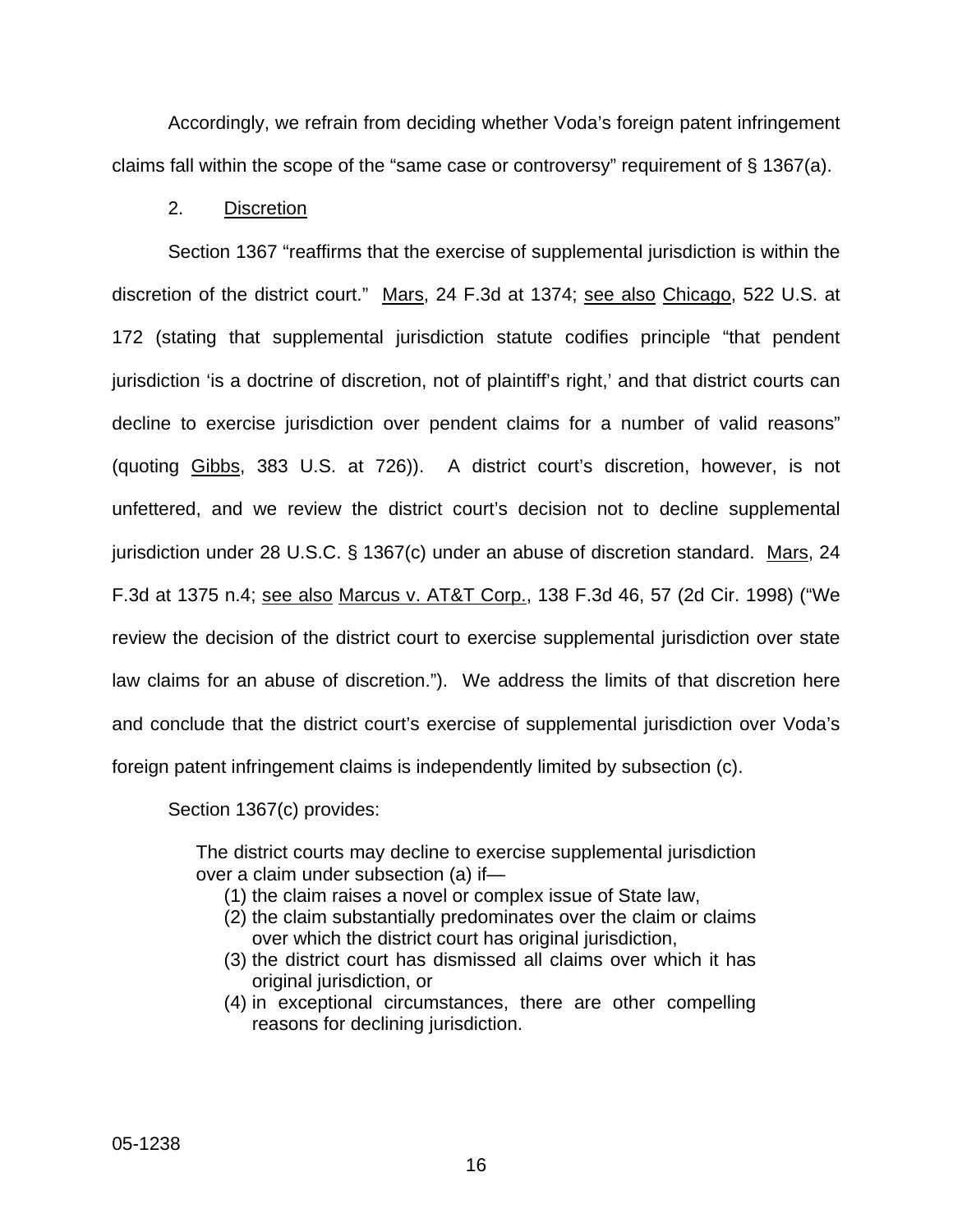28 U.S.C. § 1367(c). The Supreme Court has noted that the "statute thereby reflects the understanding that, when deciding whether to exercise supplemental jurisdiction, 'a federal court should consider and weigh in each case, and at every stage of the litigation, the values of judicial economy, convenience, fairness, and comity.'" Chicago, 522 U.S. at 173 (citation omitted).

Voda asserts that such considerations "have nothing to do with, the certified question concerning existence of subject-matter jurisdiction." We disagree. The text of § 1367(a) indicates § 1367(c) constitutes an express statutory exception to the authorization of jurisdiction granted by § 1367(a). In this case, Cordis U.S. asserted that the district court should exercise its discretion to decline supplemental jurisdiction of Voda's foreign patent claims at the end of its opposition to Voda's motion to amend the complaint. The district court's order contained no § 1367(c) analysis. We find that considerations of comity, judicial economy, convenience, fairness, and other exceptional circumstances constitute compelling reasons to decline jurisdiction under § 1367(c) in this case and therefore, hold that the district court abused its discretion by assuming jurisdiction.

#### *a. Treaties as the "supreme law of the land"*

Article VI of the Constitution proclaims that "all treaties made, or which shall be made, under the authority of the United States, shall be the supreme law of the land." U.S. Const. art. VI, cl.2. The Supreme Court has accordingly stated that "a treaty ratified by the United States is not only the law of this land, see U.S. Const., Art. II, § 2, but also an agreement among sovereign powers." El Al Isr. Airlines, Ltd. v. Tsui Yuan Tseng, 525 U.S. 155, 167 (1999) (citation omitted).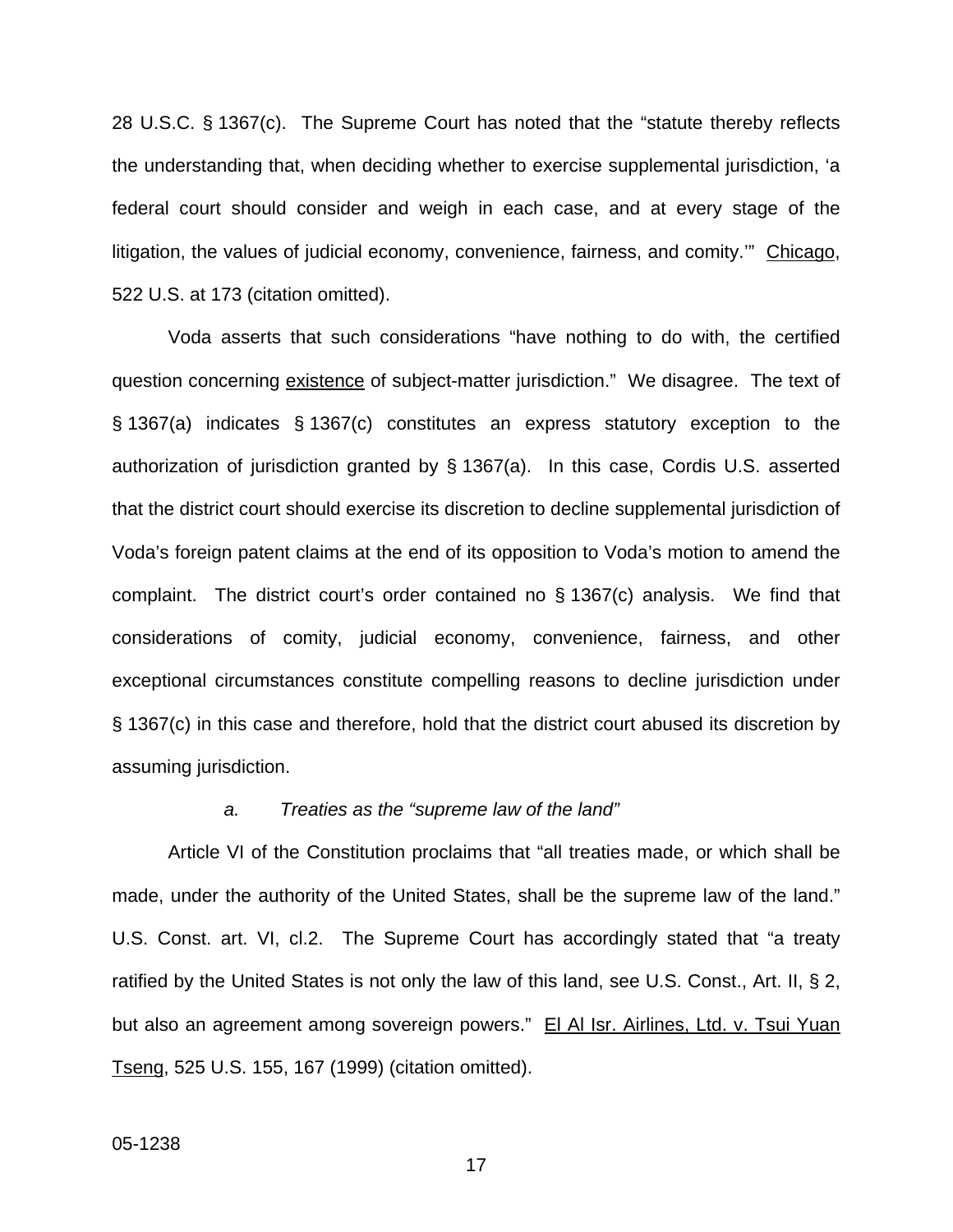The United States entered into Articles 13 through 30 of the Paris Convention for the Protection of Industrial Property ("Paris Convention") on September 5, 1970 and Articles 1 through 12 of the Paris Convention on August 25, 1973. Paris Convention, art. 13-30, 21 U.S.T. 1583; id., art. 1-12, 24 U.S.T. 2140. Article 4*bis* of the Paris Convention states that U.S. patents "shall be independent of patents obtained for the same invention in other countries" and that the "foregoing provision is to be understood in an unrestricted sense, . . . both as regards the grounds for nullity and forfeiture." In addition, Article 2(3) of the Paris Convention states that the "provisions of the laws of each of the countries of the Union relating to judicial and administrative procedure and to jurisdiction, . . . which may be required by the laws on industrial property are expressly reserved." The Paris Convention thus clearly expresses the independence of each country's sovereign patent systems and their systems for adjudicating those patents. Nothing in the Paris Convention contemplates nor allows one jurisdiction to adjudicate the patents of another, and as such, our courts should not determine the validity and infringement of foreign patents. Accordingly, while the Paris Convention contains no express jurisdictional-stripping statute, we relied on it in Stein to hold that "[o]nly a British court, applying British law, can determine validity and infringement of British patents." 748 F.2d at 658.

Subsequently, the United States adopted the Patent Cooperation Treaty ("PCT") on January 24, 1978. Patent Cooperation Treaty, 28 U.S.T. 7645. As with the Paris Convention, the text of the PCT maintains the independence of each country's patents. Article 27(5) states: "Nothing in this Treaty and the Regulations is intended to be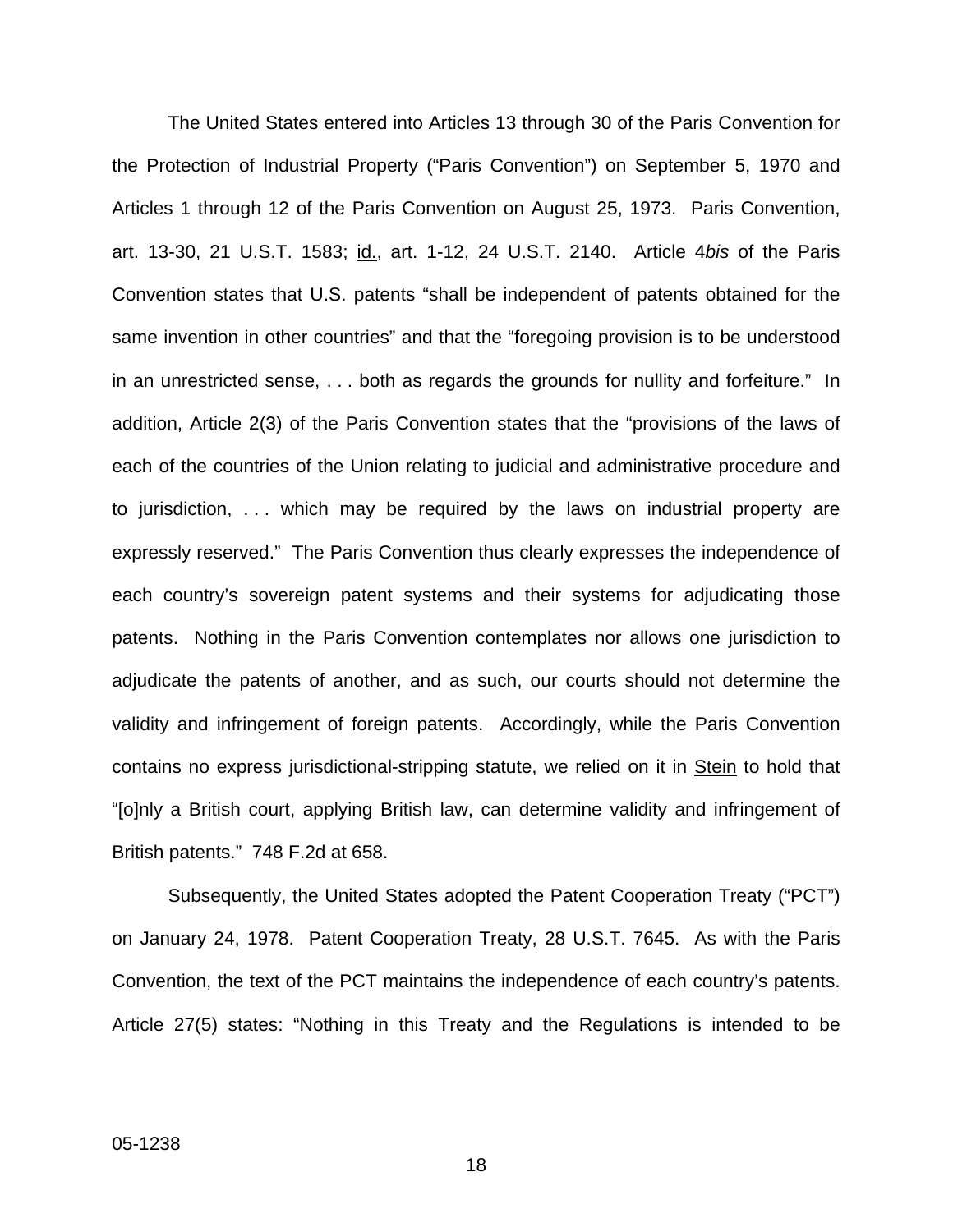construed as prescribing anything that would limit the freedom of each Contracting State to prescribe such substantive conditions of patentability as it desires."

On January 1, 1995, the United States joined the World Trade Organization by entering the Marrakesh Agreement Establishing the World Trade Organization, which through Article II § 2 binds all of its members to the Agreement on Trade-Related Aspects of Intellectual Property Rights ("TRIPS"). 1867 U.N.T.S. 154, 33 I.L.M. 1144 (Apr. 15, 1994). The Agreement on TRIPS contains several provisions regarding the enforcement of patents. Article 41 § 1 of the Agreement on TRIPS specifies that each country "shall ensure that enforcement procedures as specified in this Part are available under their law so as to permit effective action against any act of infringement of intellectual property rights." In addition, § 4 states that "[p]arties to a proceeding shall have an opportunity for review by a judicial authority of final administrative decisions and, subject to jurisdictional provisions in a Member's law concerning the importance of a case," and § 5 states "[i]t is understood that this Part does not . . . affect the capacity of Members to enforce their law in general." See also id., art. 41-49. Like the Paris Convention, nothing in the PCT or the Agreement on TRIPS contemplates or allows one jurisdiction to adjudicate patents of another.<sup>[8](#page-20-0)</sup> Canada, France, Germany, and the United Kingdom, which are the foreign sovereigns concerned in this case, are parties to

<span id="page-20-0"></span><sup>&</sup>lt;sup>8</sup> While the European Patent Convention ("EPC") states nothing of our government's intent because the United States is not a party, it may inform us on how other sovereigns treat foreign patent adjudication. Regarding claims "to the right to the grant of a European patent," the EPC has enumerated rules specifying courts of exclusive jurisdiction. European Patent Convention, Protocol on Recognition, art. 1-8, October 5, 1973. None of the treaties entered into by the United States contain such language. Moreover, while there have been working parties and draft agreements and statutes, even the members of the EPC have not yet agreed on a centralized European patent court. See European Patent Office, "Legislative Initiatives in European Patent Law" (July 26, 2006), available at http://patlaw-reform.european-patent-office.org/epla/.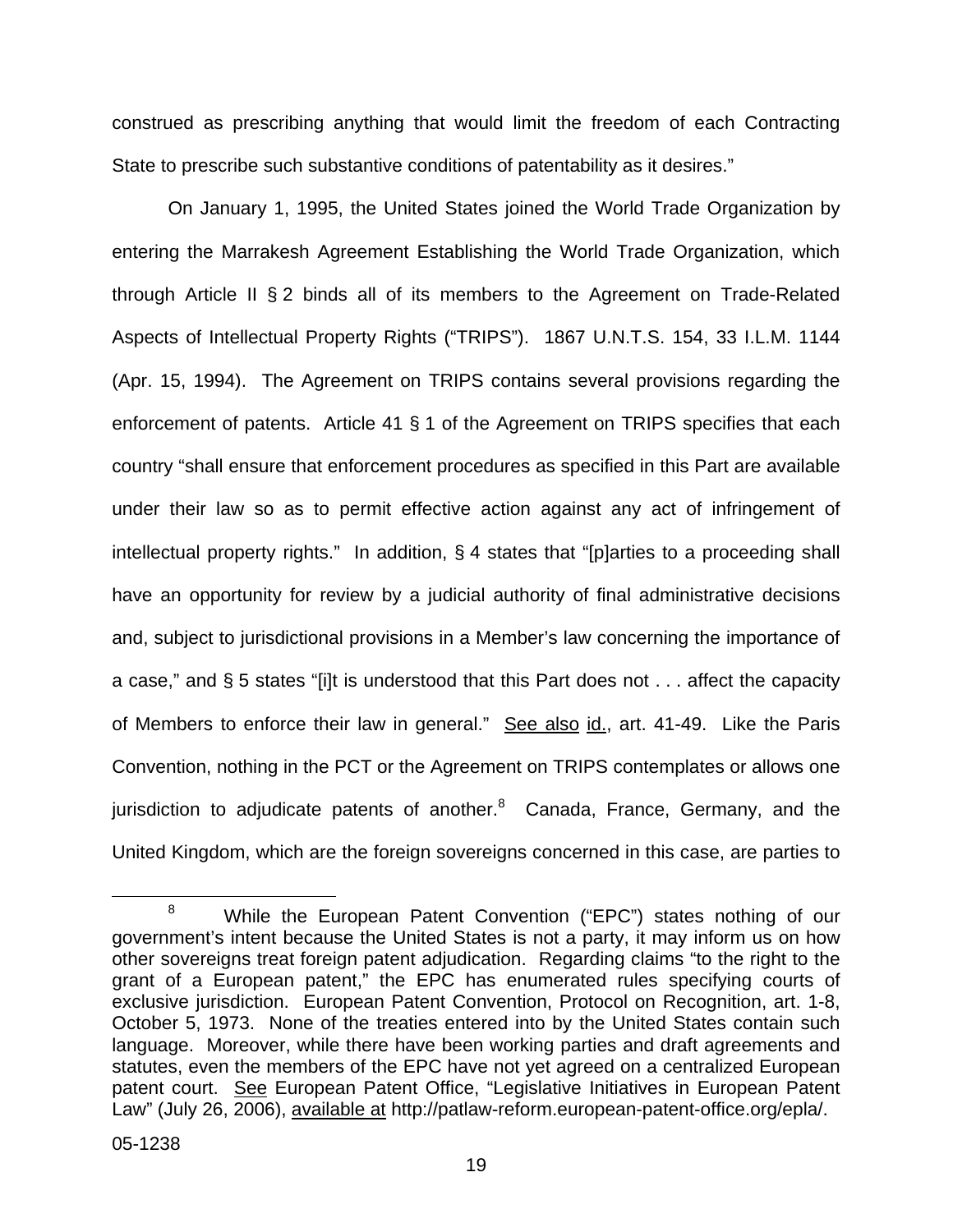each of these treaties. See World Intellectual Property Organization, "States Party to the PCT and the Paris Convention and Members of the World Trade Organization" (2006), available at http://www.wipo.int/pct/en/texts/pdf/pct\_paris\_wto.pdf.

Voda asserts and one of the amicus curiae briefs suggests that these international treaties evince a trend of harmonization of patent law and thus, that allowing the exercise of supplemental jurisdiction over Voda's foreign patent infringement claims furthers the harmonization goals underlying the treaties. Regardless of the strength of the harmonization trend, however, we as the U.S. judiciary should not unilaterally decide either for our government or for other foreign sovereigns that our courts will become the adjudicating body for any foreign patent with a U.S. equivalent "so related" to form "the same case or controversy." Cf. F. Hoffman-La Roche Ltd. v. Empagran S.A., 542 U.S. 155, 166-67 (2004) (finding "no convincing justification" for providing such subject matter jurisdiction in antitrust context). Permitting our district courts to exercise jurisdiction over infringement claims based on foreign patents in this case would require us to define the legal boundaries of a property right granted by another sovereign and then determine whether there has been a trespass to that right.

Based on the international treaties that the United States has joined and ratified as the "supreme law of the land," a district court's exercise of supplemental jurisdiction could undermine the obligations of the United States under such treaties, which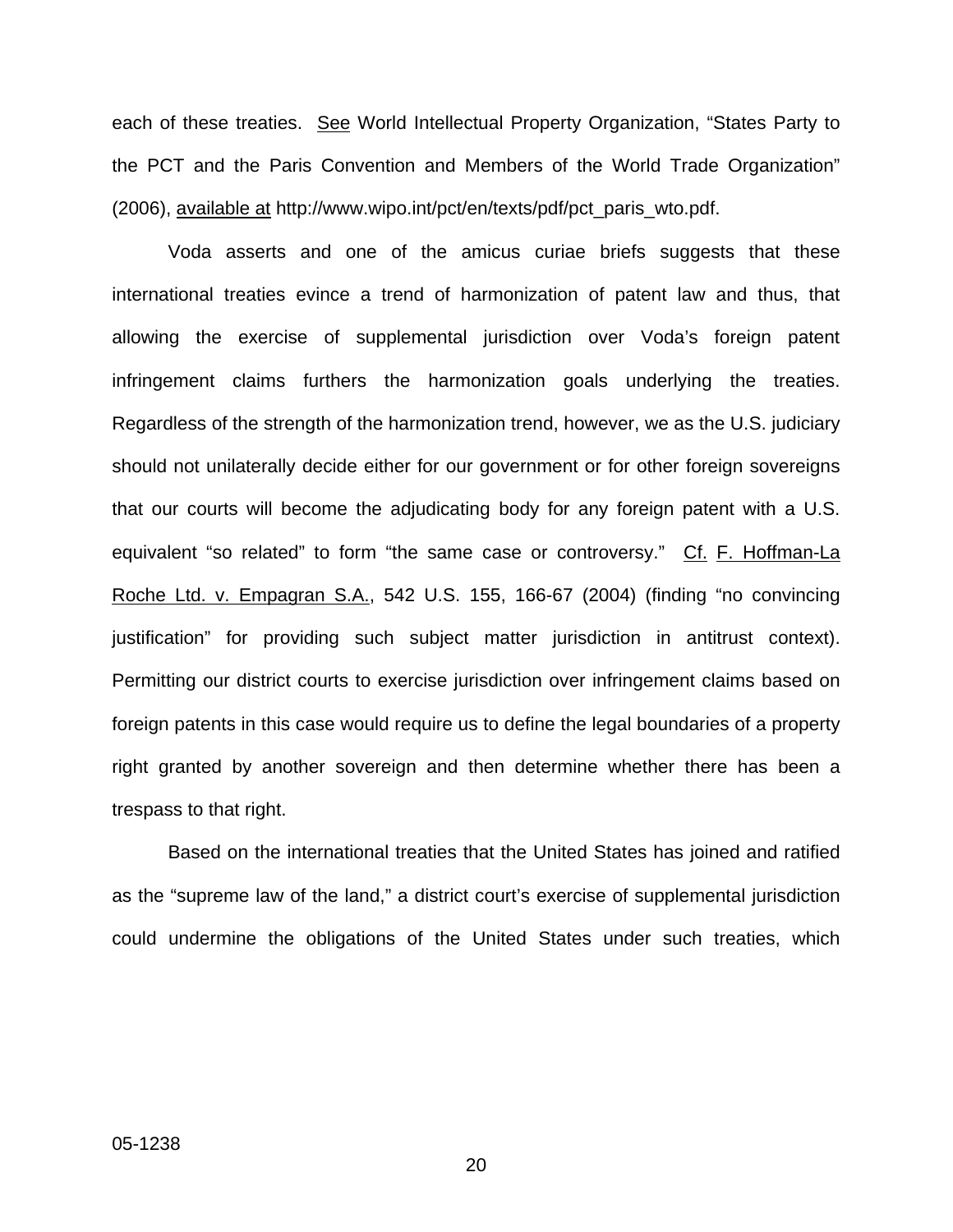therefore constitute an exceptional circumstance to decline jurisdiction under § 1367(c)(4). Accordingly, we must scrutinize such an exercise with caution.<sup>[9](#page-22-0)</sup>

# *b. Comity and relations between sovereigns*

"Comity refers to the spirit of cooperation in which a domestic tribunal approaches the resolution of cases touching the laws and interests of other sovereign states." Société Nationale Industrielle Aérospatiale v. U.S. Dist. Court for the S.D. of Iowa, 482 U.S. 522, 543 n.27 (1987).

> Comity, in the legal sense, is neither a matter of absolute obligation, on the one hand, nor of mere courtesy and good will, upon the other. But it is the recognition which one nation allows within its territory to the legislative, executive or judicial acts of another nation, having due regard both to international duty and convenience, and to the rights of its own citizens or of other persons who are under the protection of its laws.

Id. (quoting Hilton v. Guyot, 159 U.S. 113, 163-64 (1895)) (quotation marks omitted) (emphasis added). Courts must also bear in mind that "whatever laws are carried into execution, within the limits of any government, are considered as having the same effect every where, so far as they do not occasion a prejudice to the rights of the other governments, or their citizens." Id. (quoting *Emory v. Grenough*, 3 U.S. (3 Dall.) 369, 370 (1797) (quotation marks and citation omitted)) (emphasis added). Société provides us with these considerations to guide our determination of whether an exercise of

<span id="page-22-0"></span><sup>&</sup>lt;sup>9</sup> In addition, even assuming that Cordis U.S. is responsible for manufacturing the allegedly infringing devices in Juarez, Mexico, and selling them in foreign countries, the dissent's assertion that we could adjudicate a foreign patent infringement action and enforce the judgment against Cordis U.S. for its foreign manufacturing and foreign sales, Dissent 1 n.1, would be an end-run around the territorial limits of 35 U.S.C. § 271. See Dowagiac, 235 U.S. at 650 ("The right conferred by a patent under our law is confined to the United States and its territories." (citation omitted)); cf. AT&T Corp. v. Microsoft Corp., 414 F.3d 1366 (Fed. Cir. 2005), cert. granted, 127 S. Ct. 467 (2006).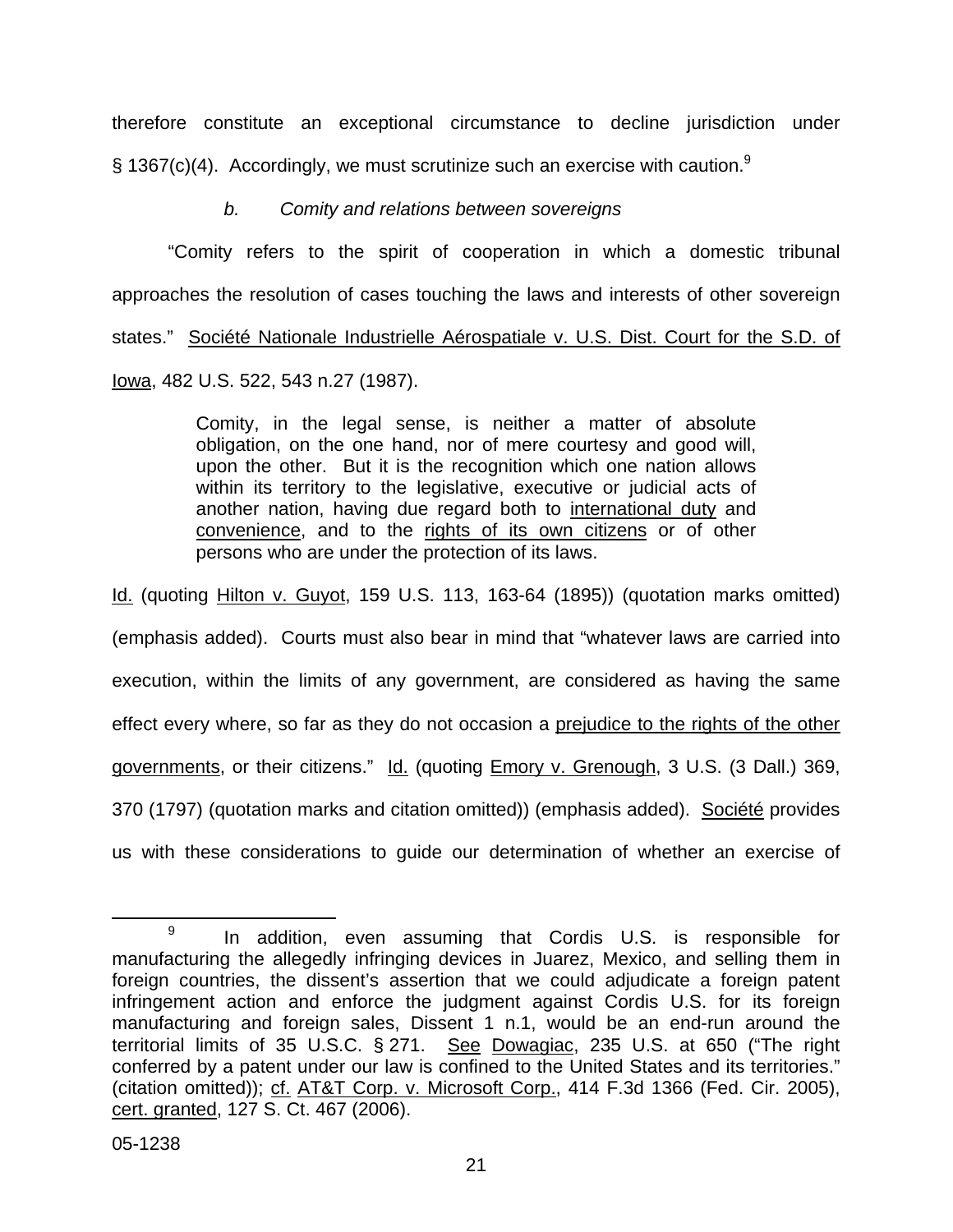comity supports extending or declining jurisdiction over the foreign patent infringement claims at issue here. See id. at 543-44 (stating that international comity concept in evidence-gathering context requires particularized analysis of facts and sovereign interests).

In this case, these considerations of comity do not support the district court's exercise of supplemental jurisdiction over Voda's foreign patent infringement claims. First, Voda has not identified any international duty, and we have found none, that would require our judicial system to adjudicate foreign patent infringement claims. As discussed supra Part III.A.2.a, while the United States has entered into the Paris Convention, the PCT, and the Agreement on TRIPS, nothing in those treaties contemplates or allows one jurisdiction to adjudicate the patents of another. Second, as discussed infra Part III.A.2.d, Voda has not shown that it would be more convenient for our courts to assume the supplemental jurisdiction at issue. Third, with respect to the rights of our citizens, Voda has not shown that foreign courts will inadequately protect his foreign patent rights. Indeed, we see no reason why American courts should supplant British, Canadian, French, or German courts in interpreting and enforcing British, Canadian, European, French, or German patents. Cf. Empagran, 542 U.S. at 165 (finding no reason to allow "American [antitrust] law [to] supplant, for example, Canada's or Great Britain's or Japan's own determination about how best to protect Canadian or British or Japanese customers from anticompetitive conduct").

Fourth, assuming jurisdiction over Voda's foreign patent infringement claims could prejudice the rights of the foreign governments. None of the parties or amicus curiae have demonstrated that the British, Canadian, French, or German governments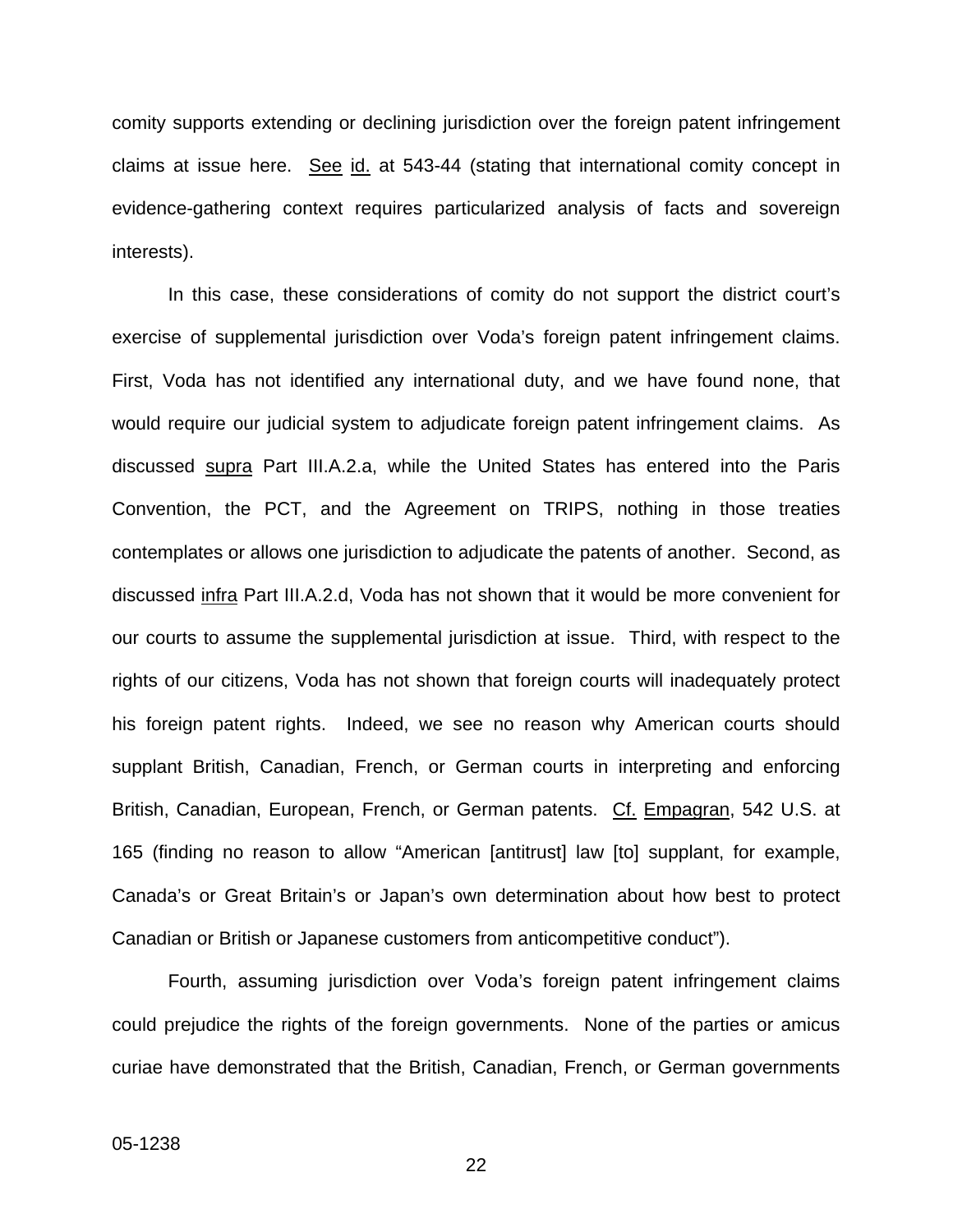are willing to have our courts exercise jurisdiction over infringement claims based on their patents. Cf. 28 U.S.C. § 1338(a) (granting federal courts exclusive jurisdiction of claims relating to U.S. patents).

In addition, the local action doctrine informs us that exercising supplemental jurisdiction in this case appears to violate our own norms of what sovereigns ordinarily expect. Courts derived the local action doctrine from the distinction between local and transitory actions beginning with Livingston v. Jefferson, written by Justice John Marshall riding Circuit. 15 F. Cas. 660 (C.C.D. Va. 1811). In Livingston, the plaintiff sued in a Virginia court for trespass to land located in Louisiana. The court dismissed the action, holding that it could be brought only in a Louisiana court. The Supreme Court subsequently held that "an action for trespass upon land, like an action to recover the title or the possession of the land itself, is a local action, and can only be brought within the State in which the land lies." Ellenwood v. Marietta Chair Co., 158 U.S. 105, 107 (1895). The Court concluded that a federal court sitting in another state had no jurisdiction to hear the trespass claim. Id. In short, the local action doctrine served to prevent courts from adjudicating claims for trespass or title to real property.

The territorial limits of the rights granted by patents are similar to those conferred by land grants. A patent right is limited by the metes and bounds of the jurisdictional territory that granted the right to exclude. See Dowagiac Mfg. Co. v. Minn. Moline Plow Co., 235 U.S. 641, 650 (1915) ("The right conferred by a patent under our law is confined to the United States and its territories." (citation omitted)); NTP, Inc. v. Research In Motion, Ltd., 418 F.3d 1282, 1313 (Fed. Cir. 2005) ("The territorial reach of section 271 is limited. Section 271(a) is only actionable against patent infringement that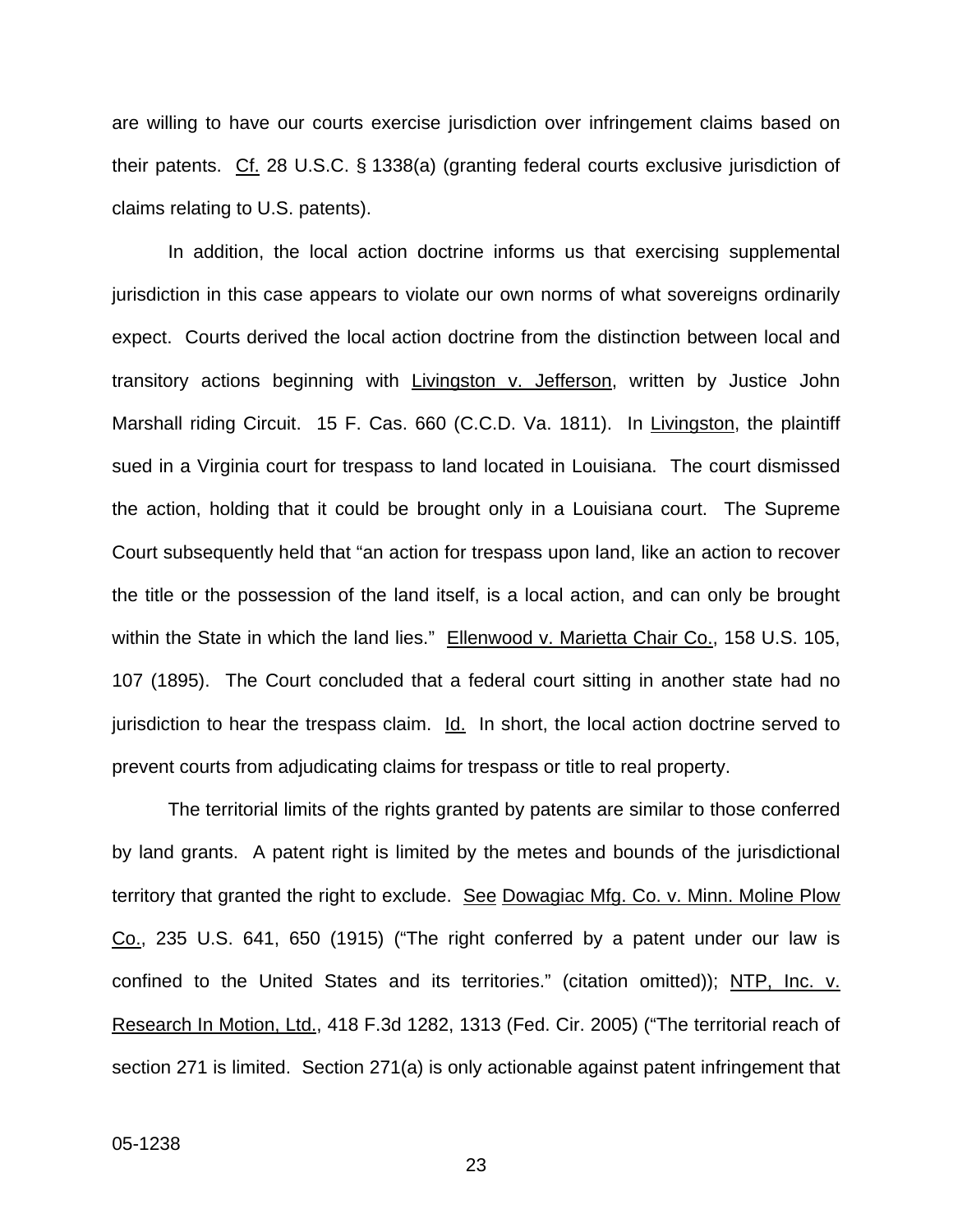occurs within the United States." (citations omitted)). Therefore, a patent right to exclude only arises from the legal right granted and recognized by the sovereign within whose territory the right is located. It would be incongruent to allow the sovereign power of one to be infringed or limited by another sovereign's extension of its jurisdiction. Therefore, while our Patent Act declares that "patents shall have the attributes of personal property," 35 U.S.C. § 261, and not real property, the local action doctrine constitutes an informative doctrine counseling us that exercising supplemental jurisdiction over Voda's foreign patent claims could prejudice the rights of the foreign governments.

Therefore, the four considerations enunciated by the Supreme Court in Société demonstrate that extending our jurisdiction through § 1367(a) in this case could undermine "the spirit of cooperation" underlying the comity doctrine. Because the purpose underlying comity is not furthered and potentially hindered in this case, adjudication of Voda's foreign patent infringement claims should be left to the sovereigns that create the property rights in the first instance.

In addition, as a rule of statutory construction, the Supreme Court "ordinarily construes ambiguous statutes to avoid unreasonable interference with the sovereign authority of other nations." Empagran, 542 U.S. at 164; cf. Santa Clara Pueblo v. Martinez, 436 U.S. 49, 60 (1978) ("[A] proper respect both for tribal sovereignty itself and for the plenary authority of Congress in [civil actions against tribal officers] cautions that we tread lightly in the absence of clear indications of legislative intent."). As discussed, there is no explicit statutory direction indicating that the district courts should or may exercise supplemental jurisdiction over claims arising under foreign patents, and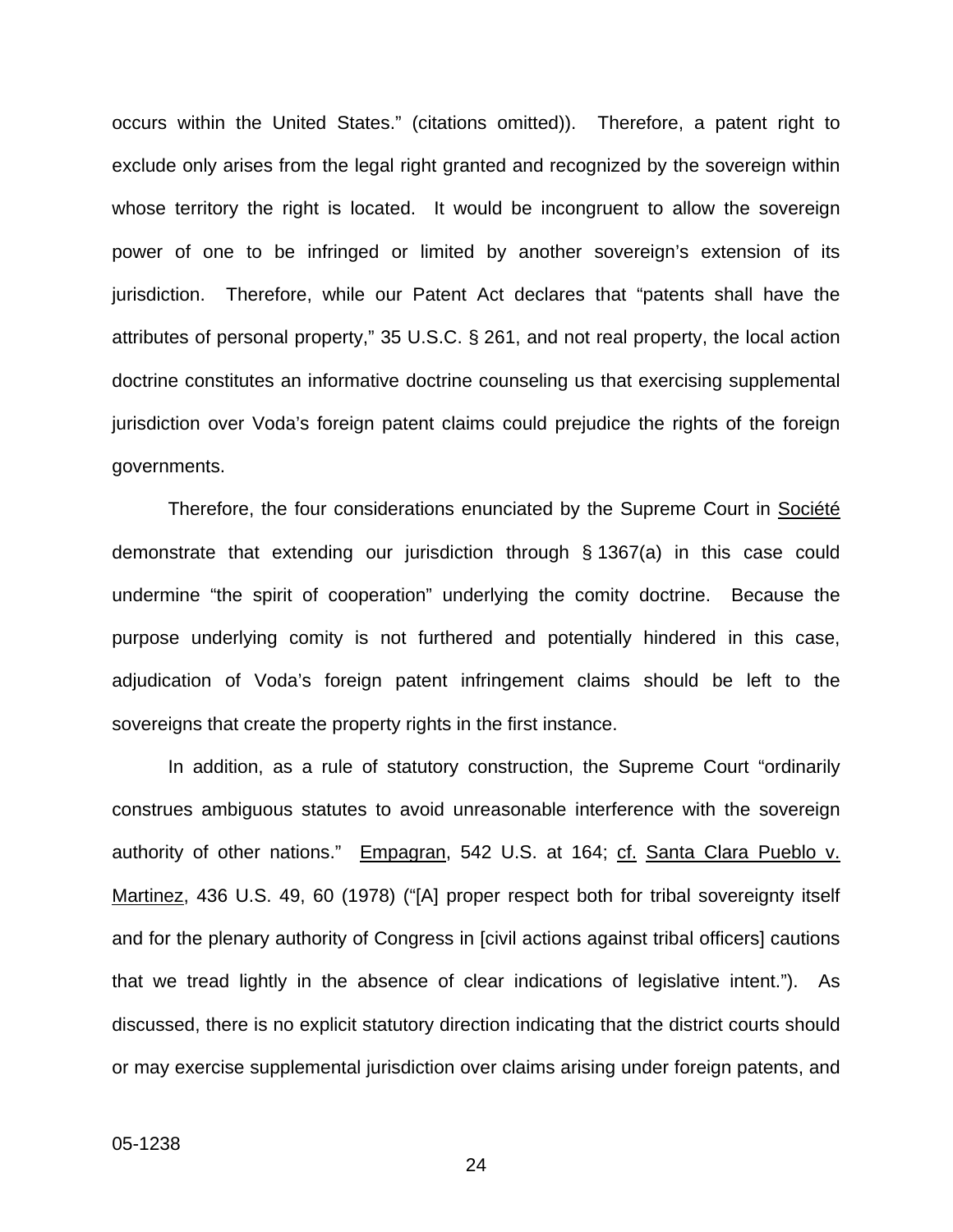the Paris Convention, PCT, and Agreement on TRIPS neither contemplate nor allow the extraterritorial jurisdiction of our courts to adjudicate patents of other sovereign nations. We have also noted the territorially limited nature of patent rights. See Pellegrini v. Analog Devices, Inc., 375 F.3d 1113, 1117 (Fed. Cir. 2004) ("[As] the U.S. Supreme Court explained nearly 150 years ago in Brown v. Duchesne, 60 U.S. (19 How.) 183, 15 L. Ed. 595 (1857), . . . the U.S. patent laws 'do not, and were not intended to, operate beyond the limits of the United States.'"); Rotec Indus., Inc. v. Mitsubishi Corp., 215 F.3d 1246, 1251 (Fed. Cir. 2000) ("'[T]he right conferred by a patent under our law is confined to the United States and its territories, and infringement of this right cannot be predicated on acts wholly done in a foreign country."" (quoting Dowagiac, 235 U.S. at 650)). Therefore, the principle that we should "avoid unreasonable interference with the sovereign authority of other nations" applies analogously here. Empagran, 542 U.S. at 164.

We would risk such interference by exercising supplemental jurisdiction over Voda's foreign patent infringement claims. Patents and the laws that govern them are often described as complex. Indeed, one of the reasons cited for why Congress established our court was because it "felt that most judges didn't understand the patent system and how it worked." Judge Pauline Newman, Origins of the Federal Circuit: The Role of Industry, 11 Fed. Cir. B.J. 541, 542 (2002). As such, Cordis U.S. and one of the amicus curiae assert, and Voda does not dispute, that the foreign sovereigns at issue in this case have established specific judges, resources, and procedures to "help assure the integrity and consistency of the application of their patent laws." Therefore, exercising jurisdiction over such subject matter could disrupt their foreign procedures.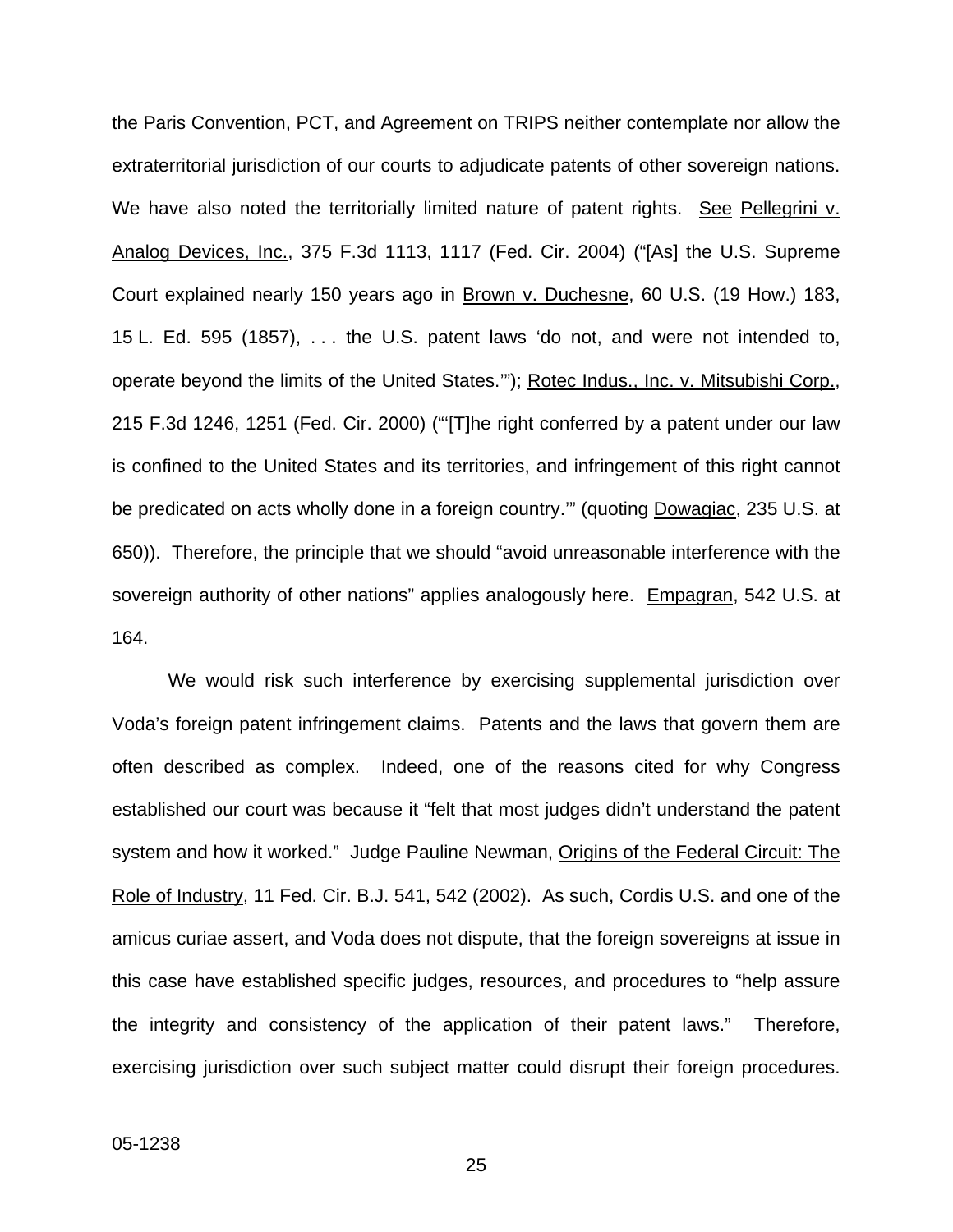By analogy, Congress unified our patent jurisprudence by creating the Federal Circuit and granting exclusive jurisdiction of appeals on patent claims. 28 U.S.C. § 1295. Foreign courts exercising jurisdiction over claims based on U.S. patents would destroy Congress's intent to foster uniformity and to preclude forum shopping. Cf. Empagran, 542 U.S. at 168-69 (finding in antitrust context that "legally and economically technical nature of [examining foreign law, compared with American law] means lengthier proceedings, appeals, and more proceedings-to the point where procedural costs and delays could themselves threaten interference with a foreign nation's ability to maintain the integrity of its own antitrust enforcement system").

Accordingly, comity and the principle of avoiding unreasonable interference with the authority of other sovereigns dictate in this case that the district court decline the exercise supplemental jurisdiction under § 1367(c).

#### *c. Judicial economy*

Because of our lack of institutional competence in the foreign patent regimes at issue in this case, more judicial resources could be consumed by the district court than the courts of the foreign patent grants. Indeed, adjudication of Voda's British, Canadian, European, French, and German patent claims may substantially predominate his U.S. patent claims. Cf. § 1367(c)(2) (stating that district courts may decline exercising supplemental jurisdiction where "the claim substantially predominates over the claim or claims over which the district court has original jurisdiction").

In addition, the likelihood of jury confusion in applying different patent regimes could result in separate trials. Cf. Gibbs, 383 U.S. at 726 ("Finally, there may be reasons independent of jurisdictional considerations, such as the likelihood of jury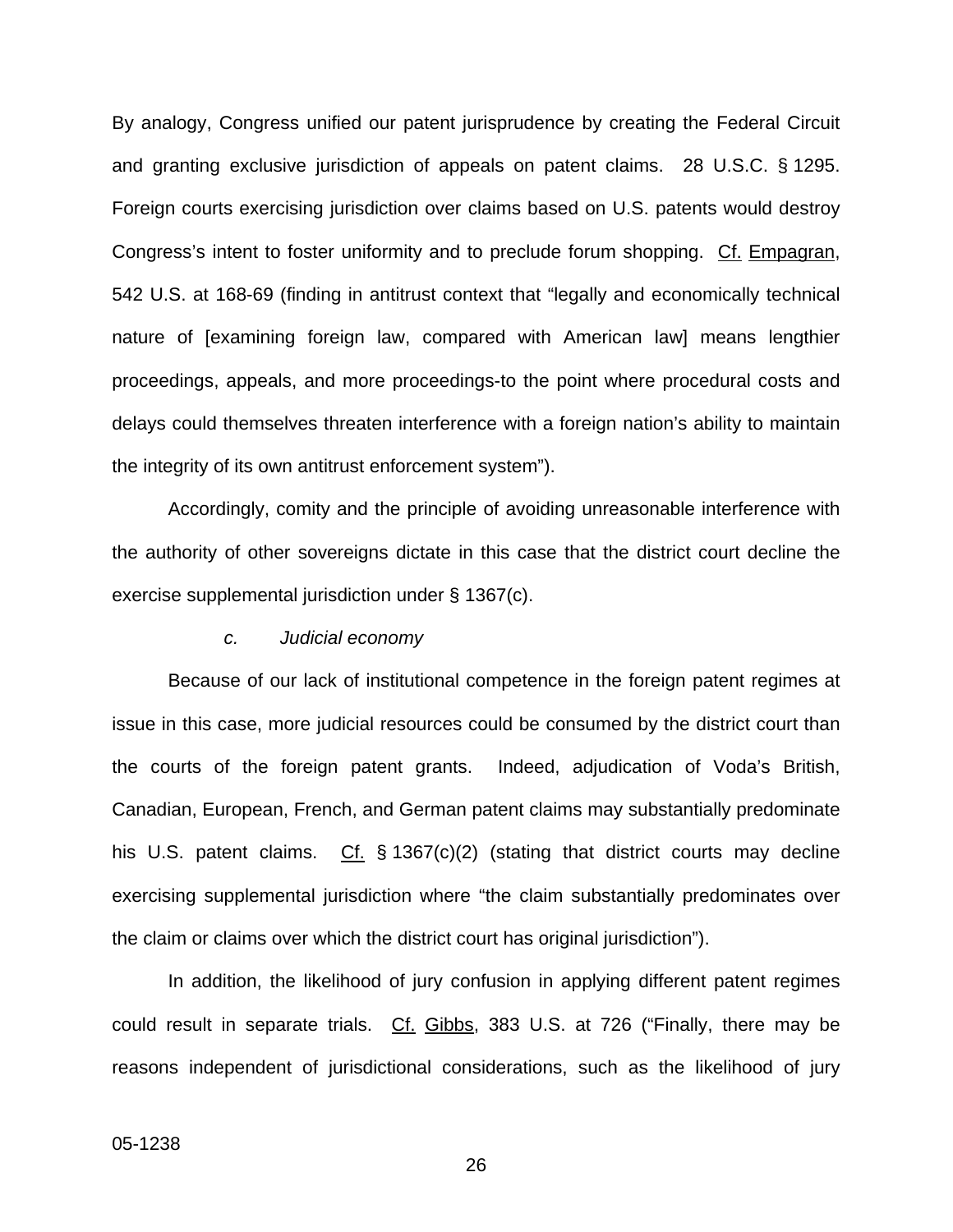confusion in treating divergent legal theories of relief, that would justify separating state and federal claims for trial, Fed.Rule Civ.Proc. 42(b)."). Therefore, exercising supplemental jurisdiction in this case could result in at least the same magnitude of litigation as Voda filing patent infringement claims in each respective sovereign's court.

Voda and one amicus curiae point out that consolidated multinational patent adjudication could be more efficient. While there may be merit in that argument, no international treaty establishes full faith and credit, nor have we found any analogous agreement that would require foreign countries to recognize or obligate the enforcement of our judgments regarding foreign patents. In this case, Voda's amended complaint asks not only for damages and fees but also for "such other and further relief as this Court deems just and proper." Therefore, the additional time and resources required by our courts may result in incomplete adjudication of the claims, prolonging and extending the expenditures by all.

The district court did not articulate any such judicial economy analysis, and accordingly, this absence of analysis supports our finding that the district court abused its discretion in this case.

#### *d. Convenience*

Similarly, factors of convenience may provide additional reasons to decline exercising supplemental jurisdiction in this case. Again, the district court did not articulate any such analysis, further supporting our finding that it abused its discretion.

We note that the Supreme Court does not appear to have defined convenience in the context of discretionary exercises of supplemental jurisdiction. While the parties have structured their arguments in this case around forum non conveniens, they have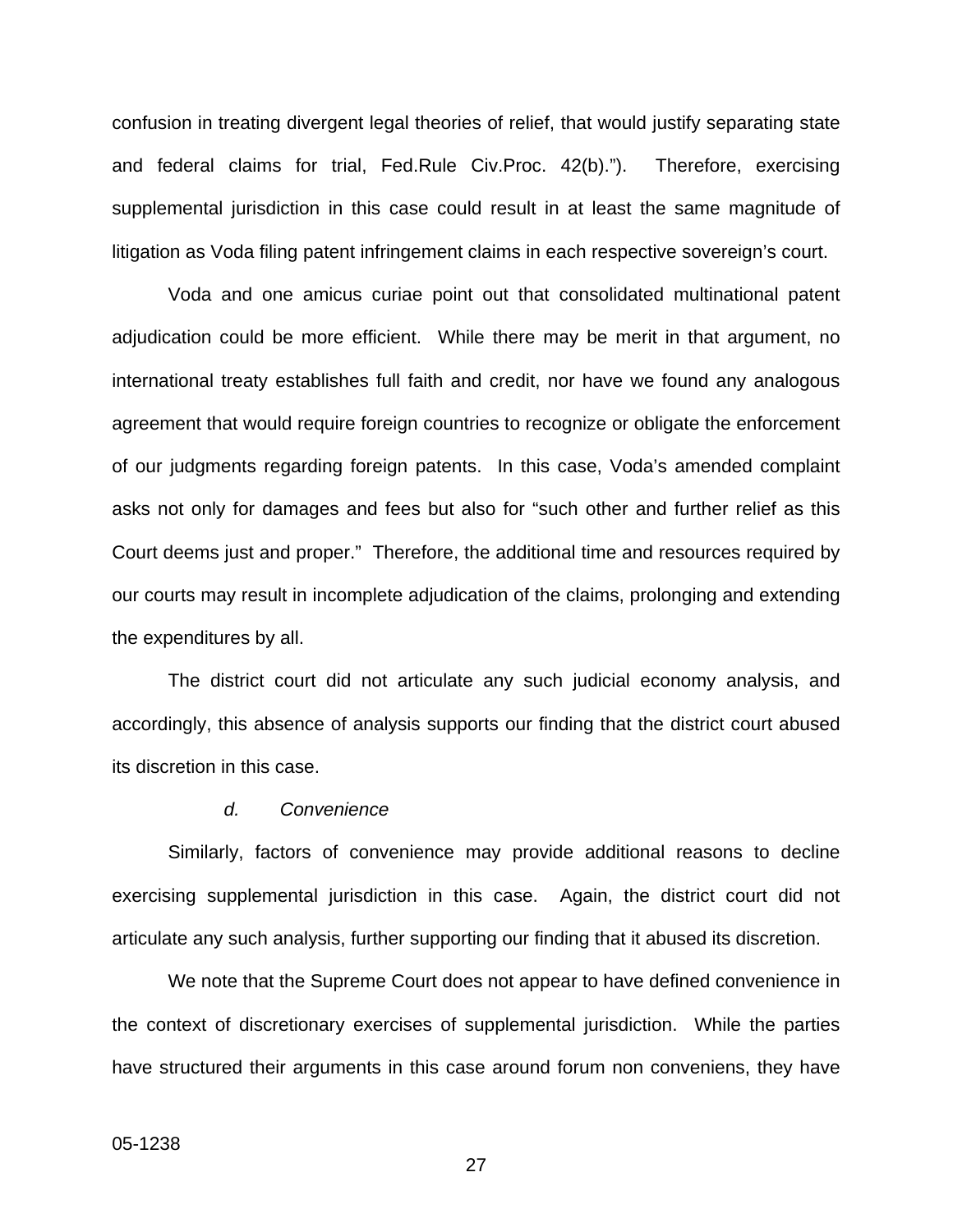provided no case law justifying incorporation of that doctrine into the consideration of convenience under § 1367(c). Cf. Piper Aircraft Co. v. Reyno, 454 U.S. 235, 248 n.13 (1981) (noting that Supreme Court first indicated that motions to dismiss on grounds of forum non conveniens could be made in federal diversity actions in Williams v. Green Bay & W.R. Co., 326 U.S. 549 (1946)); Capital Currency Exch., N.V. v. Nat'l Westminster Bank PLC, 155 F.3d 603, 606 (2d Cir. 1998) (stating that Supreme Court explicitly recognized applicability of forum non conveniens in federal question cases in Gulf Oil Corp. v. Gilbert, 330 U.S. 501 (1947)). Where the doctrine does not duplicate other factors already considered, however, forum non conveniens is a useful doctrine to reference. For example, on one hand, the cost of obtaining and translating evidence, especially experts in foreign patent law pursuant to Fed. R. Civ. P. 44.1 (governing determination of foreign law), cuts against exercising supplemental jurisdiction. On the other hand, deferring to the plaintiff's choice of forum would support such an exercise.

#### *e. Fairness*

Lastly, the act of state doctrine may make the exercise of supplemental jurisdiction over foreign patent infringement claims fundamentally unfair. As "a 'principle of decision binding on federal and state courts alike," the act of state doctrine "requires that, in the process of deciding, the acts of foreign sovereigns taken within their own jurisdictions shall be deemed valid." W.S. Kirkpatrick & Co., Inc. v. Envtl. Tectonics Corp., Int'l, 493 U.S. 400, 406, 409 (1990) (citation omitted). In this case, none of the parties or amicus curiae have persuaded us that the grant of a patent by a sovereign is not an act of state. But see Mannington Mills, Inc. v. Congoleum Corp., 595 F.2d 1287, 1293-94 (3d Cir. 1979) (stating that Third Circuit was "unable to accept the proposition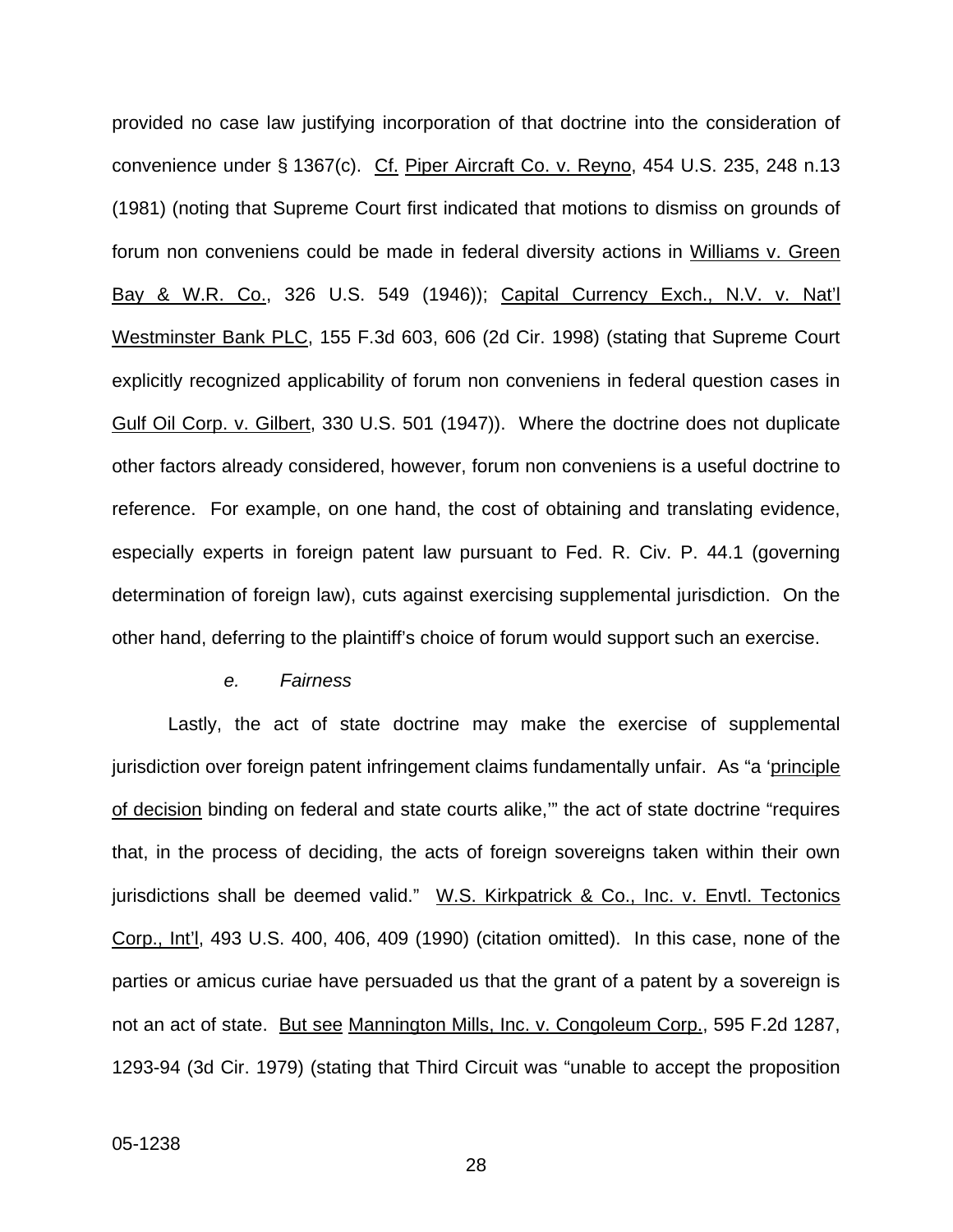that the mere issuance of patents by a foreign power constitutes [] an act of state" under abstention analysis). Therefore, assuming arguendo that the act of state doctrine applies, the doctrine would prevent our courts from inquiring into the validity of a foreign patent grant and require our courts to adjudicate patent claims regardless of validity or enforceability. Given the number of U.S. patent cases that we resolve on validity or enforceability as opposed to infringement grounds, exercising such jurisdiction could be fundamentally unfair to the alleged infringer where, as one amicus curiae points out, "the patent is in fact invalid and the defendant would be excused from liability on that basis in a foreign forum." Voda has not shown in this case that the validity of the foreign patents would not be at issue. Indeed, Cordis U.S. asserts otherwise.

#### *f. Section 1367(c) abuse of discretion*

In summary, several reasons in this case would compel the district court to decline supplemental jurisdiction under § 1367(c): limitations imposed by treaties that are the "supreme law of the land" and considerations of comity, judicial economy, convenience, and fairness. The district court undertook none of this analysis. Accordingly, we hold that the district court abused its discretion in exercising supplemental jurisdiction.

As with the § 1367(a) factors of Mars, this is a non-exhaustive list, not a test, for district courts to consider under § 1367(c). In addition, we emphasize that because the exercise of supplemental jurisdiction under § 1367(c) is an area of discretion, the district courts should examine these reasons along with others that are relevant in every case, especially if circumstances change, such as if the United States were to enter into a new international patent treaty or if events during litigation alter a district court's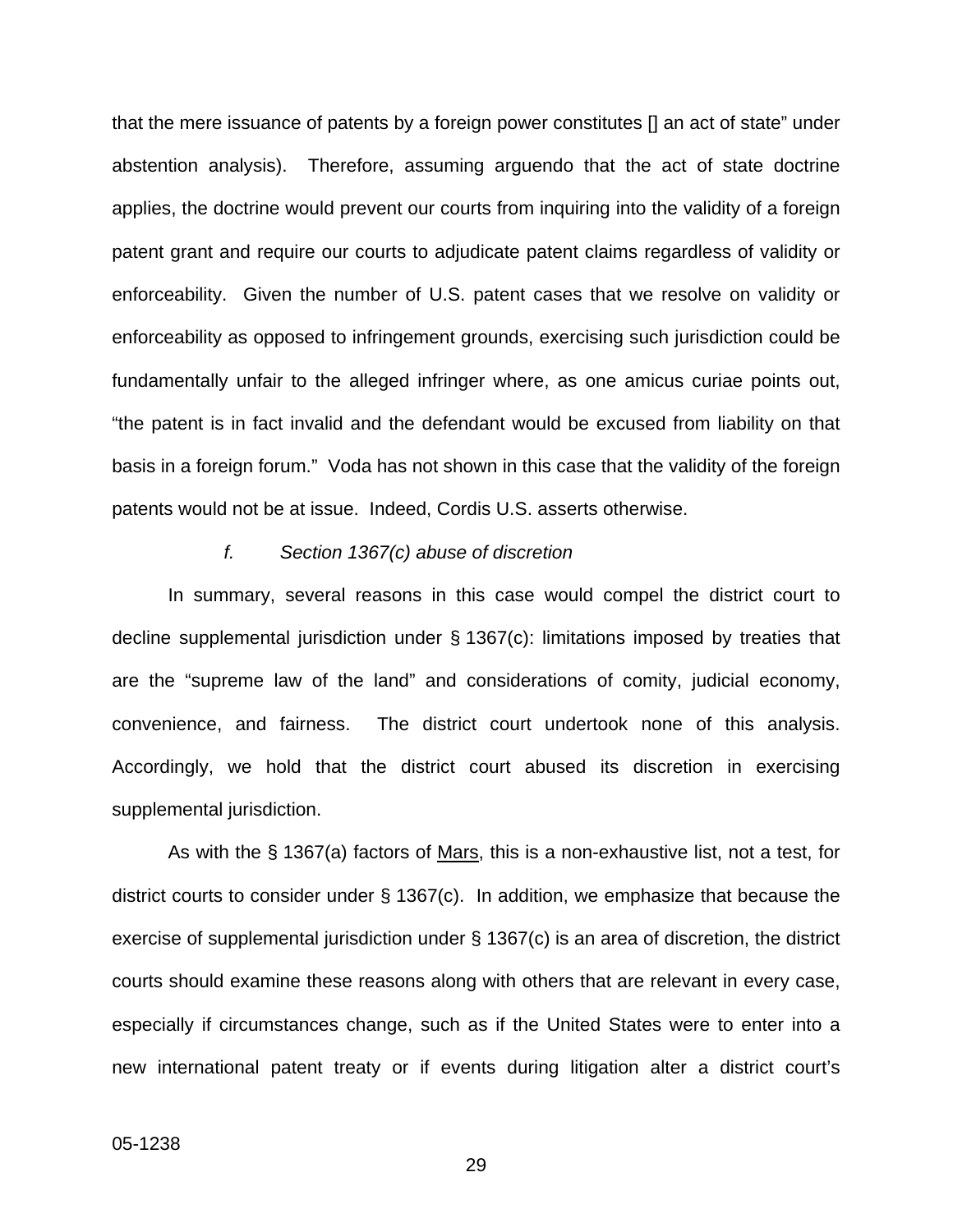conclusions regarding comity, judicial economy, convenience, or fairness. However, "[d]iscretion is not whim, and limiting discretion according to legal standards helps promote the basic principle of justice that like cases should be decided alike . . . a page of history is worth a volume of logic." eBay, 126 S. Ct. at 1841-42 (Roberts, C.J., concurring) (quotation marks and citations omitted).

### **B. Alternate Statutory Basis**

The parties also dispute on appeal whether diversity jurisdiction under § 1332 provides an alternate and independent basis for the district court to hear Voda's claims of foreign patent infringement. However, Voda has not pled diversity, and it is not clear whether the district court would permit such a pleading to be made at this stage in the proceedings. We therefore decline to decide whether the district court could properly exercise jurisdiction based in diversity.

#### **C. Abstention**

The "district courts may be obligated not to decide" claims arising under foreign patents "where one of the abstention doctrines articulated by [the Supreme] Court applies." Chicago, 522 U.S. at 174. Abstention doctrines "embody the general notion that federal courts may decline to exercise their jurisdiction, in otherwise exceptional circumstances, where denying a federal forum would clearly serve an important countervailing interest, for example where abstention is warranted by considerations of proper constitutional adjudication, regard for federal-state relations, or wise judicial administration." Id. (quotation marks and citation omitted). Because we resolve the district court's jurisdiction on statutory grounds, we do not discuss or make any holdings regarding abstention here.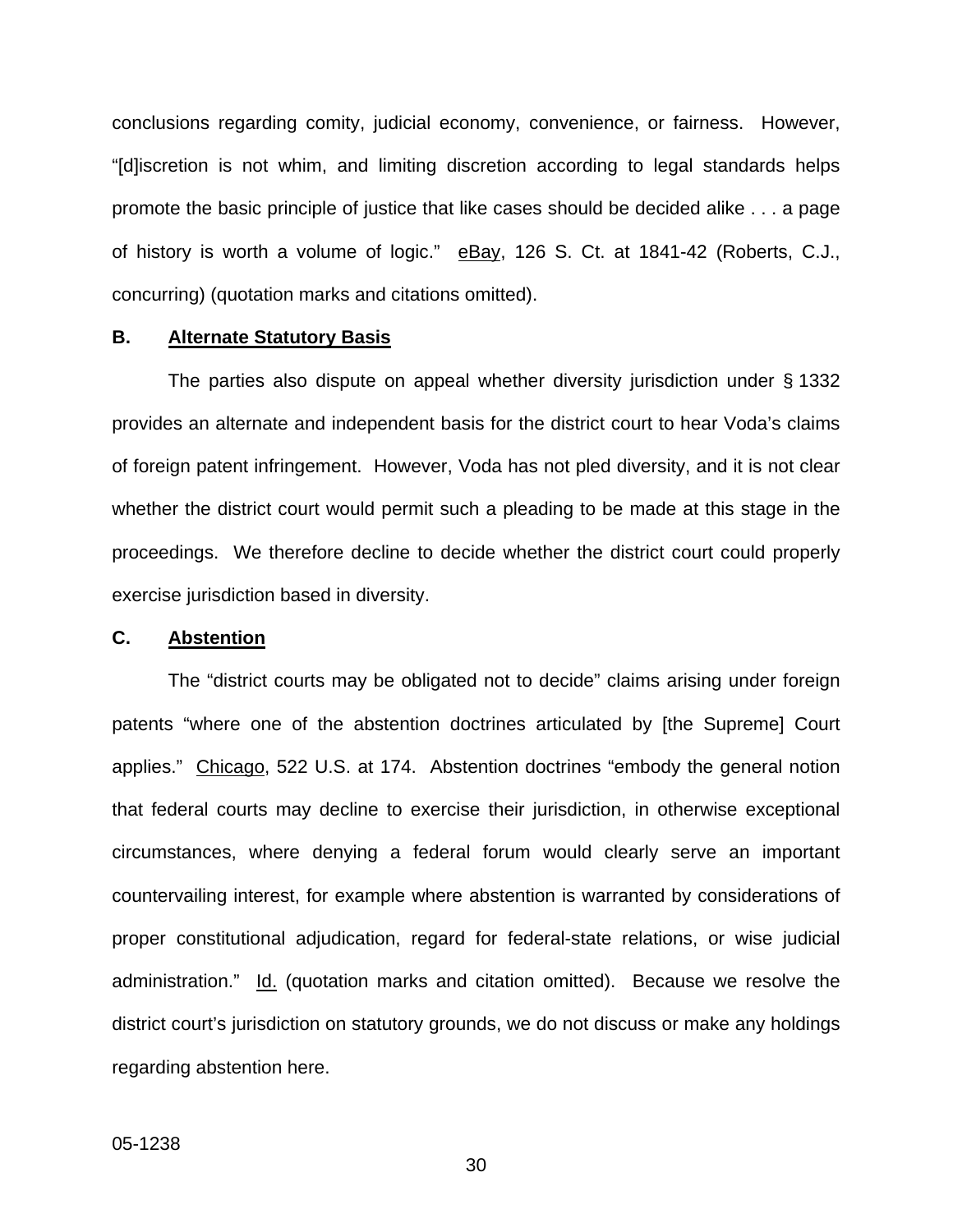# **IV. CONCLUSION**

We vacate the order of the district court granting Voda leave to amend his complaint to add infringement claims based on foreign patents pursuant to the supplemental jurisdiction statute 28 U.S.C. § 1367 and remand for further proceedings consistent with this opinion.

# VACATED and REMANDED

No costs.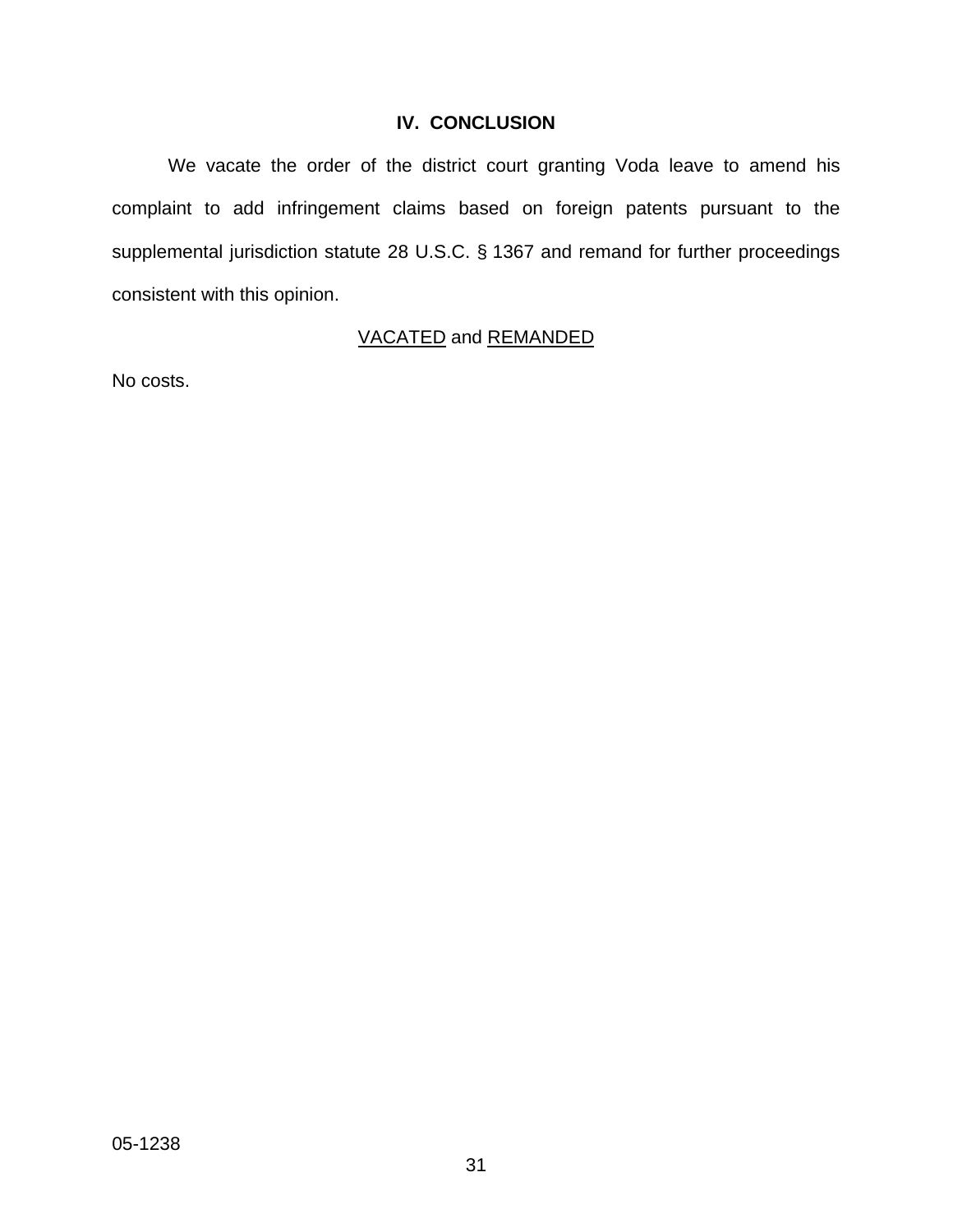# **United States Court of Appeals for the Federal Circuit**

05-1238

JAN K. VODA, M.D.,

Plaintiff-Appellee,

v.

## CORDIS CORPORATION,

Defendant-Appellant.

NEWMAN, Circuit Judge, dissenting.

I respectfully dissent, for the question here presented is not related to federalism and the federal/state relationship, or to pendent jurisdiction of state law issues; nor are disputes about foreign patents so unique as to call up the other theories collected by the panel majority to support this ousting of United States parties from access to United States courts. The certified question is concerned solely with the authority of a United States court, having personal jurisdiction of the parties, to exercise its discretion to accept the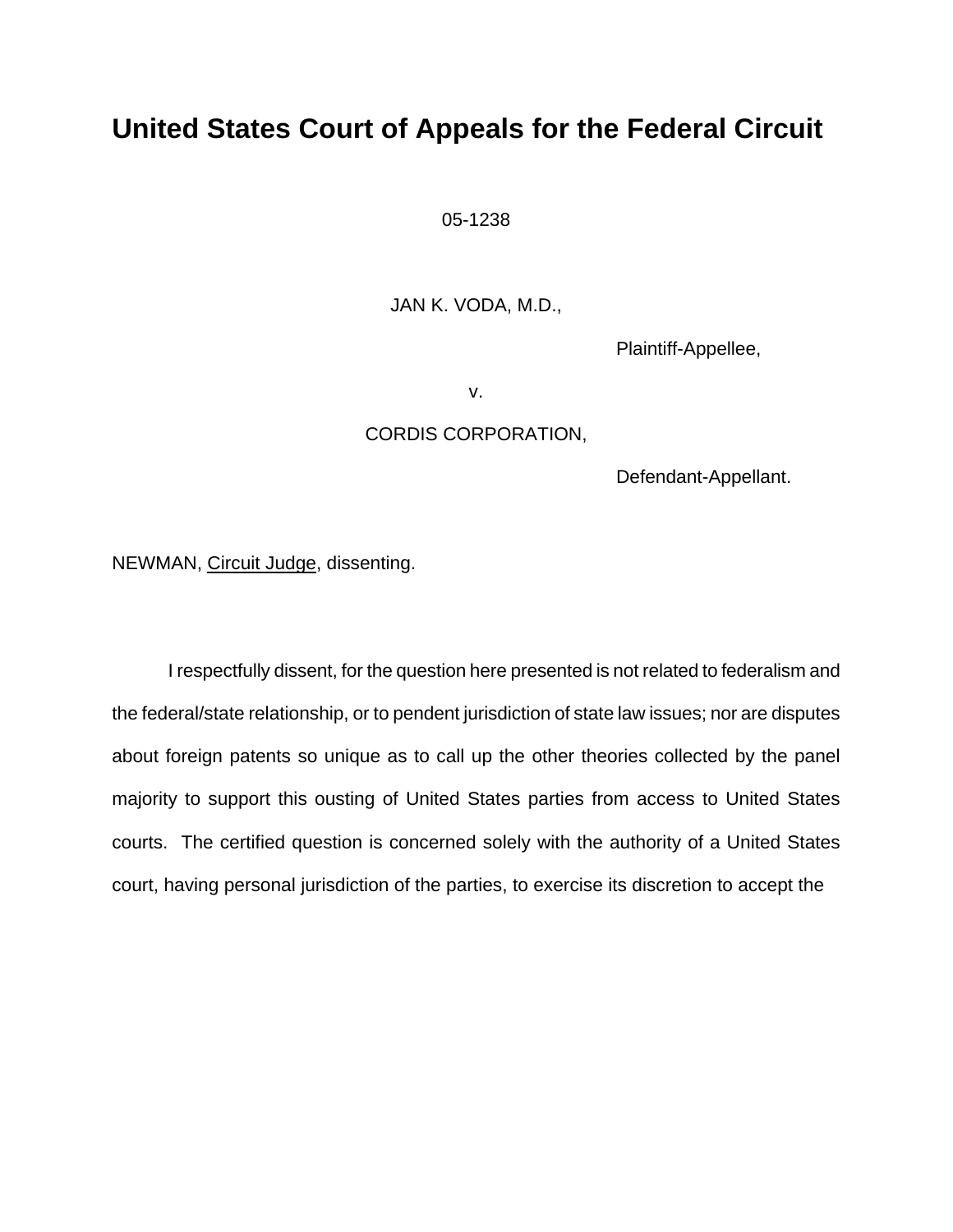amended complaint concerning the foreign patents corresponding to the United States patent in suit.<sup>1</sup>

A foreign country is not a "state" in the constitutional context, and the judicial application of foreign law plays no role in the jurisdictional balance represented by federalism. The rules governing federal jurisdiction of supplemental state claims are irrelevant to whether a United States court has the authority and can exercise its discretion to decide questions that require the application of foreign law. Courts in the United States have always had the authority to decide questions that require application of foreign law. Federal Rule of Civil Procedure 44.1 ("Determination of Foreign Law") provides procedural guidance. In Printz v. United States, 521 U.S. 898 (1997) the Court, comparing the judicial and other branches of government, remarked that courts "applied the law of other sovereigns all the time." Id. at 907. Yet the panel majority holds that a United States court

<span id="page-34-0"></span>l 1 Contrary to the statements of the panel majority, my position is not that the district court has or needs personal jurisdiction of Cordis' foreign subsidiaries; my premise is that the district court has authority and power to provide Voda with the requested relief through Cordis US, the manufacturer and provider of the accused catheters for all five countries. Further, both the Bonzel and Mars cases, flagged by the majority, were discretionary decisions. In Bonzel the contract was made in a foreign country between foreign nationals under foreign law, and was declined on the discretionary ground of forum non conveniens. In Mars the count against a Japanese company was declined on the discretionary ground that the kinds of patents and the structure of the devices differed significantly between the United States and Japan.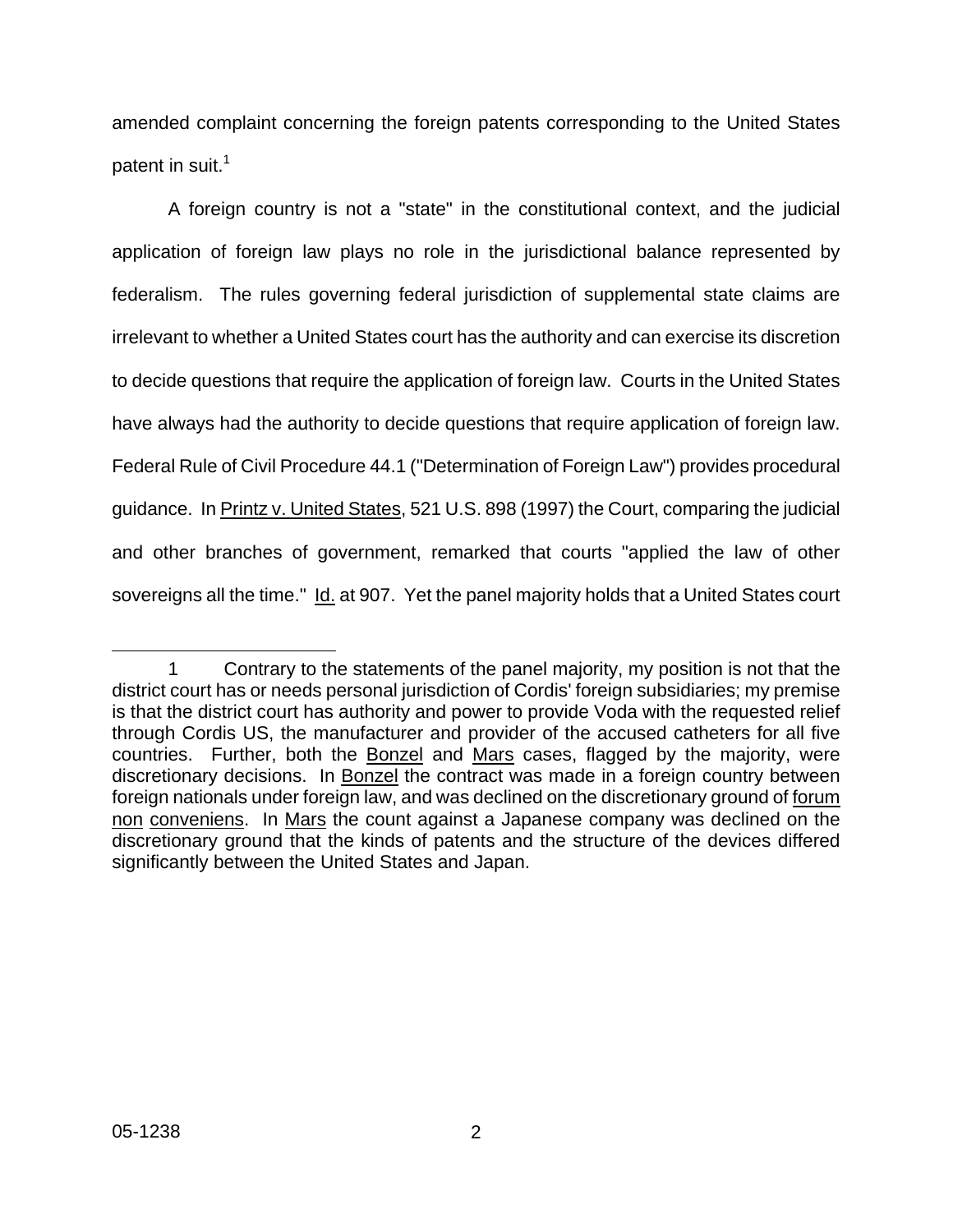cannot do so, in its sound discretion, when the issue concerns patents. Thus this court rules that the district court is precluded from considering the issues concerning the four foreign counterparts of the United States patent that is in suit between these parties.

The district court had agreed to receive the amended complaint. Our role, at this pleading stage, is to determine whether that action is supportable. My colleagues hold that the district court abused its discretion in exercising supplemental jurisdiction of the foreign patent issues, indeed holding that the district court has no discretion to accept this amended complaint because it involves foreign patents. I cannot agree. It is inappropriate for the Federal Circuit to create this unique exception to the authority of American courts to resolve controversies that require the application of foreign law.

Access of a nation's citizenry to dispute resolution in the nation's courts is fundamental to a nation ruled by law. This court's new rule carves an inapt exception into judicial authority, judicial obligation, and judicial discretion. Such special treatment of patent issues is flawed as a matter of precedent, procedure, and policy.

#### *Courts Routinely Apply Foreign Law*

Precedent illustrates myriad situations in which the courts have determined and applied foreign law, and also illustrates those few situations in which a court has declined to resolve a specific foreign-based issue. Today's extreme barrier to exercise of the district court's discretion when foreign patents are involved stands alone among the vast variety of causes in which such determinations have been made.

05-1238 United States courts have determined and applied foreign commercial law, foreign property law, foreign inheritance law, foreign citizenship law, foreign copyright law, foreign trademark law, foreign liability and negligence law, and other foreign law as appropriate to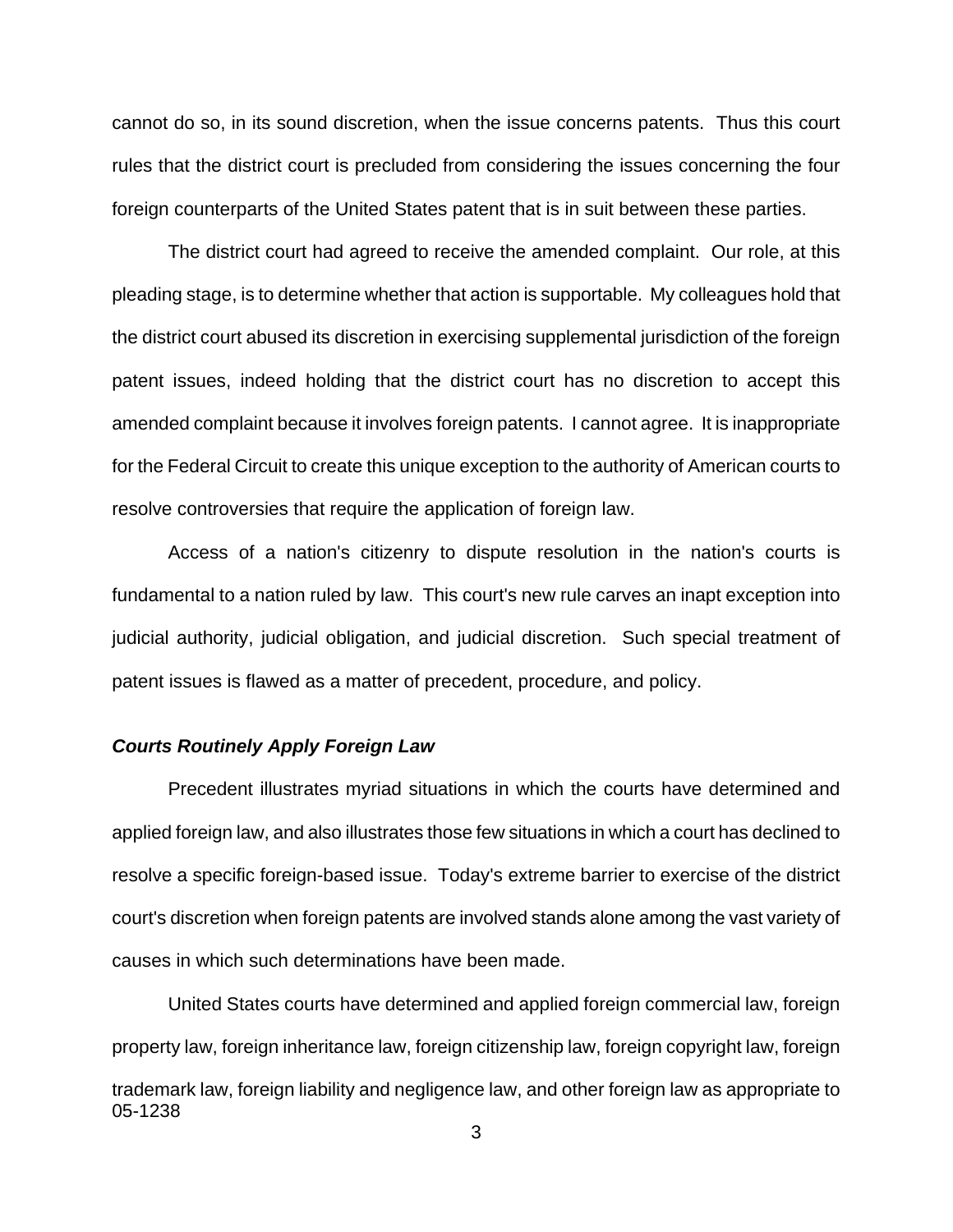resolution of the dispute between the parties before the court. The principle is that a court should apply the same law that would be applied in the nation where the event occurred, or the law having the most significant relationship to the event in dispute. For example, in Smith v. Condry, 42 U.S. (1 How.) 28 (1843), concerning liability for a collision between American vessels in the port of Liverpool, the Court held that the British statutes should be applied to determine fault, and that liability and damages should be decided under British law. In Nashua Savings Bank v. Anglo-American Land, Mortgage & Agency Co., 189 U.S. 221, 230 (1903) the Court discussed various methods of proving foreign law, then viewed as a question of fact, in an action by an English corporation to recover an assessment on its capital stock; the Court explained that: "By subscribing to stock in a foreign corporation, defendant subjects itself to the laws of such foreign country in respect to the powers and obligations of such corporation." In Uebersee Finanz-Korporation, A.G. v. McGrath, 343 U.S. 205 (1952) the Court held that it was appropriate to determine property ownership of a usufructuary under German law, predicate to application of the Trading with the Enemy Act.

A sampling of recent cases yields further illustration of judicial authority and disputeresolution obligation when foreign law is involved: In Cambridge Literary Properties, Ltd. v. W. Goebel Porzellanfabrik G.m.b.H. & Co., 295 F.3d 59 (1st Cir. 2002) the court observed that the district court may apply United States copyright law, German contract law, and Austrian inheritance law, to resolve all of the issues in the case. In Abogados v. AT&T, Inc., 223 F.3d 932 (9th Cir. 2000) the court applied California choice of law analysis to hold that the law of Jalisco, Mexico should be applied by the district court to an issue of tortious interference with a contract made in Mexico between the Mexican plaintiffs and the Mexican subsidiary of AT&T. In Tschira v. Willingham, 135 F.3d 1077 (6th Cir. 1998) the

05-1238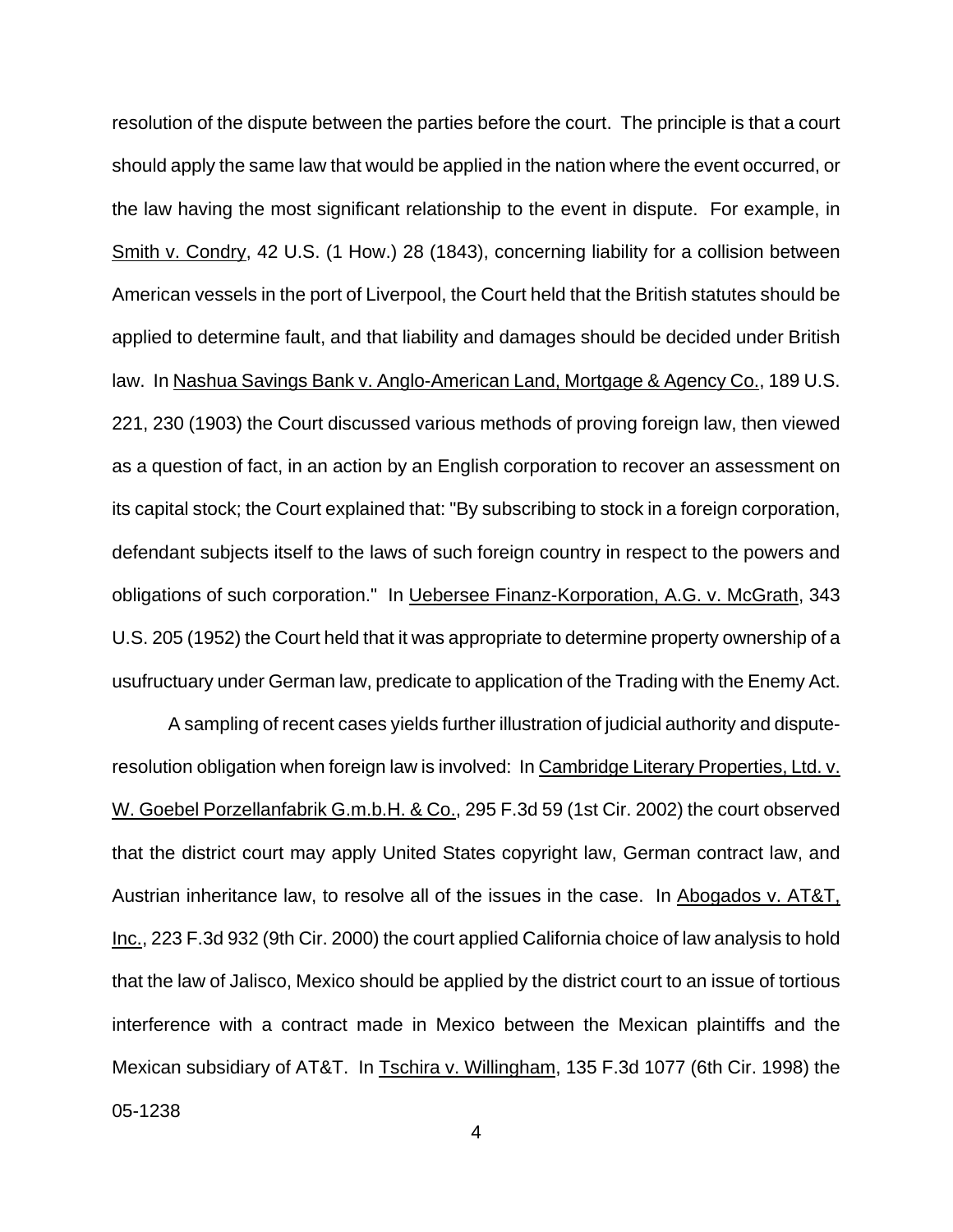court applied German law to decide whether a letter created a fiduciary duty, and then applied Tennessee law to a fraudulent misrepresentation concerning property in Tennessee. In Curley v. AMR Corp., 153 F.3d 5, 12 (2nd Cir. 1998) the court compared the laws of Mexico and New York as to various torts including false imprisonment and negligence, and stated its "agreement with the concept that appellate courts, as well as trial courts, may find and apply foreign law"; the court held that foreign law should be applied to the acts that occurred in Mexico unless "violative of fundamental notions of justice and prevailing concepts of good morals." See generally 9 Charles Alan Wright and Arthur R. Miller, Federal Practice and Procedure §§2444-446 at 644-58 (2d ed. 1995) (discussing application of foreign law in federal courts).

In Dorman v. Emerson Electric Co., 23 F.3d 1354 (8th Cir. 1994) the court applied the "most significant relationship" test to determine that Canadian law applied to a personal injury claim against a product that was designed in Missouri, manufactured in Taiwan, and sold and used in Canada. In Indasu Int'l, C.A., v. Citibank, N.A., 861 F.2d 375, 379 (2nd Cir. 1988) the court determined the applicable Ecuadorian law of contracts and guaranty, then applied that law to the obligation between the United States guarantor and a Panamanian corporation as to a contract to be performed in Ecuadorian waters. In Mathews v. ABC Television, Inc., 776 F. Supp. 821 (S.D.N.Y. 1991) a Kenyan film-maker sued ABC Television in New York for injuries by a rhinoceros in Kenya, alleging that an ABC employee's reckless conduct caused the attack; the district court applied the Kenyan comparative negligence law and case law of the East African Court of Appeals. In In re Houbigant, Inc., 914 F. Supp. 964 (S.D.N.Y. 1995) the district court applied various provisions of the Canadian Trade-Marks Act, and also applied the laws of the Province of

05-1238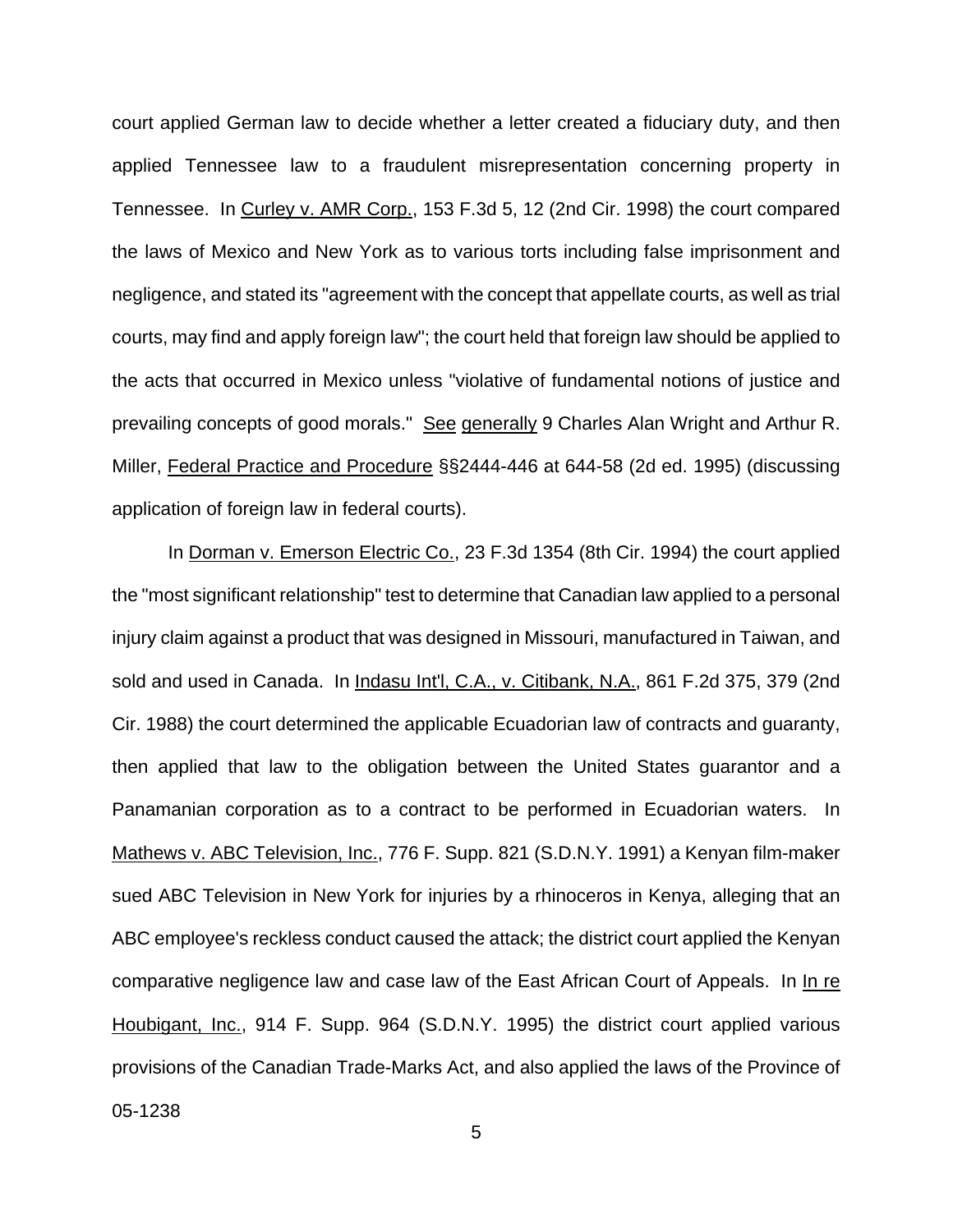Quebec and the State of New York to the interpretation of a licensing arrangement. In Armstrong v. Virgin Records, Ltd., 91 F. Supp.2d 628 (S.D.N.Y. 2000) the district court exercised jurisdiction of the United States and foreign copyright claims, stating that "there is no principled reason to bar, in absolute fashion, copyright claims brought under foreign law for lack of subject matter jurisdiction," and that "subject matter jurisdiction over any claims properly arising under United States copyright law, potentially allowing the Court to exercise pendent jurisdiction over claims arising under foreign law." Id. at 637.

05-1238 As for cases involving foreign patents, in Ortman v. Stanray, 371 F.2d 154 (7th Cir. 1967) the court approved the exercise of supplemental jurisdiction of counts concerning the corresponding Canadian, Brazilian, and Mexican patents. In Mars, Inc. v. Kabushiki-Kaisha Nippon Conlux, 24 F.3d 1369 (Fed. Cir. 1994), this court declined to decide the Japanese patent issues, explaining that the accused devices, the scope and class of the claims, and the charges of infringement were different in Japan and the United States. In Medigene AG v. Loyola Univ. of Chicago, No. 98 C 2026, 2001 WL 1636916 (N.D. Ill. Dec. 19, 2001) the district court declined to dismiss the issue of inventorship of foreign patent applications, stating that "[Mars] makes clear that in appropriate circumstances Section 1367 permits exercise of supplemental jurisdiction over a claim for infringement of a foreign patent." Id. at \*1. In Forbo-Giubiasco S.A. v. Congoleum Corp., 516 F. Supp. 1210 (S.D.N.Y. 1981), the court observed that "[a] finding against Congoleum on this point [inequitable conduct in obtaining the foreign patents] would affect only the rights between Congoleum and Giubiasco, not Congoleum's foreign patent rights generally." Id. at 1218. In Distillers Co. v. Standard Oil Co., 150 USPQ 42 (N.D. Ohio 1964), in a dispute involving various patents on the manufacture of acrylonitrile, the court stated that "It cannot be doubted, nor does the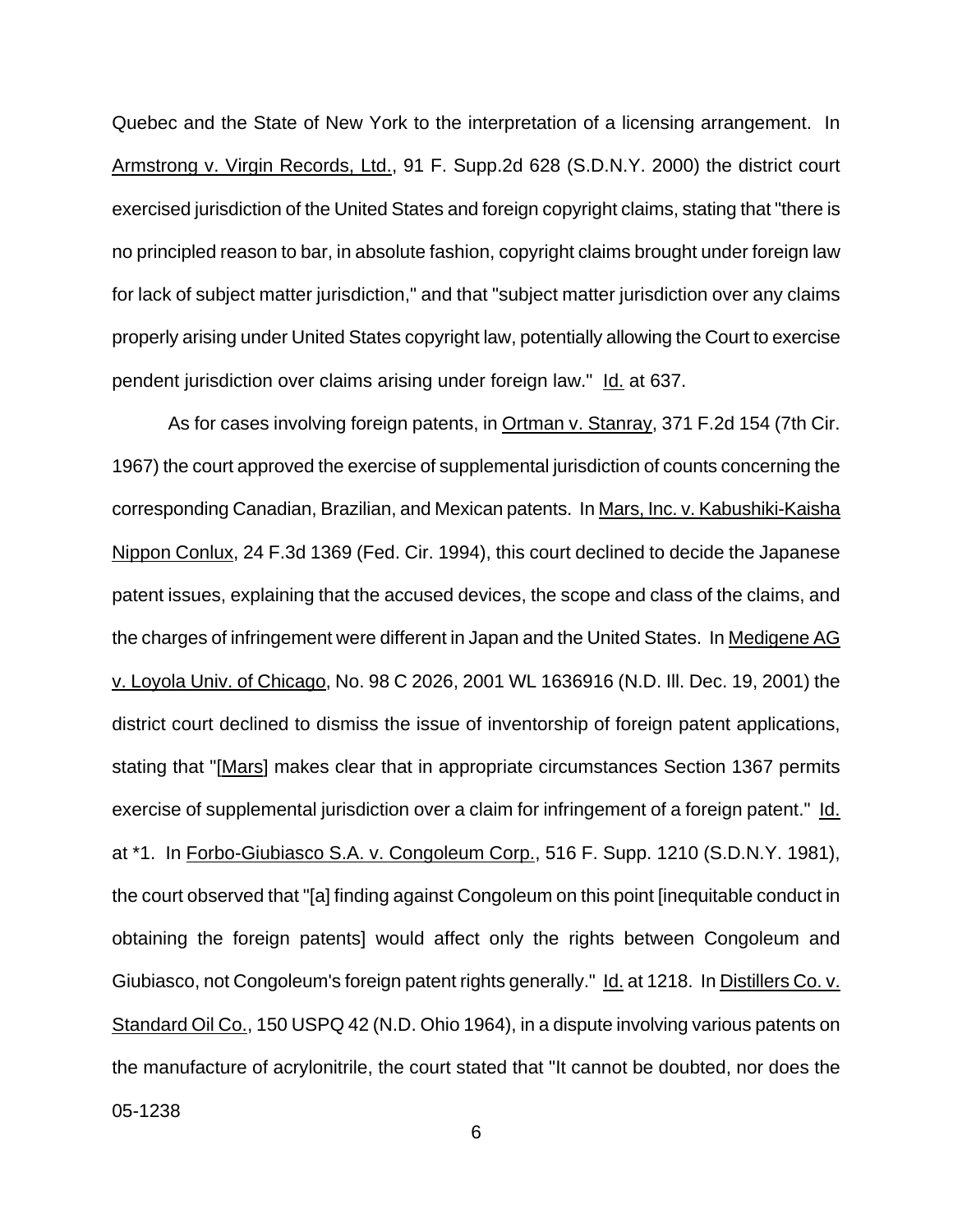plaintiff question, that this Court is empowered to consider claims arising under foreign patents." Id. (citing Aluminum Co. of Am. v. Sperry Products, Inc., 285 F.2d 911 (6th Cir. 1950) and Nat'l Latex Products Co. v. Sun Rubber Co., 274 F.2d 224 (6th Cir. 1960)).

In no case did the court hold that it had no power or authority to receive the foreign issue, reciting various reasons in a few situations where the court declined the foreign issue. An example is Bonzel v. Pfizer, Inc., 439 F.3d 1358 (Fed. Cir. 2006), where this court sustained the district court's discretion in dismissing, on the ground of forum non conveniens, an action that required application of German contract law to interpret a patent license agreement that was made in Germany between a German national and the Swiss subsidiary of a United States company. Other cases are: Vanity Fair Mills, Inc. v. T. Eaton Co., 234 F.2d 633, 645 (2nd Cir. 1956) ("the district court did not abuse its discretion in declining to exercise its jurisdiction over that portion of the case arising in Canada and governed by Canadian trade-mark law"); Torah Soft Ltd. v. Drosnin, 136 F. Supp.2d 276 (S.D.N.Y. 2001) (district court declined to exercise jurisdiction over foreign copyright claims because the United States copyright claim had been dismissed); Berkshire Furniture Co. v. Glattstein, 921 F. Supp. 1559, 1562 (W.D. Ky. 1995) (district court stated that on principles of international comity it was "disinclined to decide issues related to the designs that arise under U.K. and Malaysian law"); Packard Instrument Co. v. Beckman Instruments, Inc., 346 F. Supp. 408 (N.D. Ill. 1972) (district court declined to resolve patent infringement in nine foreign countries, stating that the patentee could obtain effective relief by enforcement of its United States patent). In none of these cases was there any assertion of judicial incapacity to resolve the foreign issues, or of any prohibition on the exercise of discretion to accept the case.

05-1238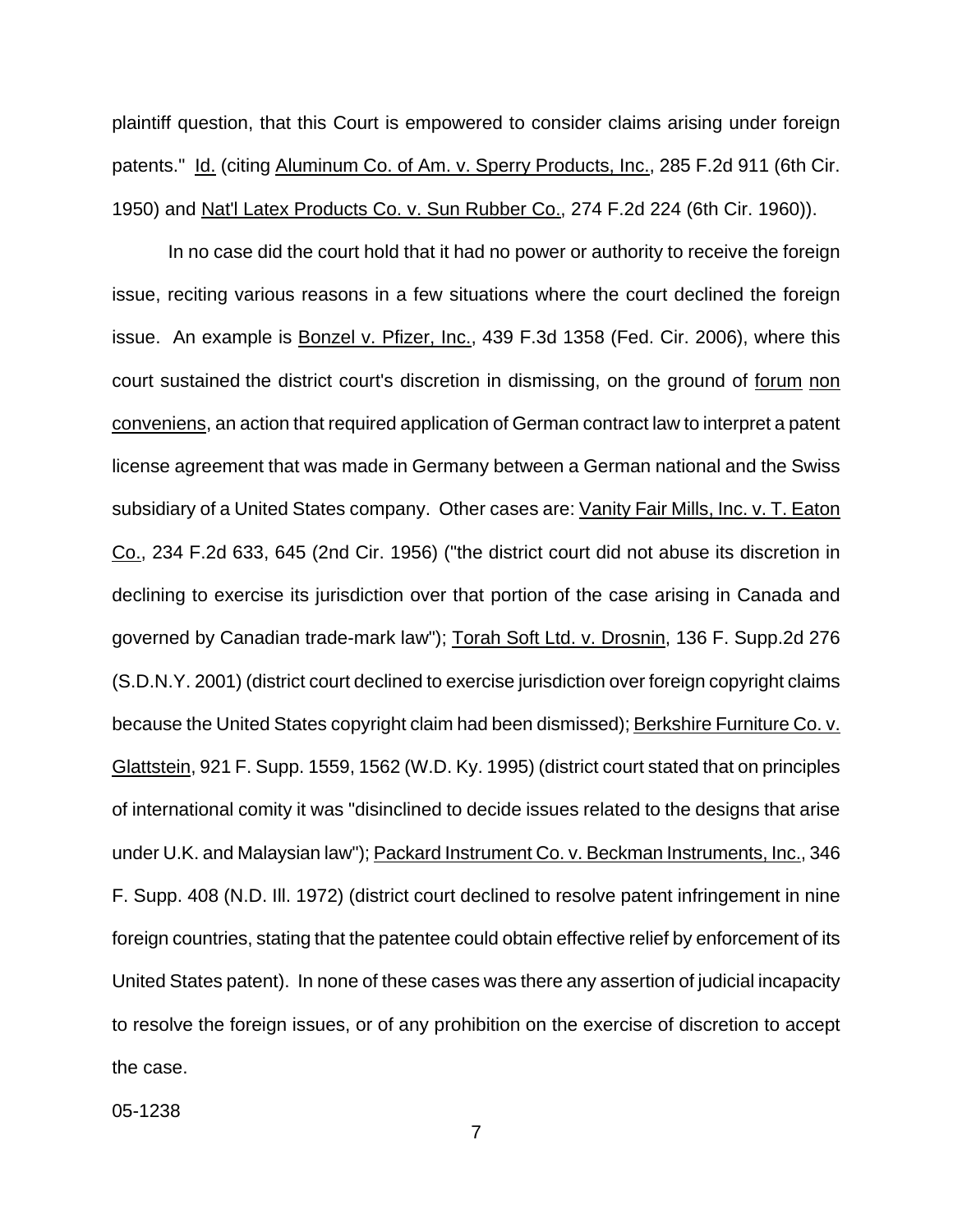The district court herein, in exercising its discretion to accept the Voda amended complaint, explained that the factual situation in Ortman, supra, was more akin to this case than the factual situation in Mars, supra. In Ortman the court had accepted the foreign patent issues, stating that "all of the actions of defendant of which complaint is made are the result of defendant doing similar acts both in and out of the United States," 371 F.2d at 158, whereas in Mars, citing the differences in the patents and the products this court held that the Japanese issues would more appropriately be resolved by a Japanese court. In contrast to the case-specific analyses in precedent, my colleagues now hold that it would always be an abuse of discretion for the district court to decide foreign patent issues, unless some sort of new treaty is produced. However, it is inappropriate to compel the district court to decline the adjudicative authority available in all other areas of law.

In explaining this unique inroad on discretion when foreign patents are involved, my colleagues rely heavily on the criteria of supplemental jurisdiction as codified in 28 U.S.C. §1367. However, judicial authority to determine and apply foreign law does not require that the foreign issue is supplemental to a domestic issue. Further, even if the criteria of §1367 are applied they support, rather than negate, the district court's decision herein.

05-1238 Judicial authority to decide questions of foreign law is not a matter of the federal/state relationship codified at 28 U.S.C. §1367. Nonetheless, the elaboration in United Mine Workers of America v. Gibbs, 383 U.S. 715 (1966) concerning federal supplemental jurisdiction of state law causes that have "a common nucleus of operative fact" is a useful analogy to the Voda/Cordis situation, for the "considerations of judicial economy, convenience and fairness to litigants" that are served by supplemental jurisdiction, 383 U.S. at 726, are relevant to considerations of the exercise of judicial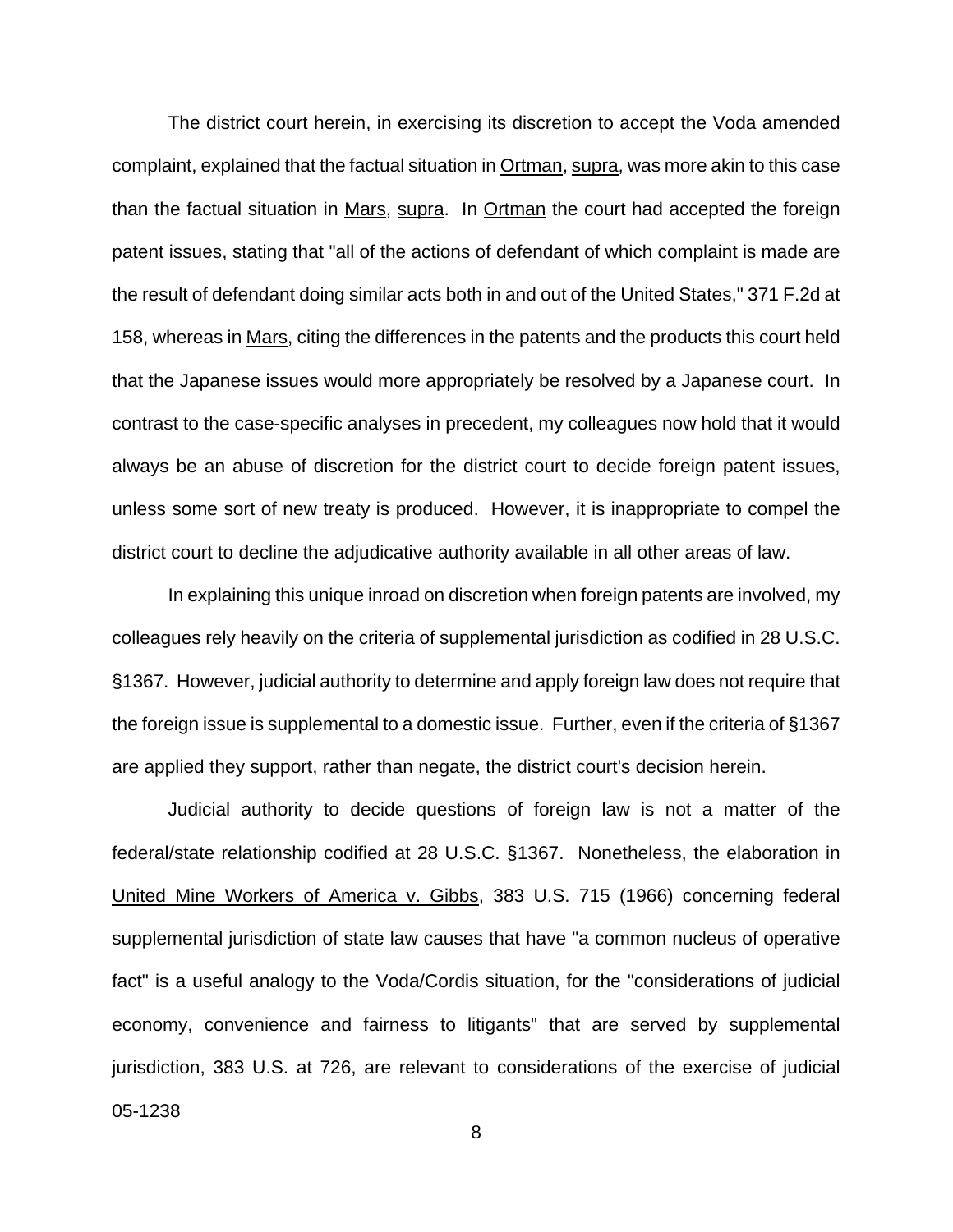discretion. If these criteria are applied they reinforce, rather than negate, the district court's

exercise of discretion to accept Voda's amended complaint.

The principles of supplemental jurisdiction as applied to federal/state issues, 28

U.S.C. §1367, weigh on the side of the exercise of jurisdiction absent compelling reason:

§1367(a). Except as provided in subsections (b) and (c) or as expressly provided otherwise by Federal statute, in any civil action of which the district courts have original jurisdiction, the district courts shall have supplemental jurisdiction over all other claims that are so related to claims within such original jurisdiction that they form part of the same case or controversy under Article III of the United States Constitution . . . .

A district court may decline to exercise supplemental jurisdiction over such a related claim:

§1367(c). The district courts may decline to exercise supplemental jurisdiction over a claim under subsection (a) if --

(1) the claim raises a novel or complex issue of State law,

(2) the claim substantially predominates over the claim or claims over which the district court has original jurisdiction,

(3) the district court has dismissed all claims over which it has original jurisdiction, or

(4) in exceptional circumstances, there are other compelling reasons for declining jurisdiction.

05-1238 (All emphases added). Although my colleagues fault the district court for "not making a Section 1367(c) analysis," this is an inapt criticism, for the district court did not decline jurisdiction by invoking §1367(c); instead, the court applied the principle of §1367(a) and accepted the claim, exercising its authority and recognizing its dispute-resolution obligation. Indeed, in Exxon Mobil Corp. v. Allapattah Services, Inc., 125 S. Ct. 2611, 2620 (2005) the Court counseled against unduly narrowing the application of §1367(a). The Federal Circuit in Mars applied the principles of §1367(c) and held that the Japanese patent issues should be litigated in Japan because the "common nucleus of operative fact" required by Gibbs was not present, but this court also stated that §1367(c) "reaffirms that the exercise of supplemental jurisdiction is within the discretion of the district court." 24 F.3d at 1374.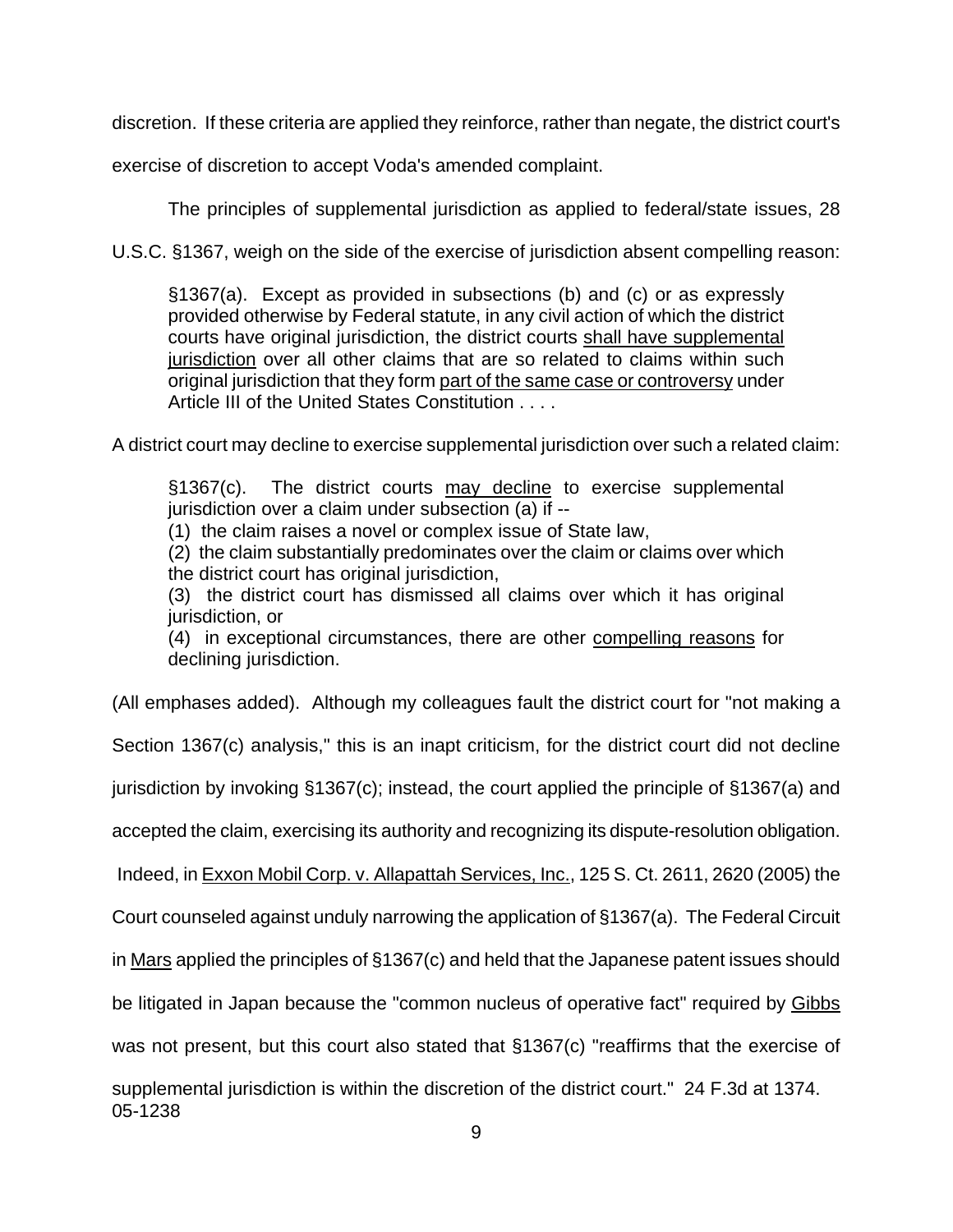The court's ruling today essentially eliminates this discretionary option in foreign patent cases; the court makes no mention of the common nucleus of operative facts among Voda's United States and foreign patent issues, and does not review the district court's ruling on the ground of abuse of discretion. In eBay Inc. v. MercExchange L.L.C., 126 S. Ct. 1837 (2006) the Court discouraged the carving out of an exception uniquely for patent cases, and required that the equitable discretion of the district court be as available in patent cases as in other cases. The panel majority strays from precedent, policy, and prudence, in ruling that the discretionary authority of the district court cannot or should not be exercised to resolve foreign patent disputes between parties properly before the court. My colleagues' reliance on the rules of supplemental jurisdiction does not support their restraint on this exercise of discretion.

I respond to the several other justifications offered in the majority opinion, for they also are flawed:

## *The Facts as Pled Support the District Court's Action*

05-1238 The district court followed the Seventh Circuit's decision in Ortman, the closest precedent. The commonality of issues in the five countries of the Voda patents, including the United States, was before the district court. The accused catheter is the same in all five countries; it is manufactured by Cordis Corporation in a single plant, initially at Miami Lakes, Florida and now in Mexico. Cordis manages the Mexican plant and arranges for shipment to the Cordis companies in the five countries where infringement is charged, viz., Cordis Corporation (US), Cordis S.A. (France), Cordis G.m.b.H (Germany), Cordis UK Limited, and Cordis in Canada. All of the Cordis companies are related to the Johnson & Johnson Company.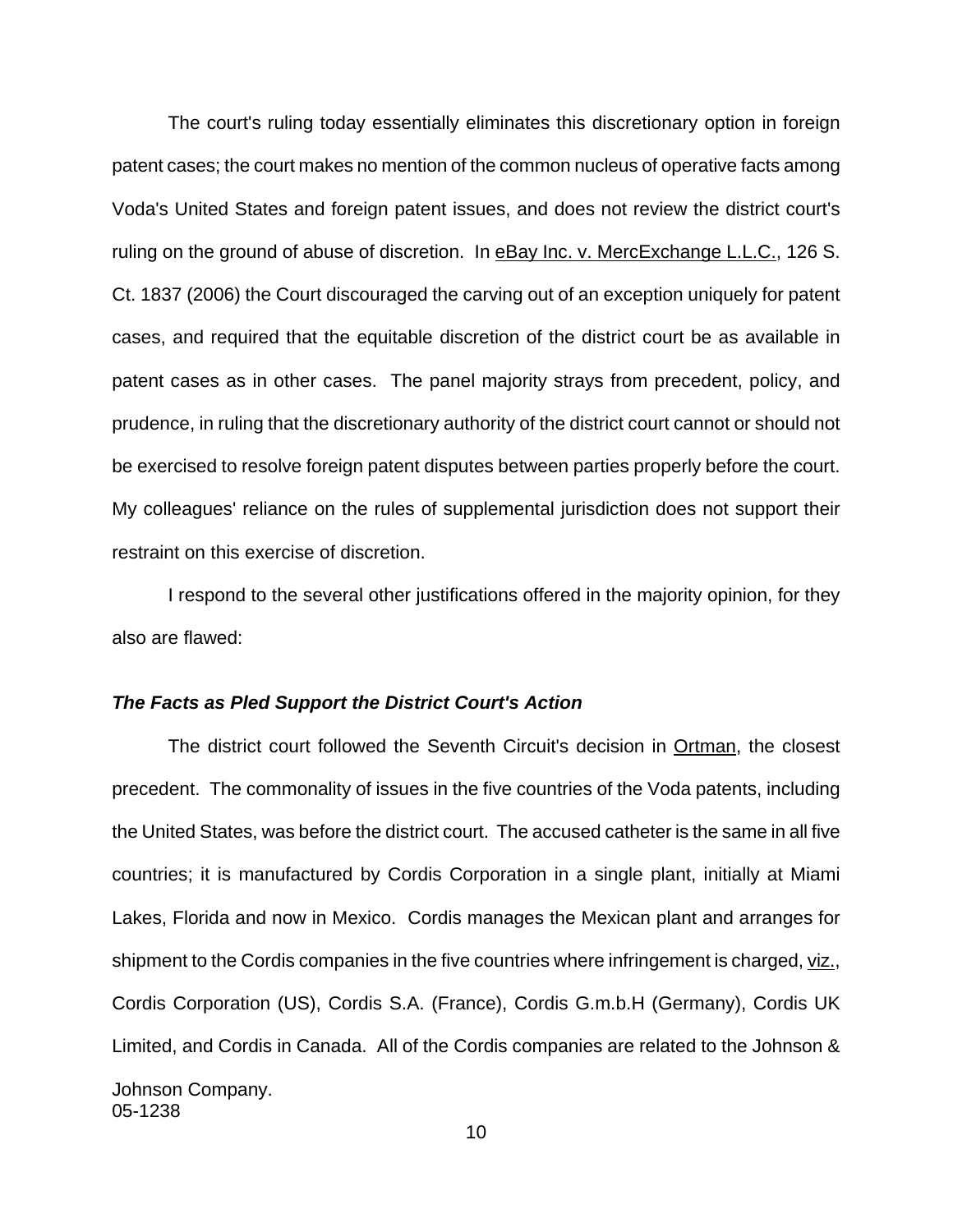The patents in the five countries show that they are of common origin. A PCT (Patent Cooperation Treaty) application, based on the United States application, was filed in the Canadian and European Patent Offices. All of the patents have identical drawings, and the specifications are the same with additional text in the United States. The European patent application was filed and prosecuted in English, and the French and German patents are translations of the European patent. The British, French, and German patents have the specification and claims of the European patent grant. $<sup>2</sup>$  $<sup>2</sup>$  $<sup>2</sup>$ </sup>

Cordis says in its brief that there are differences among the patents, although no details were provided and differences are not apparent. But accepting this statement, I doubt that any differences are beyond the understanding of a United States court, with appropriate explanation if needed. Cordis also says that it intends to challenge the validity of all of the patents based on a reference that was not cited in any examination; it is not explained why a new reference cannot be considered as to not only the United States patent, but the foreign patents.

My colleagues, supporting their ruling that the district court should not and can not in its discretion accept cases that raise issues of foreign patent validity and infringement, state that "more judicial resources could be consumed by the district court than the courts of the foreign patent grants." Maj. Op. at 26. This reason is unsupported by the pleaded facts.

<span id="page-43-0"></span>l

<sup>2</sup> As for the majority's challenge to our knowledge of the content of the foreignlanguage patents, the record contains all five patents, and states, without challenge, that the German and French patents are translations of the European patent (the French patent is headed "Traduction de Brevet Europeen").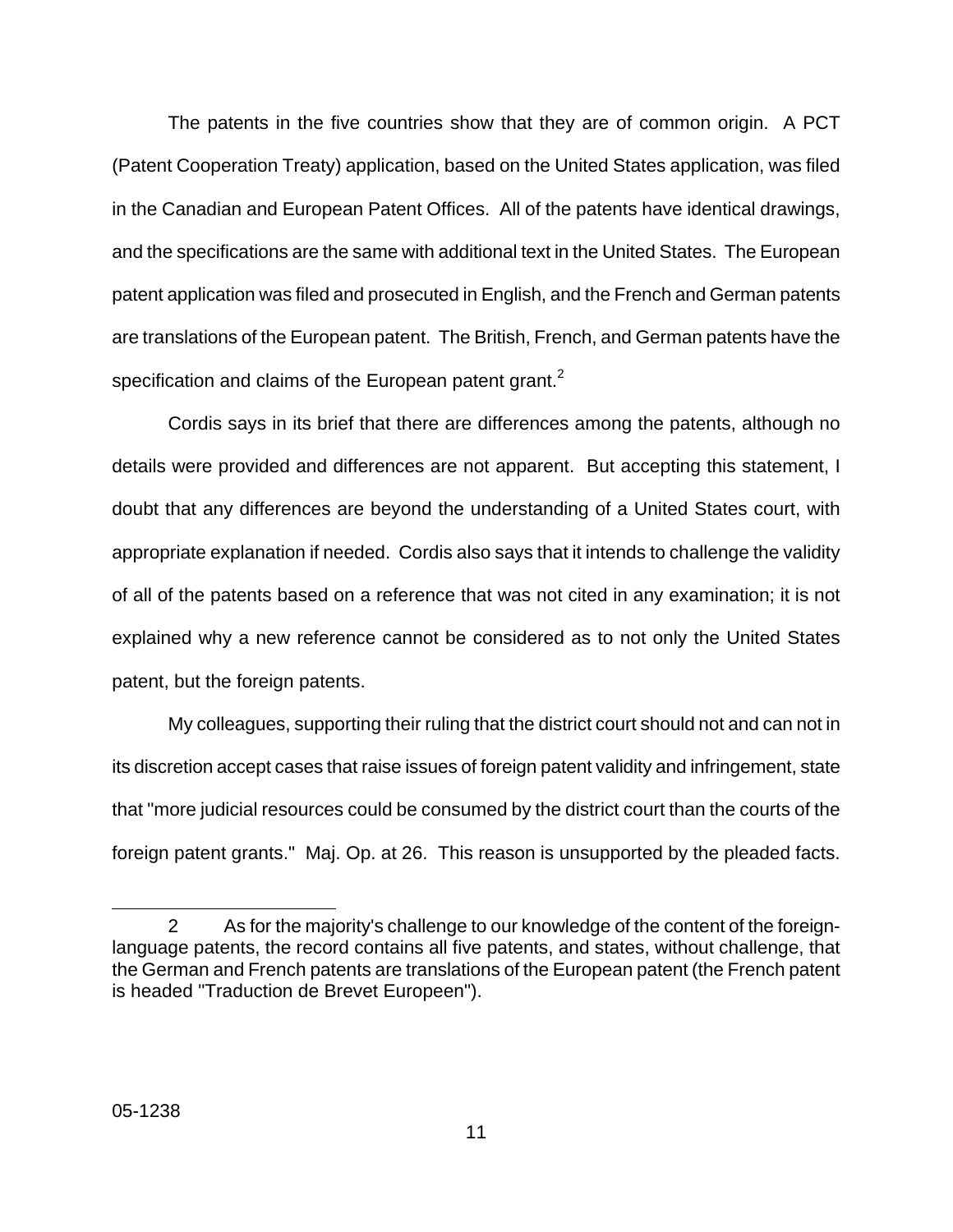Nor should a court ignore the consumption of private as well as judicial resources in duplicative litigation between the same parties in five countries, in three languages, with five sets of lawyers and the other trappings and burdens of trial.

My colleagues unfairly criticize the district court for not making any findings regarding the differences between the domestic and foreign patents, and equally unfairly criticize the absence of expert analysis of the foreign patent laws. It is surely inappropriate to criticize the judge for not making findings or taking evidence at the pleading stage. On a motion to amend the pleadings the court shall accept the well-pled allegations, Fed. R. Civ. P. 12(b)(6), and indeed no challenge to the premises has been presented.

Discretionary authority is of broad scope, as is the judicial obligation to resolve disputes between litigants who are properly before the court. The district court's action reflects the "balance of conveniences," Piper Aircraft Co. v. Reyno, 454 U.S. 235, 255 n.23 (1981), for the court could have considered the convenience to Dr. Voda, a citizen of Oklahoma, and balanced it against the convenience of multiple litigation in foreign countries. Cordis does not argue that it would be more "convenient" for it to litigate in five countries instead of one.

Although a district court may decline to exercise its jurisdiction when it appears that the convenience of the parties and the court and the interests of justice are such that the action should be tried in another forum, id. at 249-50, this determination is committed to the sound discretion of the district court. See, e.g., Leetsch v. Freedman, 260 F.3d 1100, 1102-03 (9th Cir. 2001) ("When we review a forum non conveniens determination, we give less deference to a foreign plaintiff's choice of a United States forum than to a domestic plaintiff's choice" and "[w]hether to dismiss an action on forum non conveniens grounds

05-1238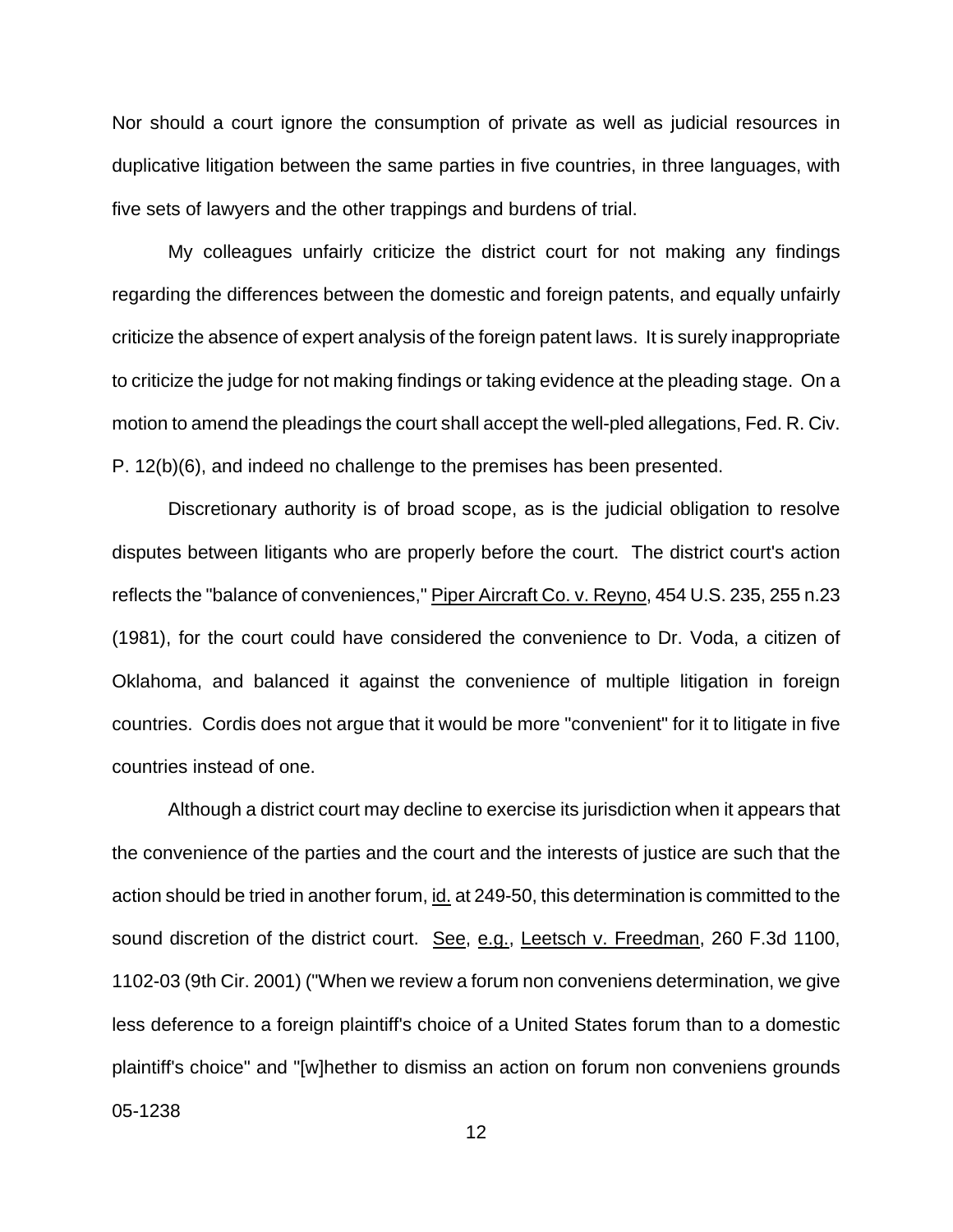require the district court to consider the availability of an adequate alternative forum, and then to consider whether several 'private' and 'public' interest factors favors dismissal."). Cordis has the burden of persuasion that the district court abused its discretion in choosing to receive the amended complaint. Our appellate role is to determine whether Cordis has met this burden and has shown that the district court's exercise of discretion is not sustainable in this case; it is an improper appellate ruling to remove that discretion.

### *Complexity of Law or Fact*

I turn to the matter of complexity, for this aspect is also pressed in the panel majority's reasoning. My colleagues propose that in view of the complexities that may arise in connection with foreign patents, United States courts should not or can not exercise their discretion to enter the arena. Such a sweeping elimination of judicial authority contravenes the fundamentals of judicial responsibility, for judges cannot avoid cases because they may be complex. The complexity of patent law does not evict the district court from its discretionary authority.

My colleagues appear to believe that each nation's patent on Dr. Voda's invention covers a different scope of subject matter. The proposition that the scope of counterpart patents, particularly those having identical claims, will usually vary significantly will come as a surprise and shock to the holders of literally millions of counterpart patents. In this case all five patents are of common origin and text, and the patents in Great Britain, France, and Germany are identical as granted by the European Patent Office. It is well recognized that most inventions receive consistent protection under the patent laws of the major industrial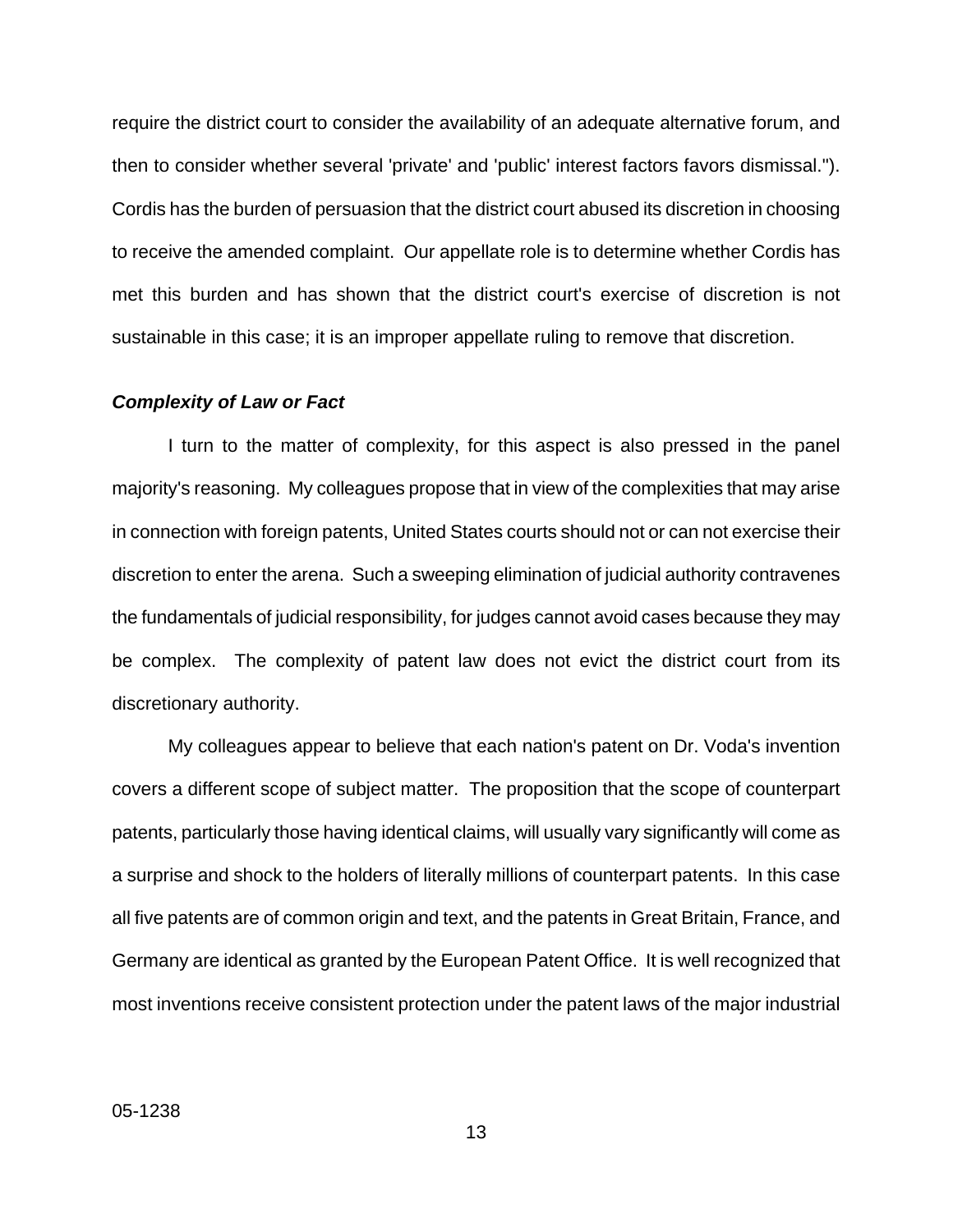nations. The few areas of difference are well understood by practitioners.<sup>[3](#page-46-0)</sup> The international structure of patent laws, patent practitioners, and patent treaties, is bottomed on this commercial premise. International business depends on this expectation and reality.

There is no assertion that the Voda catheter is so complicated as to test the nuances of comprehension and law. The panel majority states that its concern about "construing" different claims or even the same claims in different countries, and that expert testimony might be required. Expert testimony is not unusual in patent litigation, and experts on the meaning and scope of the claims in these countries are undoubtedly available if needed.

See Fed. R. Civ. P. [4](#page-46-1)4.1.<sup>4</sup>

"The parties, therefore, carry the burden of proving foreign law; where they do not do

so, we 'will ordinarily apply the forum's law." Ferrostaal, Inc. v. M/V Sea Phoenix, 447 F.3d

<span id="page-46-0"></span>l

<sup>3</sup> Voda's catheter is a mechanical device, and does not raise new policy issues based on evolving areas of technology, such as the role of patents on computer software or genetic products.

<span id="page-46-1"></span><sup>4</sup> **Rule 44.1. Determination of Foreign Law.** A party who intends to raise an issue concerning the law of a foreign country shall give notice by pleadings or other reasonable written notice. The court, in determining foreign law, may consider any relevant material or source, including testimony, whether or not submitted by a party or admissible under the Federal Rules of Evidence. The court's determination shall be treated as a ruling on a question of law.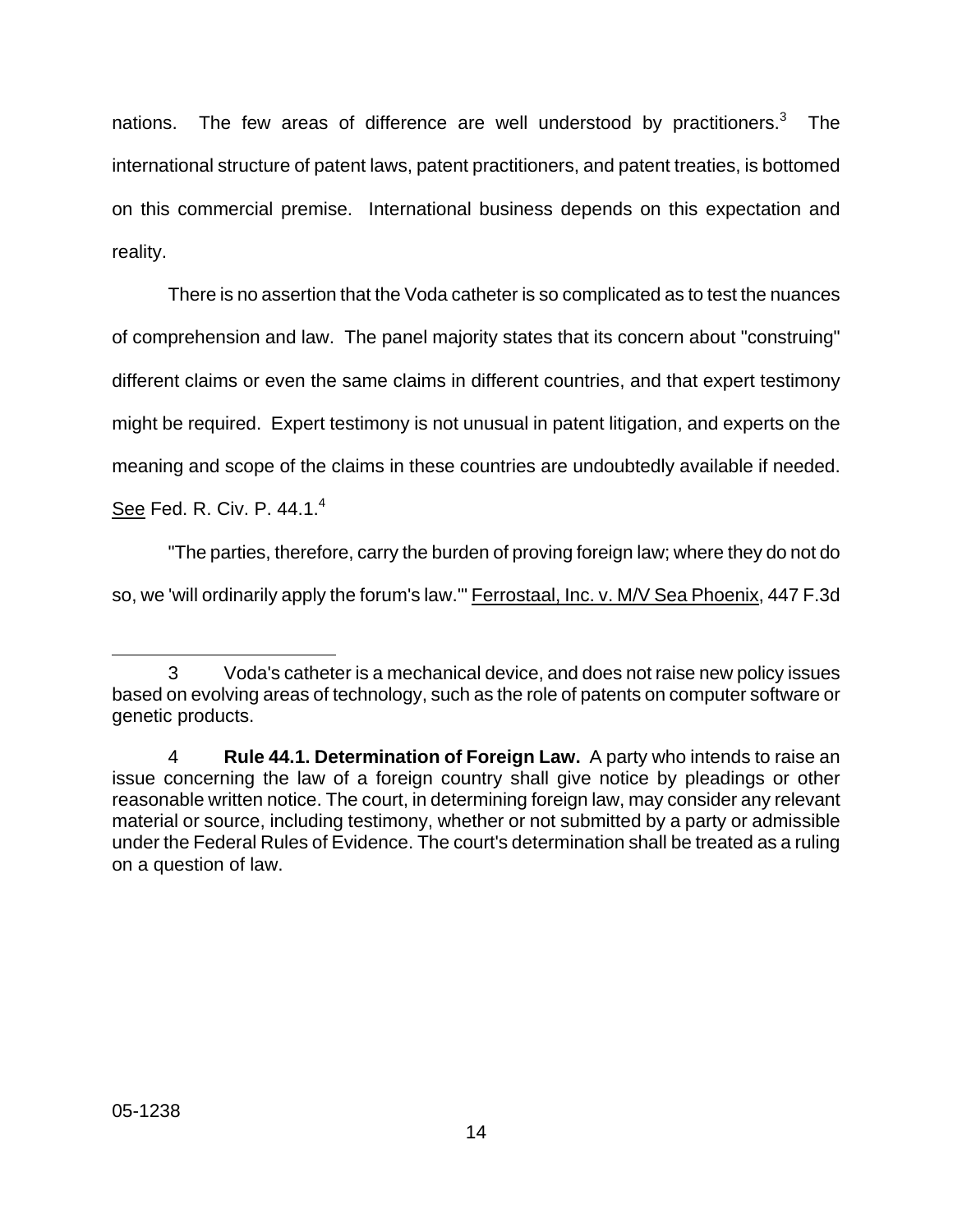212, 216 (3rd Cir. 2006) (quoting Bel-Ray v. Chemrite Ltd., 181 F.3d 435, 440 (3d Cir.1999)); Banco de Credito Industrial, S.A. v. Tesoreria Gen., 990 F.2d 827, 836 (5th Cir. 1993) (analyzing Spanish and French law and holding that "[w]hen the parties have failed to conclusively establish foreign law, a court is entitled to look to its own forum's law in order to fill in any gaps.").

We do not know whether the accused Cordis device is a simple copy of the Voda invention or whether it embodies significant changes; that is, we do not know whether claim "construction," under any law, will be necessary. As for foreign languages, about which my colleagues also express concern, the Canadian and British patents are in English, as is the European patent of which the German and French patents are translations. The prosecution history in the European Patent Office is in English, as of course in Canada and the United States. It surely is not apparent that multiple litigation of the same issues in five countries and three languages is likely to be more economical of judicial time and litigation expense, and more likely to achieve a correct and just result, than resolving all of the issues before one judge in one case and one language. This aspect cannot serve to negate the district court's exercise of discretion to receive these issues.

My colleagues also express concern about "jury confusion" when proving infringement of patents written in other languages and under foreign law. I take note that the Uniform Interstate and International Procedure Act, Article IV §4.03, states that "the court, not the jury, shall determine foreign law." See also Fed. R. Civ. P. 44.1. It need not be ignored that the extent to which the question of infringement is presented to a jury is diminished in the United States since the advent of the Markman practice; and whether a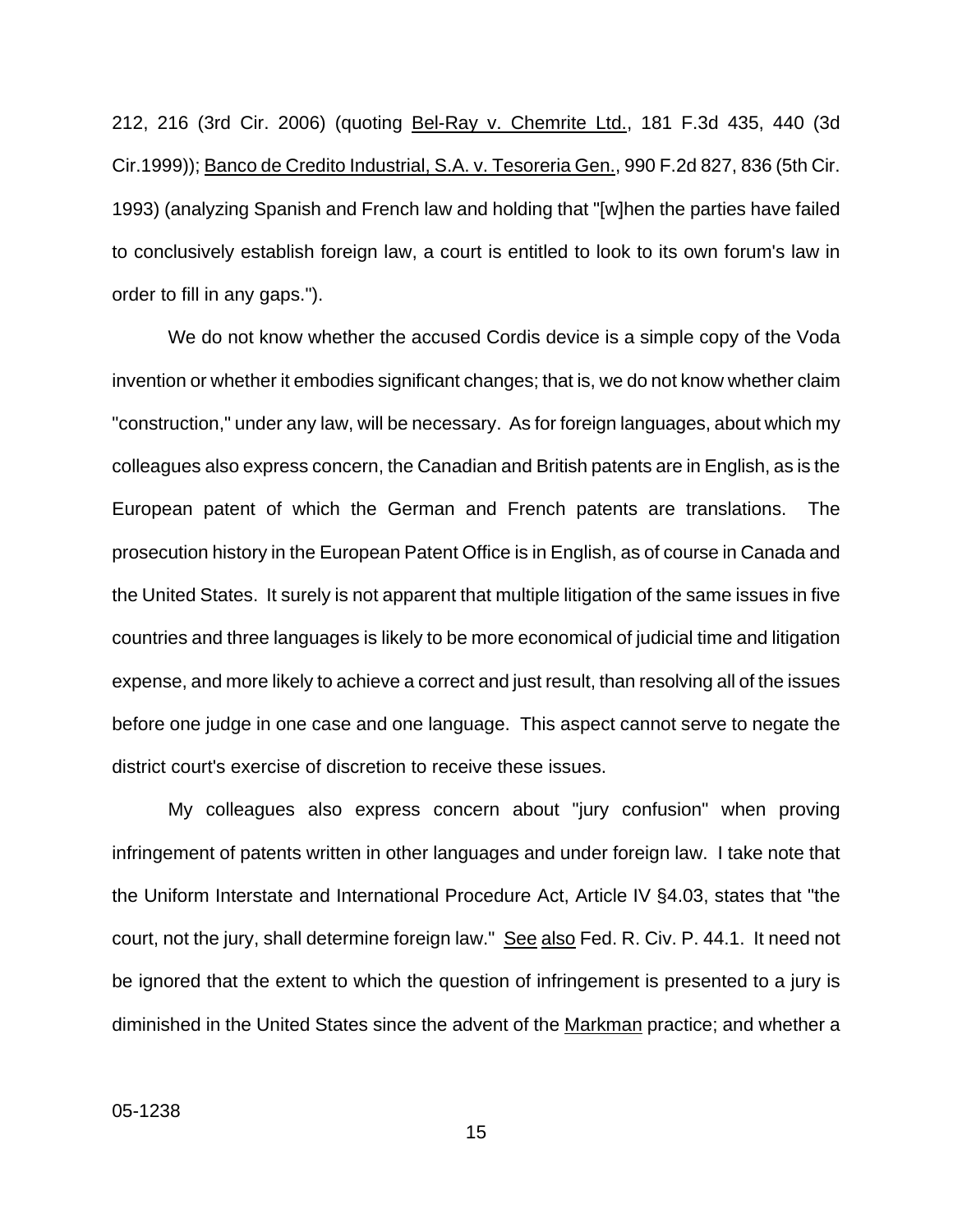corresponding foreign question under the laws of a country that does not have a jury system would avoid any Seventh Amendment obligation is not here at issue.

The panel majority also states its concern that issues of foreign patents may not be correctly decided by a United States court. Undoubtedly this concern fits all of the areas in which courts have applied foreign law, and could be a factor in a district court's determination of whether to exercise jurisdiction in a particular case. However, such a discretionary determination is quite different from the panel majority's ruling that discretion should not be exercised to accept and decide foreign patent issues.

My colleagues propose that permitting exercise of the district court's discretion to accept jurisdiction "could be fundamentally unfair to the alleged infringer." Indeed, fairness is an important aspect of discretionary rulings, and fairness to both sides must be considered. The panel majority does not explain its apparent balance of fairness in its holding that the alleged infringer is always more disadvantaged and can only be sued in the situs of the infringement. Such considerations would have evicted American courts in many areas of law, as in the representative cases cited earlier in this opinion. This concern does not warrant treating patent cases differently from all other causes of action.

In this case, the district court was willing to take on the foreign issues. Perhaps the district court gave weight to the fact that the United States patent was being litigated anyway, on the same grounds and against the same device that is at issue in all five countries. Perhaps the court gave weight to equitable considerations, for they are always relevant to judicial discretion. None of the aspects here raised supports departing from the authority of courts to resolve disputes between parties that are properly before them, whether or not foreign law is involved. The fundamental question now presented is whether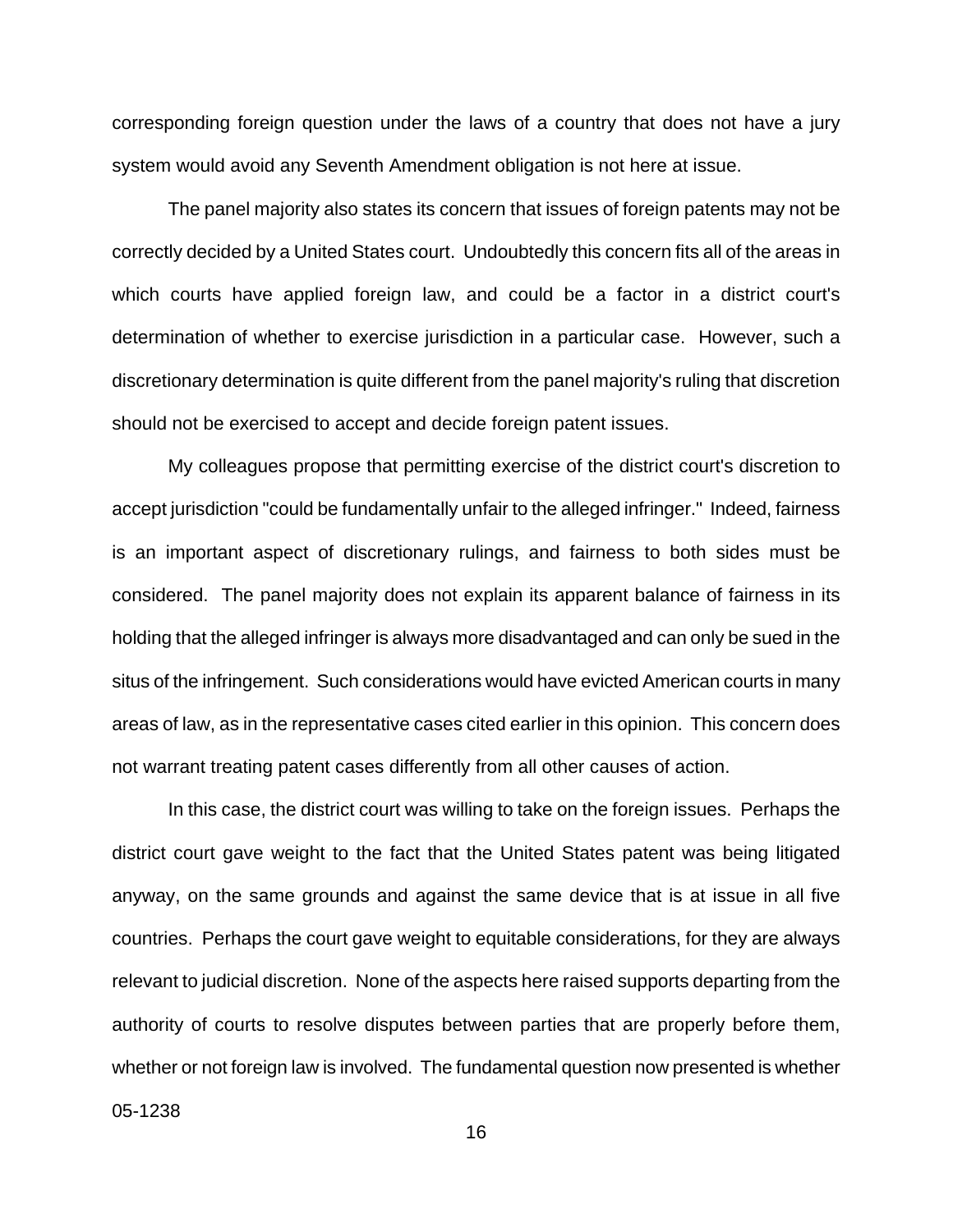a district court will be permitted to retain its judicial authority, or will this specific area be uniquely limited, whatever the position of the district court as to its discretion and its obligation.

### *The Local Action Doctrine*

My colleagues also refer to the "local action" doctrine as barring the district court's jurisdiction of foreign patent issues. This "doctrine" arose in United States jurisprudence in the early days of the Republic, clarifying the jurisdiction of the state courts with respect to each other. In Livingston v. Jefferson, 15 F. Cas. 660 (C.C.D. Va. 1811), the court recognized the common law concept of local action and established that an action involving real property can be brought only within the state of the United States where the land is located. Such rulings have no relation to whether a United States court can resolve a dispute between persons personally before the tribunal by applying the law of a foreign country, whatever the issue. See generally 14D Charles Alan Wright, Arthur R. Miller & Edward H. Cooper, Federal Practice and Procedure: Jurisdiction and Related Matters 2d §3822, at 451- 54 (2007). It is obscure how this "doctrine" supports my colleagues' ruling that a United States court cannot resolve disputes that raise questions of foreign patent law.

#### *The Act of State Doctrine*

05-1238 The panel majority also invokes the "Act of State" doctrine as justification for barring the district court from choosing to decide the issues of Voda's foreign patents. The theory appears to be that the grant of a foreign patent is a governmental act of state, and thereby untouchable by a United States court. Thus the panel majority proposes that the district court's discretionary act would "prejudice the rights of other governments" to decide the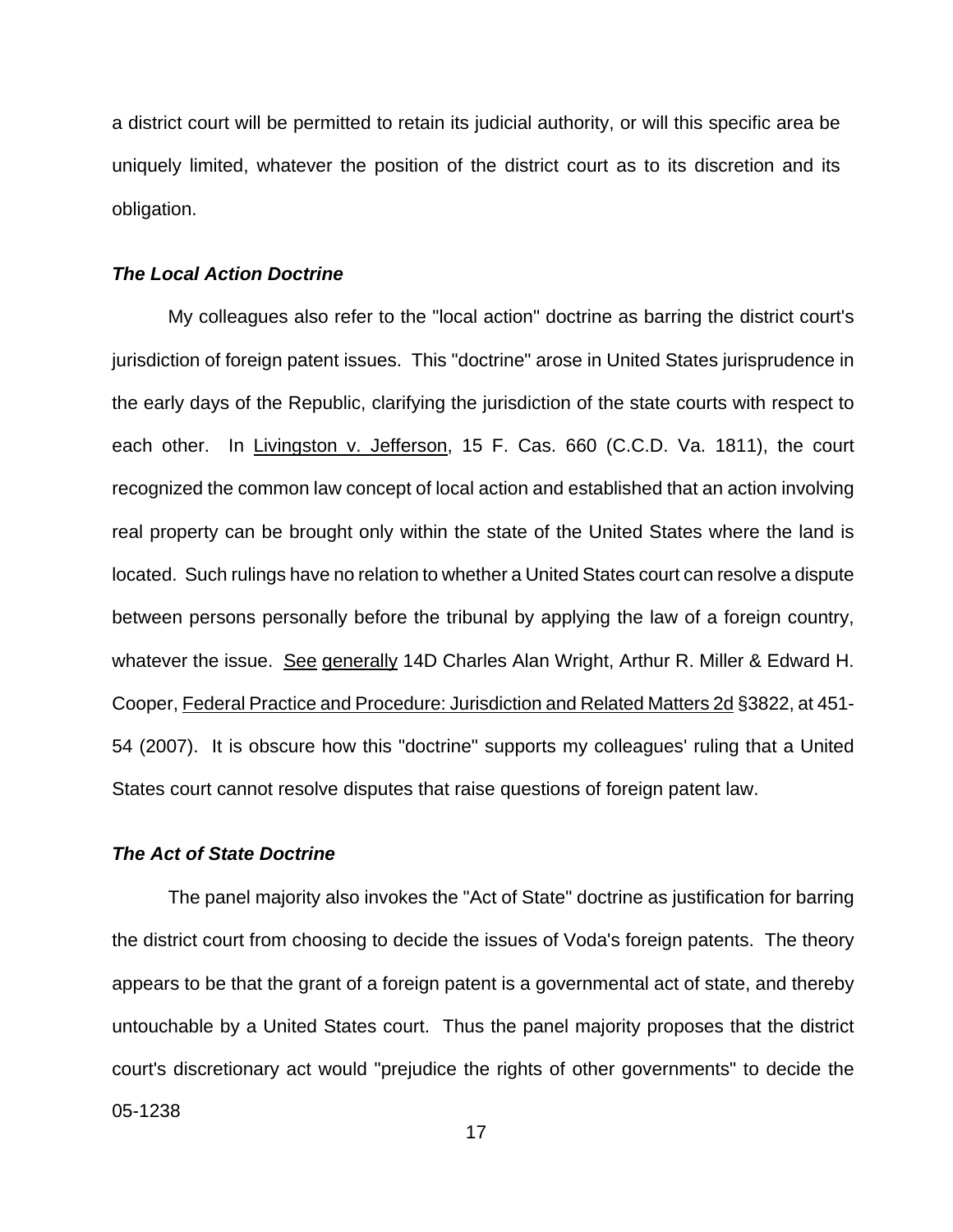validity and enforceability of their patents. That proposition is unsupported. In Mannington Mills, Inc. v. Congoleum Corp., 595 F.2d 1287, 1293-94 (3rd Cir. 1979) the court rejected the theory that "the mere issuance of patents by a foreign power constitutes either an act of state, as that term has developed under case law, or an example of governments' compulsion." In Forbo-Giubiasco, 516 F. Supp. at 1217 the court explained that "it cannot be said that a determination by an American court that a private company failed to present relevant information to a foreign patent office could interfere with our government's conduct of foreign affairs."

In Banco National de Cuba v. Sabbatino, 376 U.S. 398 (1963) the Court explained that "[t]he act of state doctrine in its traditional formulation precludes the courts of this country from inquiring into the validity of the public acts a recognized foreign sovereign power committed within its own territory," and that the doctrine precludes judicial determination of the legality of acts of foreign states within their own territories which might embarrass the executive department in its conduct of foreign affairs. Id. at 427-49. Not every governmental action is an act of state, and not every ministerial activity carries the political and international implications of that usage.

05-1238 Whether a particular governmental action is properly viewed as an act of state has been explained in a variety of contexts; the common thread is whether the issue is one that is normally consigned to the executive branches, such that an international dispute is resolved by political negotiations between diplomats; or whether the issue is more suitable to the individual review that is given to litigants in judicial proceedings dealing with specific facts. See generally 12 A.L.R. Fed. 707 (2006) ("Modern Status of the Act of State Doctrine"). The fundamental criterion is whether the governmental action is a significant public act or whether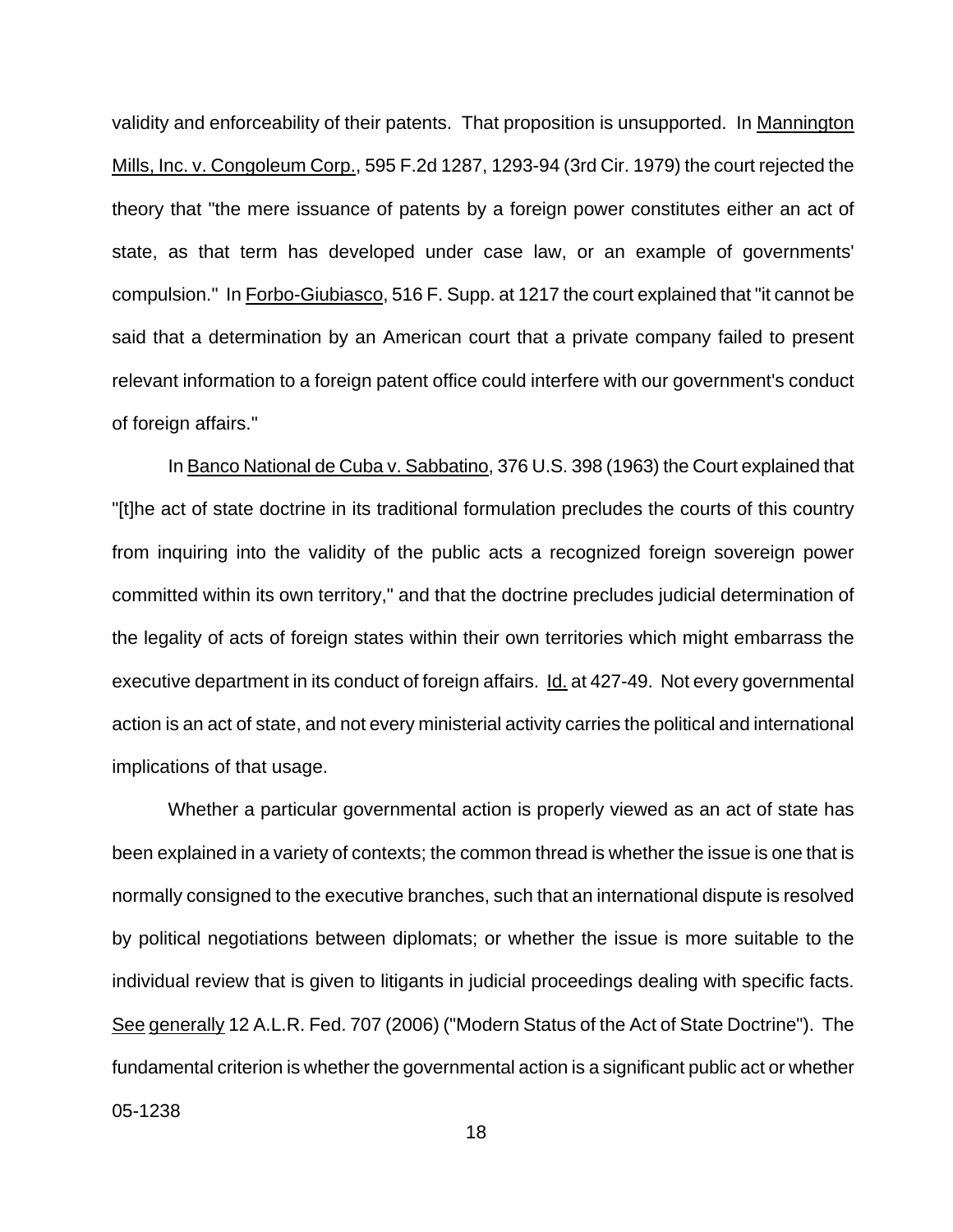it is a ministerial function, accompanied by whether the proposed judicial review is directed to the public interests of the nation as served by the governmental act, or is a private effort to enforce a private claim.

Clearly, the grant of a patent is not an Act of State, whether done by the United States or by a foreign country. No support has been offered for so creative an application of international law; this "doctrine" provides no support for this court's removal of judicial discretion of United States courts to resolve a commercial dispute between private parties involving private patent rights. The Act of State doctrine is not relevant to judicial review of the Voda foreign patents; patent validity and infringement are legal and commercial issues, not acts of state. This doctrine does not create an exception that excludes foreign patents from access to dispute resolution in our courts.

#### *Enforcement Is Not An Issue*

05-1238 There is no issue raised by either party concerning enforcement by a foreign court of the district court's potential decision concerning any of the Voda foreign patents. This case does not raise issues of comity, treaty, and diplomacy, when judgments are sought to be enforced in another country. The complexities of enforcement of foreign judgments, at which my colleagues hint, indeed serve to protect litigants from abusive procedures, and under the various protocols and treaties that relate to foreign judgments, a foreign court can refuse to accept a decision of another nation's tribunal. See Laker Airways Ltd. v. Sabena, Belgian World Airlines, 731 F.2d 909, 937-38 (D.C. Cir. 1984) ("No nation is under an unremitting obligation to enforce foreign interests which are fundamentally prejudicial to those of the domestic forum."); Motorola Credit Corp. v. Uzan, 388 F.3d 39, 60 (2d Cir. 2004) ("orders of foreign courts are not entitled to comity if the litigants who procure them have 'deliberately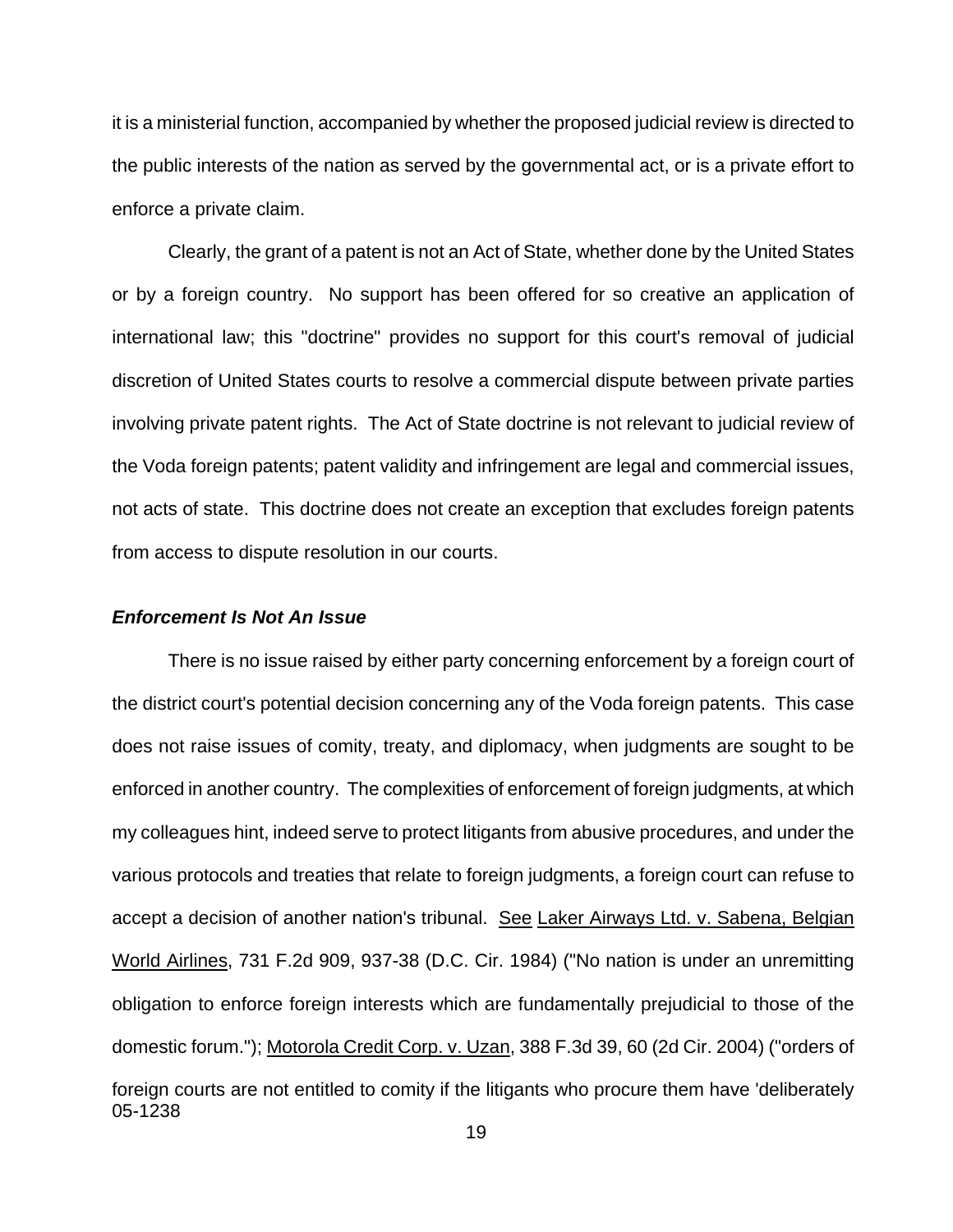courted legal impediments' to the enforcement of a federal court's orders") (citation omitted); Finanz AG Zurich v. Banco Economico S.A., 192 F.3d 240, 246 (2d Cir. 1999) (judicial proceedings may receive comity to the extent that the "foreign court had proper jurisdiction and enforcement does not prejudice rights of United States citizens or violate domestic public policy"). See generally Restatement (Third) of Foreign Relations Law of the United States §§481-82 (1987) (recognition and enforcement of foreign judgments and grounds for nonrecognition of such judgments).

The enforcement aspect was not raised by either party. The district court may have recognized that both Dr. Voda and Cordis Corporation, the manufacturer for all five countries, are within the district court's personal jurisdiction. In Forbo-Giubiasco, supra, the court explained that its findings with respect to the foreign patents were directed to the obligations of the parties to each other, and not to whether or how a foreign tribunal would view the decision.

The issues and relationships herein reinforce the district court's exercise of discretion to accept the amended complaint, and further impugns this court's withdrawal of the district court's discretion as to foreign patents. There is no sound reason why speculative concerns of enforcement in foreign countries warrant depriving the district court of its discretion to resolve this dispute between these United States parties. While we do not know the extent to which the district court might find liability and impose constraints in this case, the answer to this dispute is not to bar the court from hearing it.

## *The Role of Patent Treaties*

05-1238 The panel majority proposes that it would violate the Paris Convention for the Protection of Industrial Property, the Patent Cooperation Treaty, and the TRIPS Agreement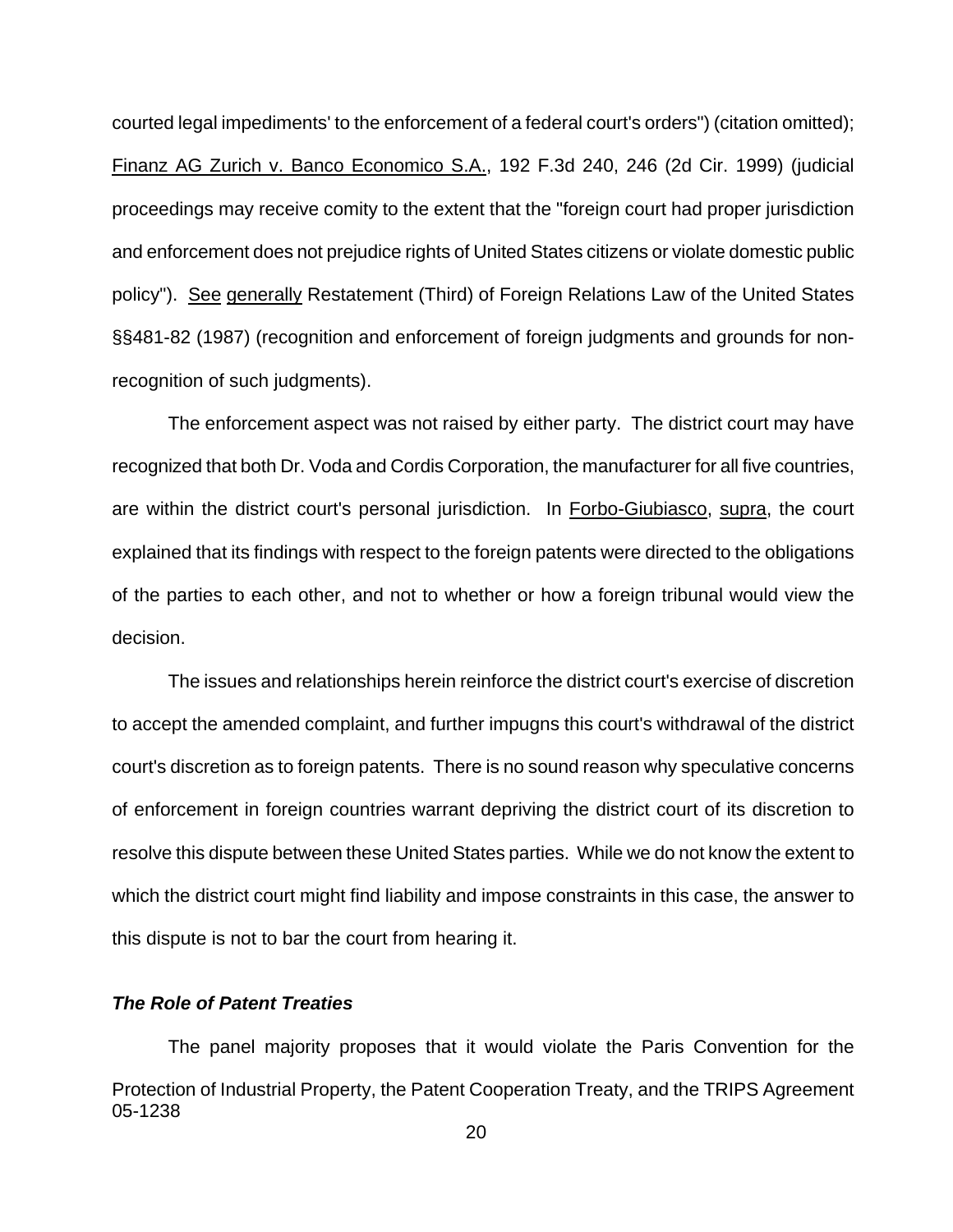of the World Trade Organization, if the United States were to consider the validity and infringement of Dr. Voda's foreign patents. None of these treaties prohibits resolution by a national court of private disputes that include foreign patent rights. The question is not as presented by the panel majority, whether any treaty imposes "an international duty" on a nation's courts to render decision concerning foreign patents. The question is whether any treaty prohibits a national court from resolving a dispute between entities under the personal jurisdiction of the court. No treaty bars such dispute resolution.

### *Dispute Resolution is an Obligation of Courts*

The ruling of the panel majority departs not only from judicial precedent, but from judicial obligation. Although the court appears to concede that the district court may have "jurisdiction" to resolve the foreign aspects of this dispute, my colleagues hold that this authority cannot be exercised to resolve this dispute. This holding contravenes the judicial role. The district court has both the power and the obligation to resolve the dispute between the parties. See Cheney v. U.S. District Court for the District of Columbia, 542 U.S. 367, 370 (2004) (referring to the district court's constitutional responsibility to resolve cases and controversies within its jurisdiction); Kirkpatrick & Co. v. Envt'l Tectronics Corp. Int'l, 493 U.S. 400, 409 (1990) ("Courts in the United States have the power, and ordinarily the obligation, to decide cases and controversies properly presented to them.").

05-1238 The majority postulates that discretion perhaps could be exercised "especially if circumstances change, such as if the United States were to enter into a new international patent treaty or if events during litigation alter a district court's conclusion regarding comity, judicial economy, convenience, or fairness." This is at best a confusing wrap-up to this important question, for no new international treaty is at hand, and the proposal that events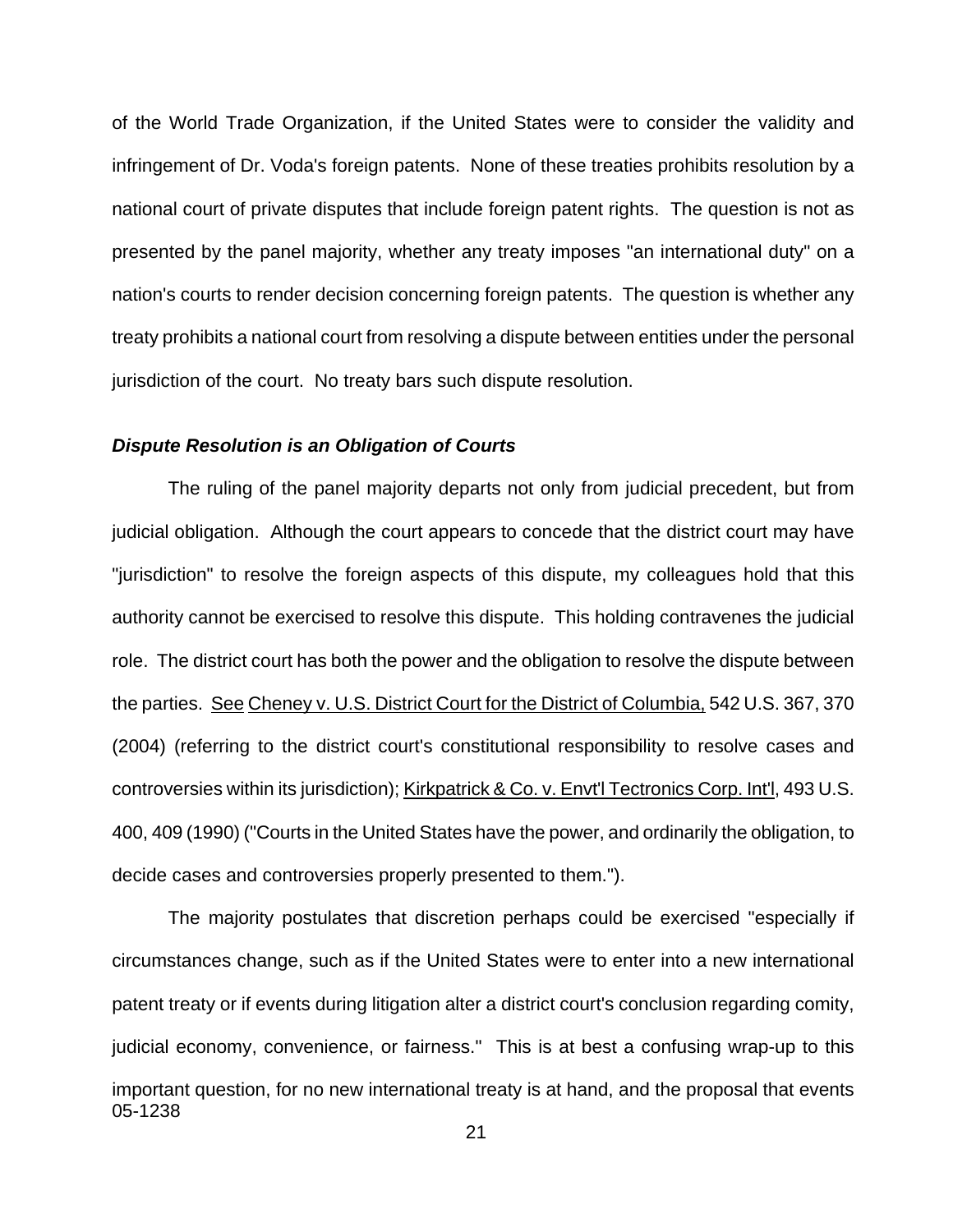during litigation may change the conclusion is not helpful, for the question is whether this litigation will be conducted at all.

The question here is simply whether, in a dispute between United States entities of whom the district court has personal jurisdiction, does the court have discretion to resolve aspects that concern foreign patents. The panel majority's conclusion that the court cannot exercise its discretion to do so is contrary to principle, practice, and judicial obligation.

#### *Comity, Harmonization, and the Future*

Comity is a complex concept of international law, and its generalization to evict United States courts from their dispute-resolution obligation is not supported on any theory of comity. See Hilton v. Guyot, 159 U.S. 113, 164 (1895) (defining comity as "neither of absolute obligation . . . nor of mere courtesy and good will" but "the recognition which one nation allows within its territory to the legislative, executive or judicial acts of another nation, having due regard both the international duty and convenience, and to the rights of its own citizens . . . who are under the protection of its laws."). Comity has no relevance to the need to apply foreign law and the obligation and authority to meet that need. In Piper Aircraft, 454 U.S. at 260 n.29, the Court observed that "[t]he need to apply foreign law . . . alone is not sufficient to warrant dismissal when a balancing of all relevant factors shows that the plaintiff's chosen forum is appropriate."

05-1238 The panel majority raises the specter that foreign courts might adjudicate United States patent rights, proposing that if our courts are permitted to decide questions under foreign patent law, other countries will feel free to decide questions of United States patent law. Cordis too sounds the alarm, stating that creative litigants will choose exotic foreign forums to resolve complex patent issues, and that the district court's decision will open the